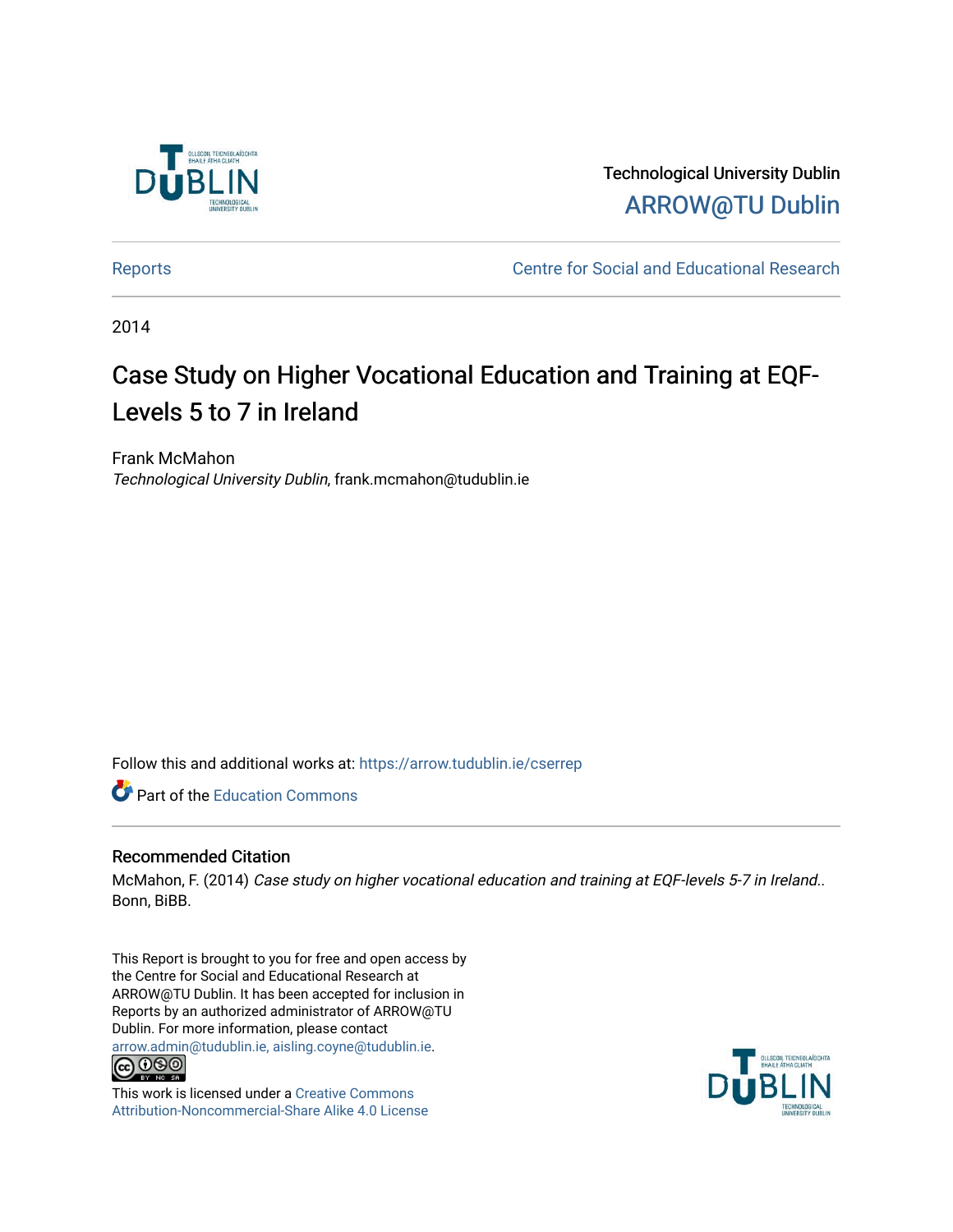# **Case Study on Higher Vocational Education and Training at EQF‐Levels 5 to 7 in Ireland**

**By**

### **Dr Frank McMahon**

**Commissioned by BiBB, Bonn, Germany**

**November 2014**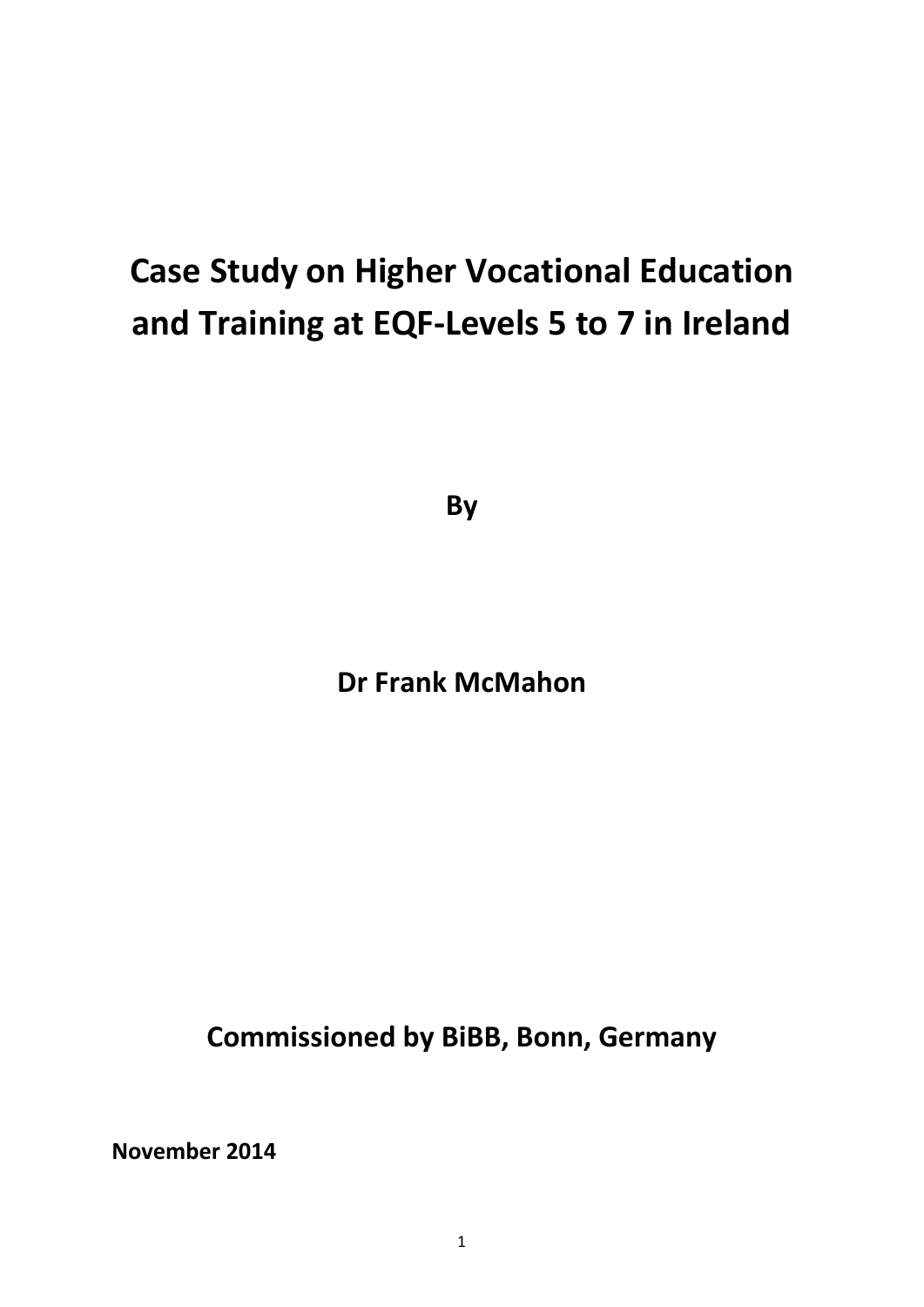## **Abbreviations**

|              | <b>Central Applications Office</b>                           |
|--------------|--------------------------------------------------------------|
| <b>CAO</b>   |                                                              |
| <b>CIT</b>   | Cork Institute of Technology                                 |
| DIT          | Dublin Institute of Technology                               |
| <b>EQF</b>   | <b>European Qualifications Framework</b>                     |
| ETB(s)       | <b>Education and Training Board(s)</b>                       |
| <b>FAS</b>   | Irish National Training and Employment Authority (dissolved) |
| FE           | <b>Further Education</b>                                     |
| HE           | <b>Higher Education</b>                                      |
| <b>HEA</b>   | <b>Higher Education Authority</b>                            |
| HEI(s)       | Higher Education Institution(s)                              |
| <b>IBEC</b>  | Irish Business and Employers' Confederation                  |
| <b>KCFE</b>  | Killester College of Further Education                       |
| <b>MAMF</b>  | <b>Mechanical Automation and Maintenance Fitting</b>         |
| <b>NFQ</b>   | <b>National Framework of Qualifications</b>                  |
| <b>NQAI</b>  | National Qualifications Authority Ireland (merged into QQI)  |
| <b>OECD</b>  | Organisation for Economic Co-operation & Development         |
| QQI          | <b>Quality and Qualifications Ireland</b>                    |
| <b>SOLAS</b> | Further Education & Training Authority                       |
| <b>UCC</b>   | University College, Cork                                     |
| <b>UCD</b>   | University College, Dublin                                   |
| UL           | University of Limerick                                       |
| VEC(s)       | Vocational Education Committee(s) (since merged into ETBs)   |
| <b>VET</b>   | <b>Vocational Education and Training</b>                     |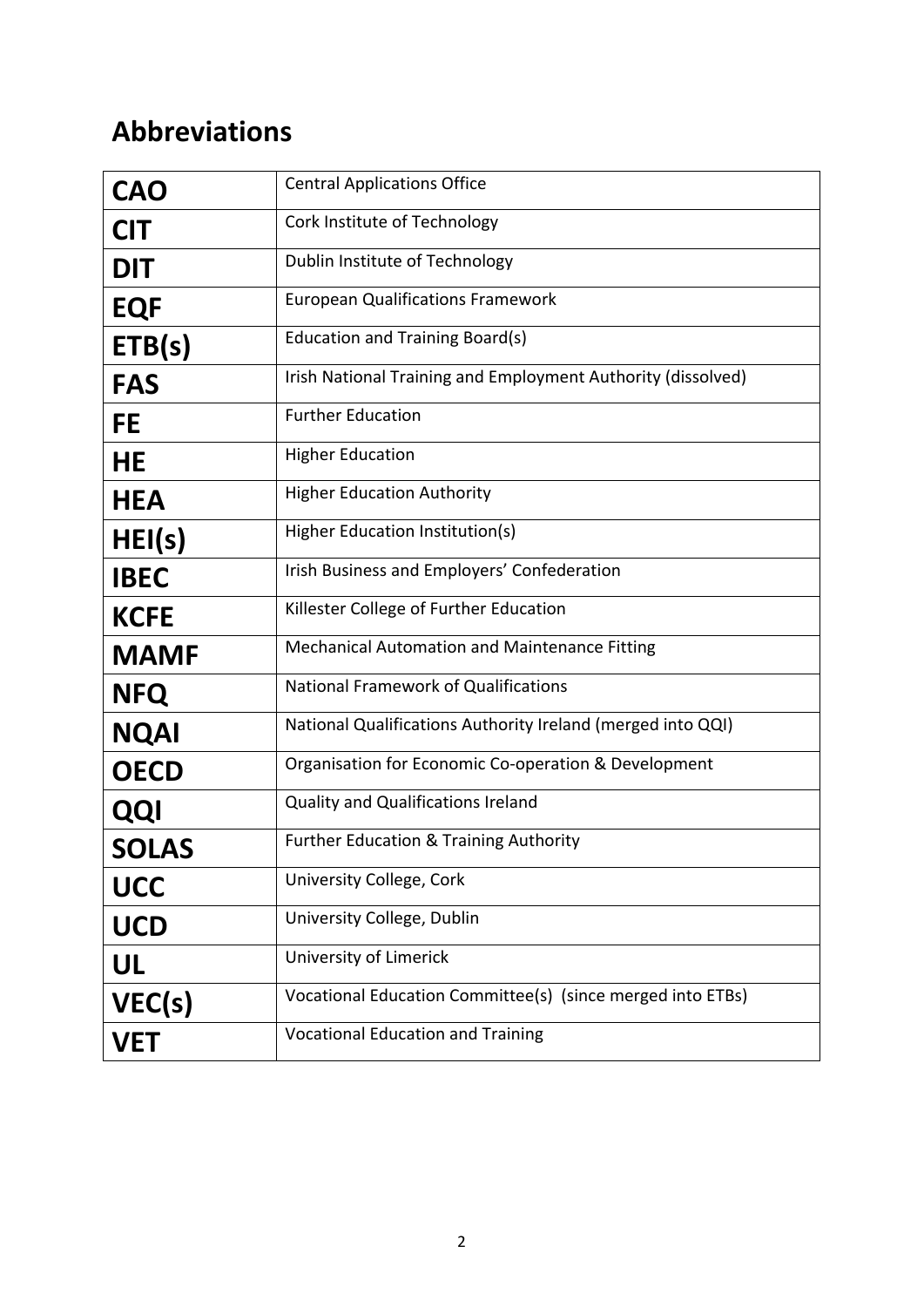## **Table of Contents**

| <b>Part 1: Tertiary and Further Education</b>                                |    |
|------------------------------------------------------------------------------|----|
| 1.1 The Irish education system                                               | 5  |
| 1.2 Tertiary and further education                                           | 7  |
| 1.3 Typical pathways to further and tertiary education                       | 11 |
| 1.4 Image and value of VET                                                   | 14 |
| 1.5 Governance/main institutions                                             | 16 |
| 1.6 Role of social partners, e.g. employers' associations, trade unions in   | 17 |
| <b>VET</b>                                                                   |    |
| 2 Education Programmes and qualifications at EQF Levels 5-7                  |    |
| 2.1 Admission requirements                                                   | 18 |
| 2.2 National definitions: tertiary, vocational, dual, further education      | 19 |
| 2.3 Duration                                                                 | 19 |
| 2.4 Places of learning                                                       | 19 |
| 2.5 Learning in practice                                                     | 20 |
| 2.6 Qualifications: titles, EQF level, labelled as vocational, professional, | 20 |
| academic                                                                     |    |
| 2.7 Focus of the education programmes                                        | 21 |
| 2.8 Quantitative relevance                                                   | 22 |
| 2.9 Financing                                                                | 24 |
| 3 Programmes at EQF levels 5-7 with practical learning phases                |    |
| 3.1 Practical learning phases                                                | 25 |
| 3.2. An Apprenticeship programme: Mechanical Automation                      | 28 |
| 3.3 A Post-Leaving Certificate programme: Data Networking                    | 32 |
| 3.4 Business Management programmes operating close to industry               | 34 |
| 3.5 Engineering programmes operating close to industry                       | 38 |
| 4 Developments and main reforms in the last few years and                    |    |
| current political debates                                                    |    |
| 4.1 National Strategy for Higher Education, 2030                             | 41 |
| 4.2 Technological Universities                                               | 42 |
| 4.3 Mergers of support organisations and education institutions              | 42 |
| 4.4 SOLAS and Further Education Boards                                       | 42 |
| 4.5 Financing of FE and HE                                                   | 43 |
| <b>5 Conclusions</b>                                                         | 43 |
| Part 2: The National Framework of Qualifications of Ireland                  |    |
| Introduction: awards                                                         | 45 |
| <b>European Referencing</b>                                                  | 46 |
| Structure of NFQ                                                             | 47 |
| Legal form and legal impact                                                  | 47 |
| Main political objectives                                                    | 47 |
| Links to other national objectives                                           | 47 |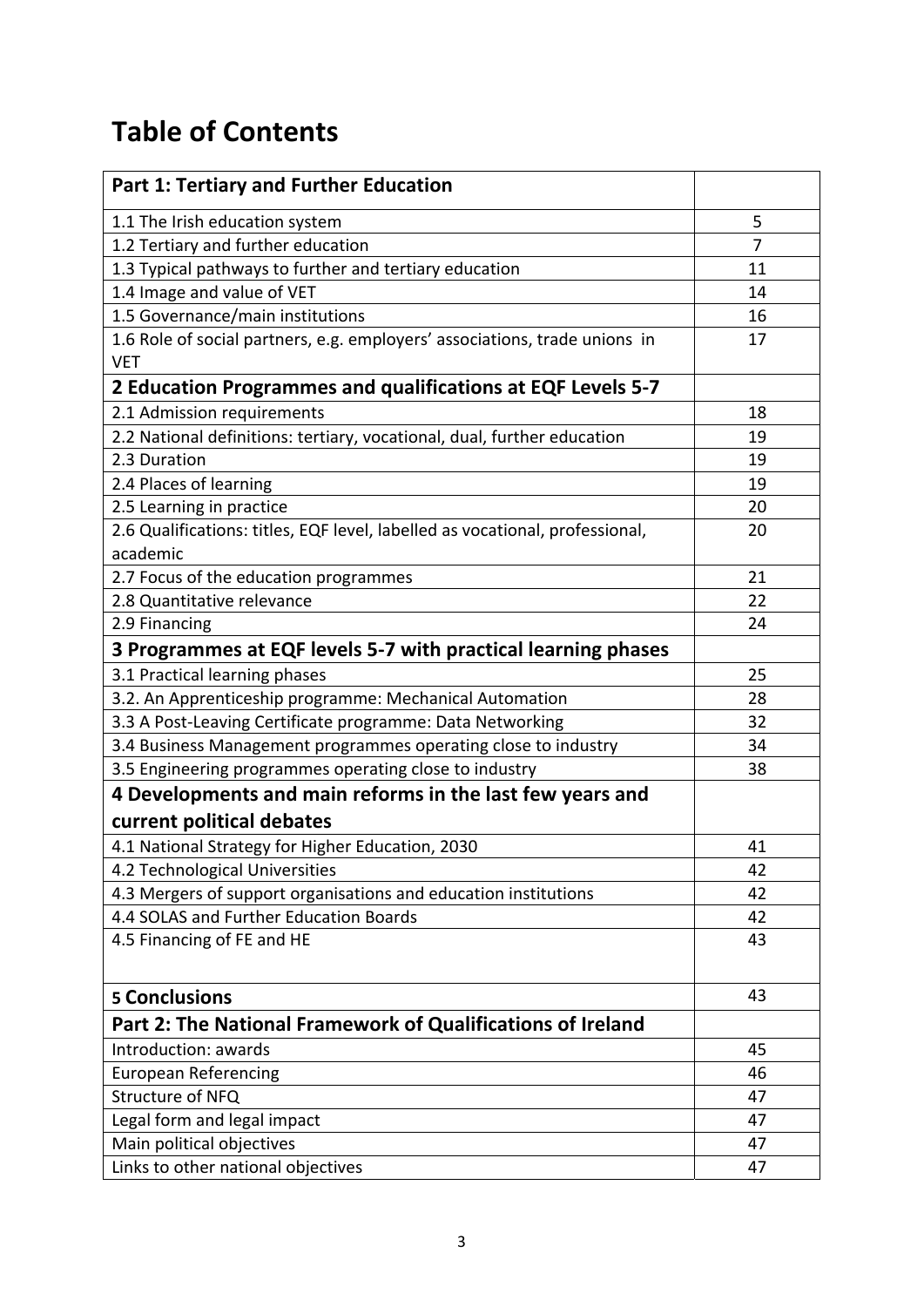| Inclusion of informal learning | 47 |
|--------------------------------|----|
| Connections to labour market   | 48 |
| Role of social partners        | 48 |
| Quality assurance mechanisms   | 48 |
| <b>Public communication</b>    | 48 |
| Current political debates      | 49 |
| Sources/references             | 50 |

## **List of Tables**

| <b>Table</b>                                                            | Page |
|-------------------------------------------------------------------------|------|
| Table 1: Typical structure of an apprentice programme                   | 8    |
| Table 2: Apprentice education and training in Ireland                   | 8    |
| Table 3: FETAC award holders applying to enter higher education         | 11   |
| Table 4: FETAC major award recipients who progressed to HE in 2009-10   | 14   |
| Table 5: Higher education whole-time equivalent students and            | 22   |
| staff:student ratio                                                     |      |
| Table 6: Summary of awards by NFQ level, 2012                           | 22   |
| Table 7: Summary of awards by field of education, 2012                  | 23   |
| Table 8: Analysis of acceptances of offers based on FETAC results, 2013 | 24   |
| Table 9: Structure of the MAMF apprenticeship programme                 | 28   |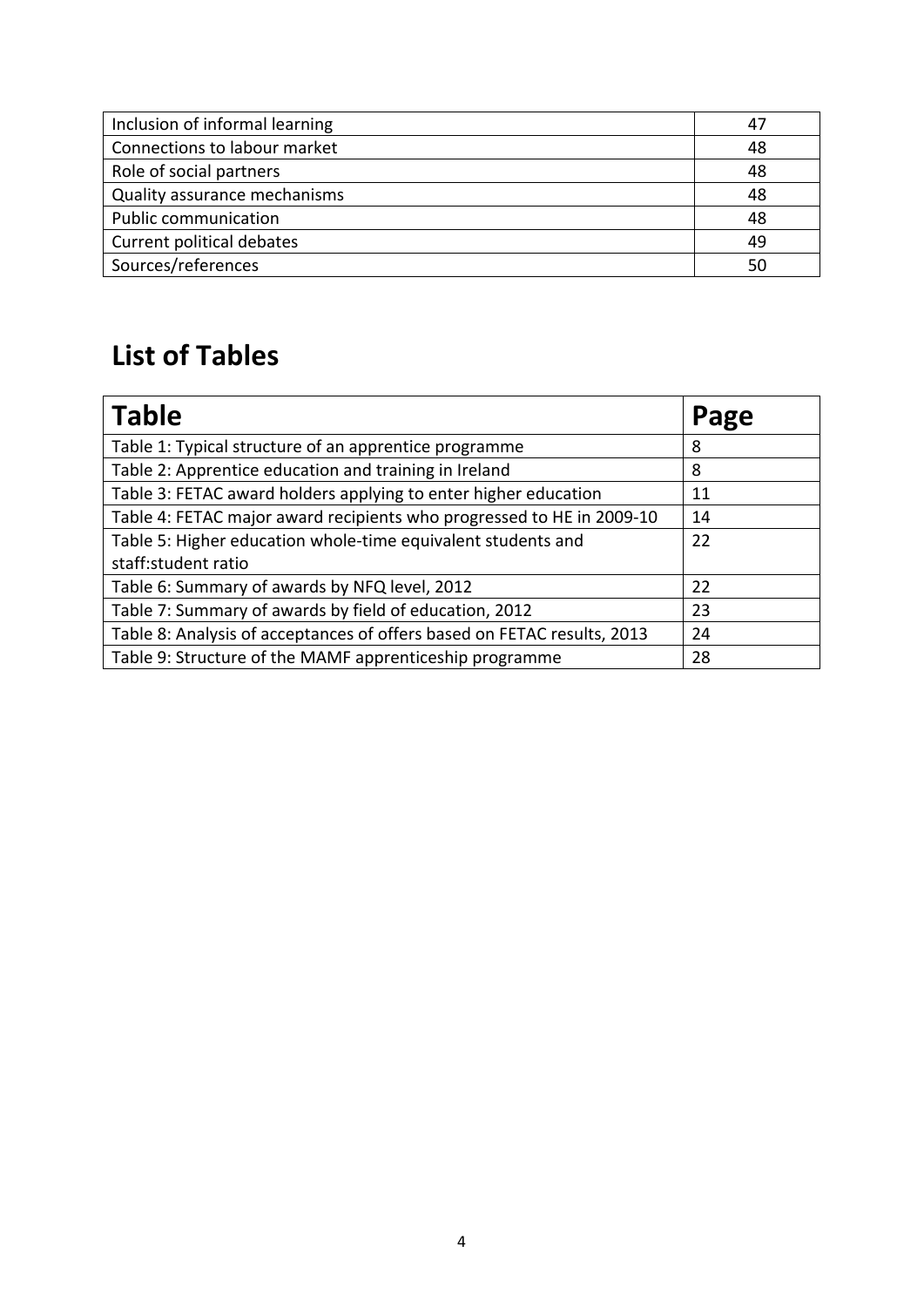### **Part 1: Tertiary and Further Education**

#### **1.1 The Irish Education System**

The Irish education system may be analysed in terms of the ages of participants, commencing with the education of young children.

**Early Childhood/Pre‐school:** While the compulsory school age in Ireland is 6, virtually all 5‐ year‐olds and approx. 40% of 4‐year‐olds attend primary school. All forms of pre‐primary education are optional and are delivered for the most part outside the formal education system and are delivered by a diverse range of private, community and voluntary interests. The Department of Education and Skills funds some specific pre-primary services in areas such as urban disadvantage. In addition, the Department of Children and Youth Affairs funds a free Pre‐School Year scheme for all children between the ages 3 years 2 months and 4 years 7 months. The vast majority of children of that age group avail of the scheme as evidenced by the OECD Education at a Glance (2014) which reported that 97% of Irish 4‐ year‐olds are participating in education, where the EU average is 89%.

**Primary Education:** the Irish constitution, enacted in 1937, includes a provision that "the state shall provide for free primary education". For historical reasons, most primary schools are state-aided parish schools, although this pattern is changing. The state pays the bulk of the building and running costs but a local contribution towards running costs is made. Teachers' salaries are paid by the state. Some parents opt to send their children to a private primary school. Primary education consists of an eight year cycle after which pupils transfer to a post‐primary school at the age of twelve.

**Post Primary Education:** this sector comprises secondary, vocational, community and comprehensive schools. Secondary schools are privately owned and managed. Vocational schools are state‐established and administered by Education and Training Boards (ETBs) while community and comprehensive schools are managed by Boards of Management of differing compositions. Post‐primary education consists of a three‐year Junior Cycle followed by a two or three year Senior Cycle depending on whether the optional Transition Year is taken. The Transition Year provides an opportunity for students to experience a wide range of educational inputs including work experience in a year that is free from formal examinations. At the end of the final two years of the Senior Cycle, students take one of three programmes, each leading to a State Examination; the traditional Leaving Certificate, The Leaving Certificate Vocational Programme or the Leaving Certificate Applied.

 The Leaving Certificate, taken at 17 or 18 years of age is available in more than 30 subjects of which students are required to take at least five. Normally students take 7 or 8 subjects including English, Irish and Mathematics. This is the normal route from secondary education to higher education.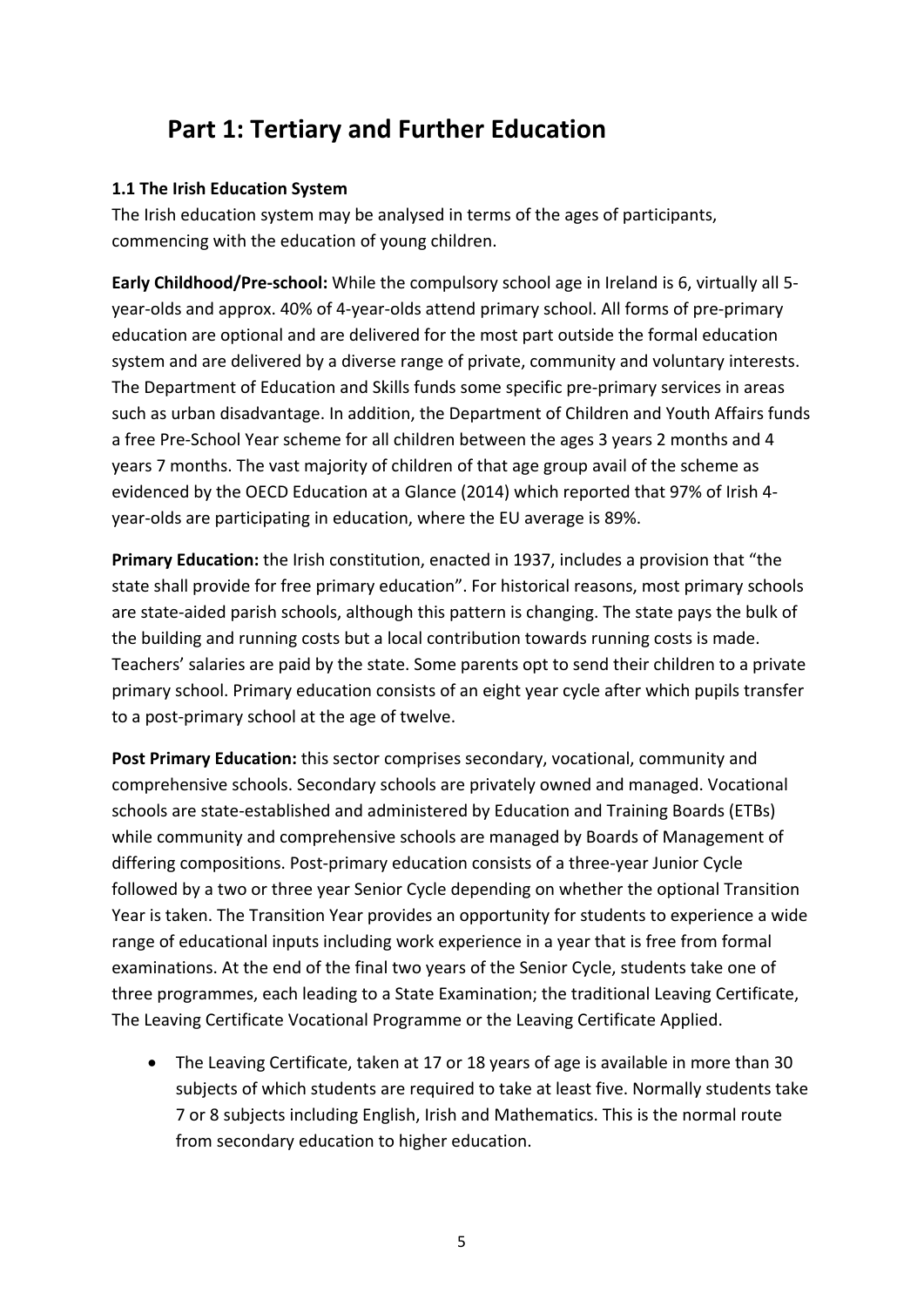- The Leaving Certificate Vocational Programme (LCVP) is similar to the traditional Leaving Cert with a concentration on technical subjects and some additional modules which have a vocational focus. This route does not normally lead to higher education.
- The Leaving Certificate Applied Programme (LCAP) is a self‐contained two‐year course for those students who are not adequately catered for by the other Leaving Certificate programmes. It is a person‐centred course involving a cross‐curricular approach rather than a subject‐based structure.

In 2013, there were 55, 572 candidates who took the Leaving Certificate examination of whom 37,096, just over two thirds of the total, took the traditional Leaving Certificate examination while 15,671 took the LCVP and 2,805 took the Applied examination (Expert Group on Future Skills Needs, 2014, page 51).

**Further Education and Training (FE and T):** this covers education which occurs after second level schooling but which is not part of the third level system. Full-time programmes in this sector include Post-Leaving Certificate programmes, Vocational Training Opportunities Scheme and Youthreach while part‐time programmes include Back to Education Initiative, Adult Literacy and Community Education. Traditionally, much of this provision was organised by Vocational Education Committees (VECs) in each county and city but the large number of providers was rationalised in 2013. Now 16 Education and Training Boards have replaced the 33 VECs. In addition, a new agency, SOLAS, was established to take responsibility for the provision of programmes. In launching the new agency in October, 2013, the Minister for Education and Skills said that "SOLAS will be tasked with ensuring the provision of 21<sup>st</sup> century high quality Further Education and Training programmes which are responsive to the needs of learners and the requirements of a changed and changing economy"

Apprentice Education and Training and Traineeships are also part of the FE and T provision.

**Higher Education:** according to the Department of Education and Skills website "higher education is provided by 7 universities, 14 Institutes of Technology including the Dublin Institute of Technology and 7 Colleges of Education. In addition a number of other third level institutions provide specialist education" (DES, 2014). These specialist institutions include the Garda (Police) College, the Military College, the Royal Irish Academy of Music, the Law Society and the Pontifical University. In all there are 44 HEIs that receive state funding in addition to which there are many private institutions. The number of HEIs is likely to reduce in the near future as the government is encouraging the merger of institutions. Institutes of Technology which are seeking re‐designation as Technological Universities are required to merge and already three such groupings have sought re‐designation involving seven IoTs; thus there will be a reduction of four in the number of HEIs. There is also a plan for the merger of Colleges of Education (teacher training colleges).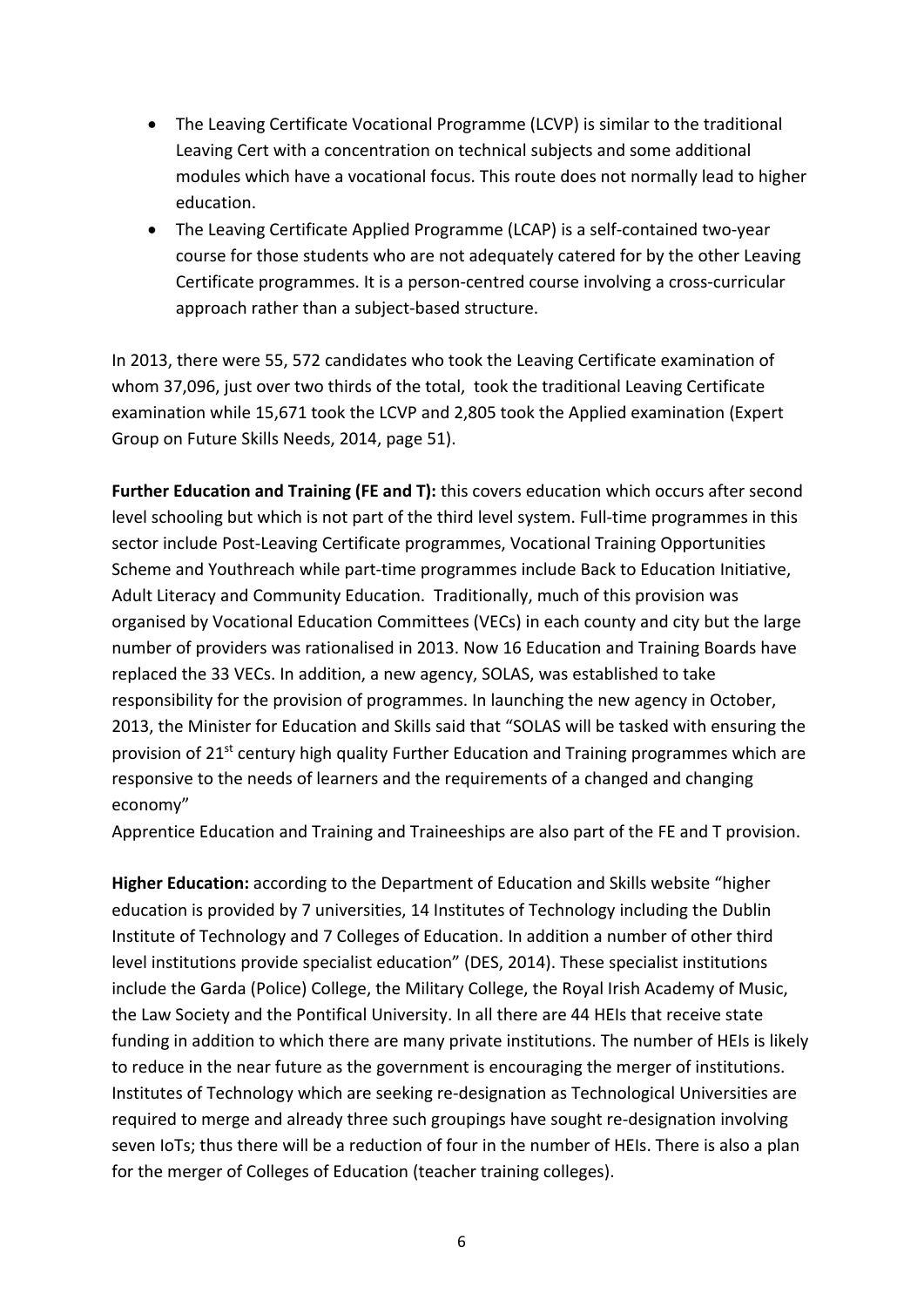#### **1.2 Tertiary and Further Education at EQF level 5/NFQ level 6 and above**

#### **Further Education Programmes**

#### **Post Leaving Certificate (PLC) programmes**

FE courses include so-called Post Leaving Certificate (PLC) programmes. There are currently 1,871 such programmes (Qualifax, 2014) and they lead to awards at level 4, 5 or 6 on the NFQ which is the equivalent of EQF levels 3, 4 and 5. The disciplines involved include Accounting, Computing, Health Care, Film Production, Early Childhood Care, Furniture Design and Making and Sport. Most of the courses are offered by FE colleges operated by ETBs but there are many other providers, mainly private colleges. Course duration is either one year or two years. Tuition fees are low, approx. 200 Euro to 500 per annum. They are marketed nationally through Qualifax, a database for learners. Total enrolments on these courses in 2011 were 38,774 (ESRI, 2014) of whom the vast majority were in year 1 (many of the programmes are of one year's duration). The current enrolment represents a decline since 2010. This is due, at least in part, to a continual expansion of opportunities in HEIs which are generally perceived to be more attractive than FE opportunities.

Progression opportunities are listed for each programme and in some instances they include progression to year 2 of a cognate degree programme. For example, a PLC Advanced Certificate in Business offered at Portlaoise College of Further Education states it was developed in conjunction with Carlow Institute of Technology (ITC) and a successful student may progress to the second year of a programme at ITC (Portlaoise College, 2014). Likewise, a Social Care Advanced programme at Waterford College of Further Education offers the prospect of progression into second year of a Social Studies BA degree Waterford College, 2014). Such progression opportunities are dependent on the cooperation of the relevant HEI but progression routes have been encouraged by the NQAI for the past 10 years.

**Apprentice Education and Training** is also part of the FE and T provision. For many years, the agency FAS, established by the government, had responsibility for all apprentice programmes which operated under the legal umbrella of the Apprenticeship Act, 1959. It established an Apprentice Advisory Committee which developed the curricula for the programmes. Membership of the Advisory committee included representatives of the Ministry of Education, Institutes of Technology and the social partners, both trade unions and employers. In fact the social partners had a majority of places on the committee so were in a position to determine the content of the apprentice programmes. The training programmes included periods of on‐the‐job training and periods in Institutes of Technology and in training centres (originally operated by FAS, the Apprenticeship Authority). To gain entry to an apprentice programme, a student must first gain employment with a registered employer. Typically, a programme will involve 4 periods of work in an industry setting and 3 periods of study in an Institute of Technology (state funded higher education institutions) or a Training Centre.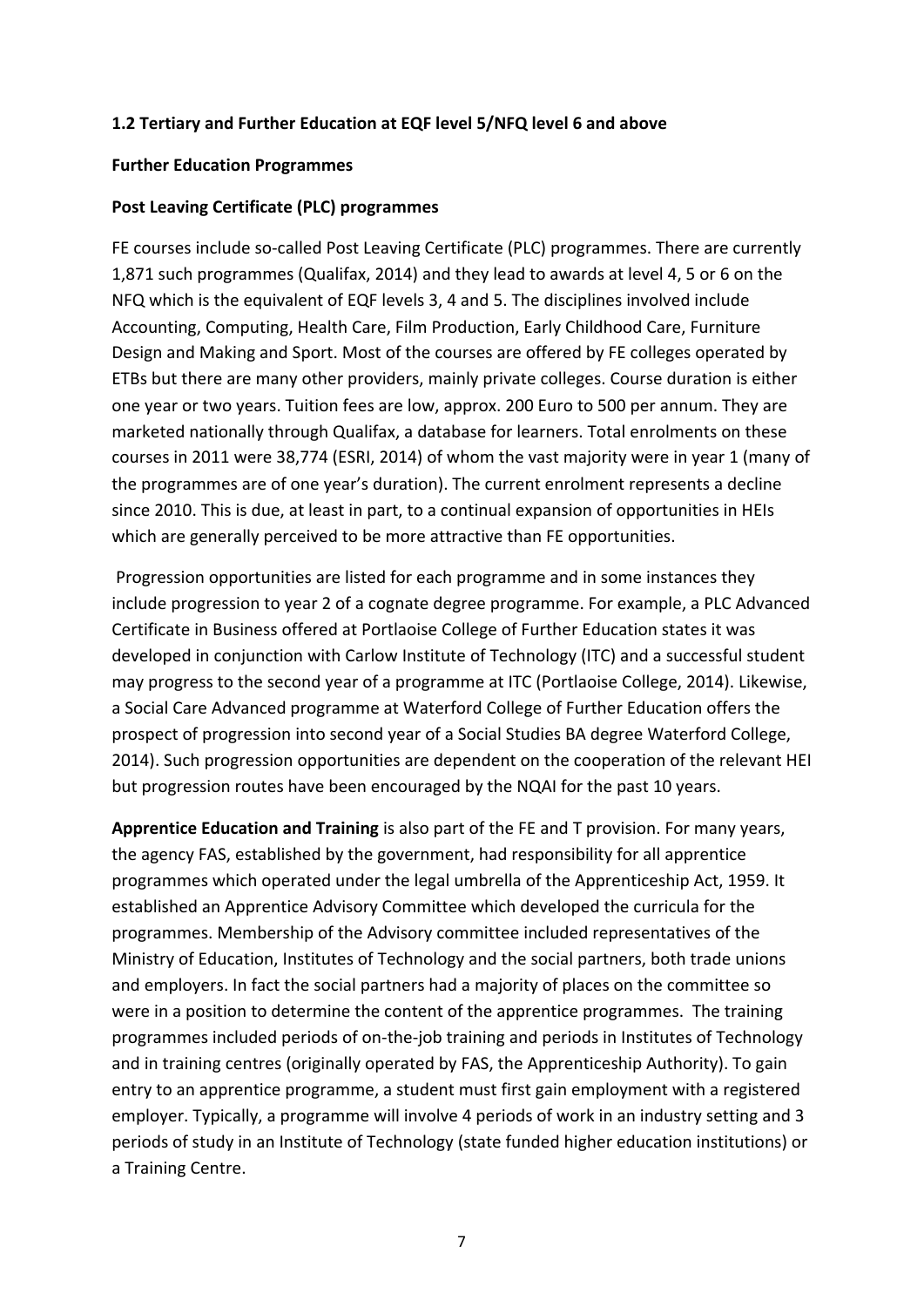#### **Table 1: Typical structure of an Apprenticeship Programme**

| <b>Phase</b> | Location                | <b>Duration</b> |  |
|--------------|-------------------------|-----------------|--|
|              | Industry                | 20 weeks        |  |
|              | <b>Training Centre</b>  | 20 weeks        |  |
| 3            | Industry                | 40 weeks        |  |
| 4            | Institute of Technology | 11 weeks        |  |
|              | Industry                | 26 weeks        |  |
| 6            | Institute of Technology | 11 weeks        |  |
|              | Industry                | 12 weeks        |  |

For many years the Training Centres were run by FAS, the Apprenticeship Authority (since 2013, replaced by SOLAS) but in the recent reorganisation it was decided that the Training Centres will henceforth be owned by the Education and Training Boards.

Successful completion of an apprenticeship programme leads to the award of an Advanced Certificate which is at level 5 or 6 on the NFQ which is the equivalent of EQF Level 4 or 5.

The number of trades for which there are formal apprenticeship programmes is much more limited in Ireland than in some other countries such as Germany. Currently, there are 26 trades designated under the act; these are grouped under the headings Construction (8 trades), Electrical (6 trades), Engineering (6 trades), Motor (5 trades) and Printing (1 trade) (Department of Education and Skills, 2013 page 57).

In 2004, there were 28,050 trainees registered on these courses (SOLAS 2, 2014) but with the general economic problems and in particular the problems in the Construction Industry, the number enrolled declined to 7,150 in 2013. It has since recovered somewhat but is still a long way from its peak.

| Year          | <b>First year enrolments</b> | <b>Total enrolled</b> |
|---------------|------------------------------|-----------------------|
| 2004          | 8,239                        | 28,050                |
| 2008          | 3765                         | 26,150                |
| 2012          | 1,434                        | 8,850                 |
| 2014 (August) | 1,890                        | 7,483                 |

#### **Table 2: Apprentice Education and Training in Ireland**

Some of those who complete an apprenticeship subsequently progress to a degree programme. This was most evident in the case of Electrical apprentices for whom there is a designated pathway into a Level 7 NFQ degree (Ordinary Bachelor Degree) in Electrical Engineering and from that they may progress to a Level 8 (Honours Bachelor Degree), also in Electrical Engineering.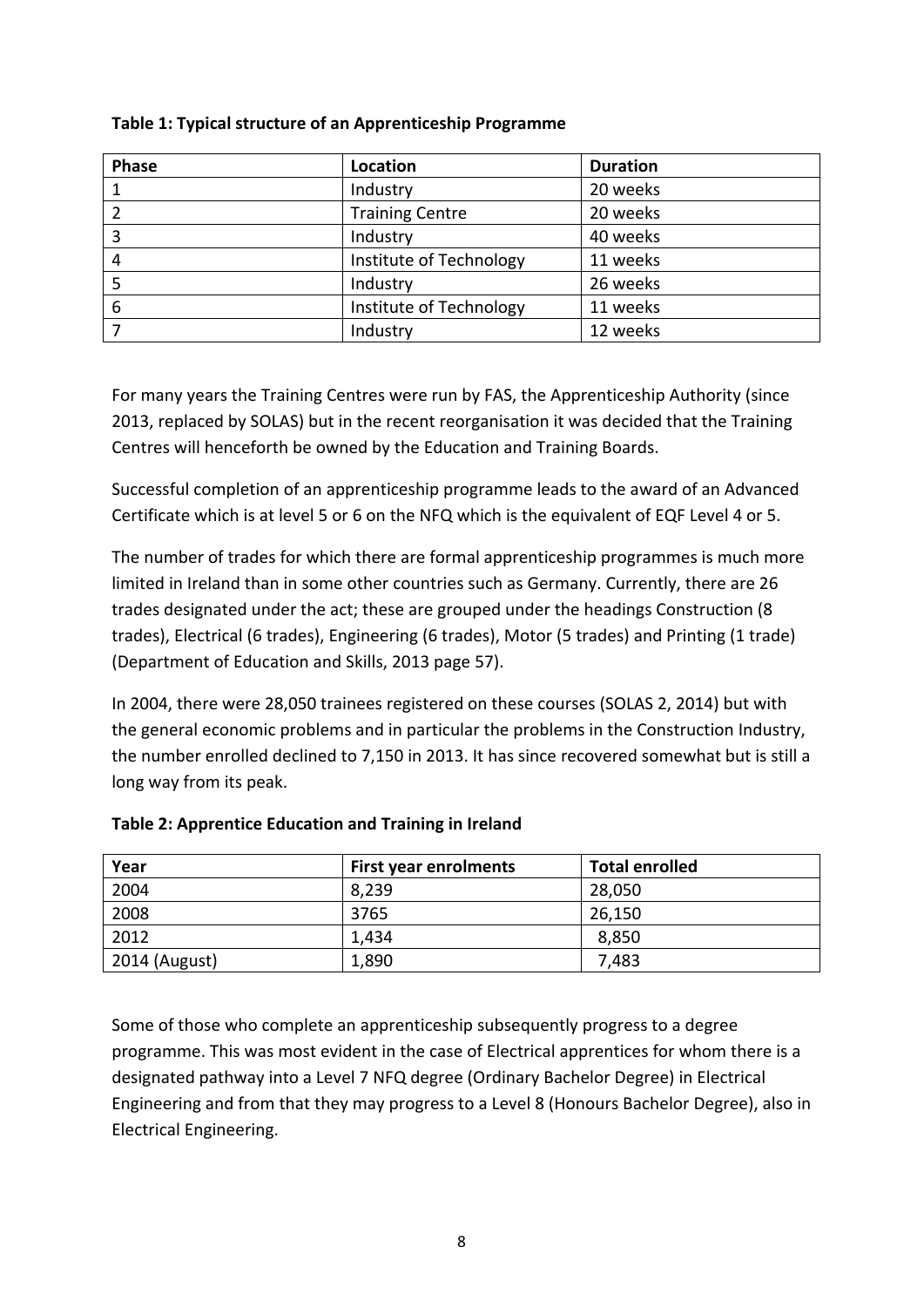Those who complete other apprenticeships are more likely to pursue higher education programmes in Business subjects as they may well be self‐employed and see the need for expertise in Business disciplines. However, as they do not rely on their apprentice qualification to gain entry to the Business programme, there are no statistics on the number who progress.

#### **Traineeships leading to a NFQ level 6 award**

In addition to Apprenticeships, there are some Traineeships which share many of the characteristics of apprenticeships but which are not designated by the Apprenticeship Act, 1959. These programmes are developed by industry and delivered by industry in conjunction with Training Centres but without the participation of Institutes of Technology. They lead to the award of a NFQ award at levels 4, 5 or 6. There were at least 20 such traineeship programmes in areas such as Beauty Therapist and Legal Secretary supported by FAS (fore-runner of SOLAS) but only two of them (Software Developer and IT Support Specialist) led to awards at NFQ Level 6 (EQF level 5) (Source: SOLAS 3 during interview by this author, October, 2014). While FAS was responsible for Apprentice training, it indicated that it was happy to co-operate with employers for the implementation of new Traineeships. The current discussions on greatly expanding the number of designated Apprenticeships may make Traineeships irrelevant.

**National Framework of Qualifications: Awards in Irish Further and Higher Education at or above NFQ Level 6:** (Source: QQI website at www.qqi.ie)

#### **Advanced Certificate (NFQ Level 6/ EQF Level 5)**

The Advanced Certificate is normally awarded after completion of a programme in Further Education such as some Apprenticeships (4 years) or a Post‐Leaving Certificate (2‐years). The Advanced Certificate is not regarded as a Higher Education award but there are articulation agreements that enable recipients of some such certificates to progress to Higher Education programmes, sometimes with advanced standing (e.g. admission to second year).

#### **Higher Certificate (NFQ Level 6/EQF Level 5)**

The Higher Certificate is normally awarded after completion of a programme of two years duration (120 ECTS credits). Entry to these programmes is generally for school leavers (with Leaving Certificate) and those with equivalent qualifications. The Higher Certificate is an intermediate qualification within the Bologna First Cycle.

#### **Ordinary Bachelor Degree (NFQ Level 7/ EQF Level 6)**

The Ordinary Bachelor Degree is normally awarded after completion of a programme of three years duration (180 ECTS credits). Entry to a programme leading to an Ordinary Bachelor degree is typically for school leavers and those with equivalent qualifications. In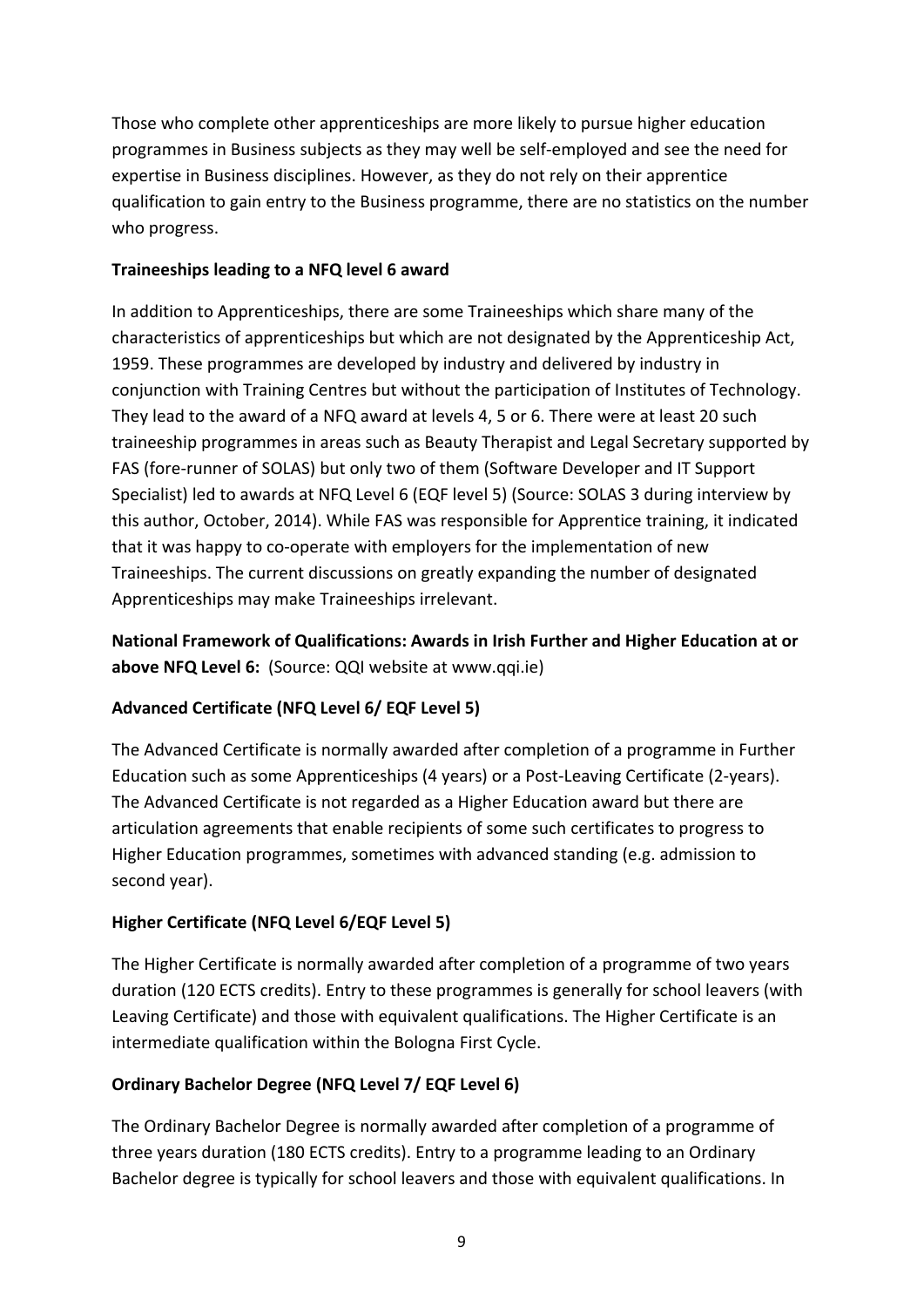addition, there are transfer arrangements in place across higher education and a number of programmes of one year duration leading to the Ordinary Bachelor Degree for holders of the Higher Certificate. The Ordinary Bachelor Degree is compatible with the Bologna First Cycle descriptor, though holders of this award do not generally immediately access programmes leading to Second Cycle awards in Ireland.

#### **Honours Bachelor Degree (NFQ Level 8/ EQF Level 6)**

The Honours Bachelor Degree is normally awarded following completion of a programme of three to four years duration (180‐240 ECTS credits), although there are examples of longer programmes in areas such as architecture, dentistry and medicine. Entry to a programme leading to an Honours Bachelor degree is typically for high achieving school leavers and those with equivalent qualifications. In addition, there are transfer arrangements across higher education, and a number of programmes of 1 year duration leading to Honours Bachelor Degrees for holders of the Ordinary Bachelor Degree. The Honours Bachelor Degree is a Bologna First Cycle qualification

#### **Higher Diploma (NFQ Level 8/ EQF Level 6)**

The Higher Diploma is normally awarded following completion of a programme of one year duration (60 ECTS credits). Entry to a programme leading to a Higher Diploma is typically for holders of Honours Bachelor Degrees but can also be for holders of Ordinary Bachelor Degrees. It is of note that the Higher Diploma is typically in a different field of learning than the initial award. The Higher Diploma is a qualification at the same level as completion of the Bologna First Cycle.

#### **Master's Degree (NFQ Level 9/ EQF Level 7)**

There are two types of Master's Degree in Ireland: taught Master's Degrees and research Master's Degrees. The taught Master's Degree is awarded following the completion of a programme of one to two years duration (60‐120 ECTS credits). Entry to a programme leading to a taught Master's Degree is typically for holders of Honours Bachelor Degrees. In some cases, entry to such programmes can be permitted for those with Ordinary Bachelor Degrees or equivalent. Research Master's Degree programmes are typically of two years duration (120 ECTS credits) though not all such programmes are credit rated. The Irish Master's Degree is compatible with completion of the Bologna Second Cycle.

#### **Post Graduate Diploma (NFQ Level 9/ EQF Level 7)**

The Postgraduate Diploma is normally awarded following completion of a programme of one year duration (60 ECTS credits). Entry to a programme leading to a Postgraduate Diploma is typically for holders of Honours Bachelor Degrees in a cognate area but can also be for holders of Ordinary Bachelor Degrees. The Post-graduate Diploma is an intermediate qualification within the Bologna Second Cycle.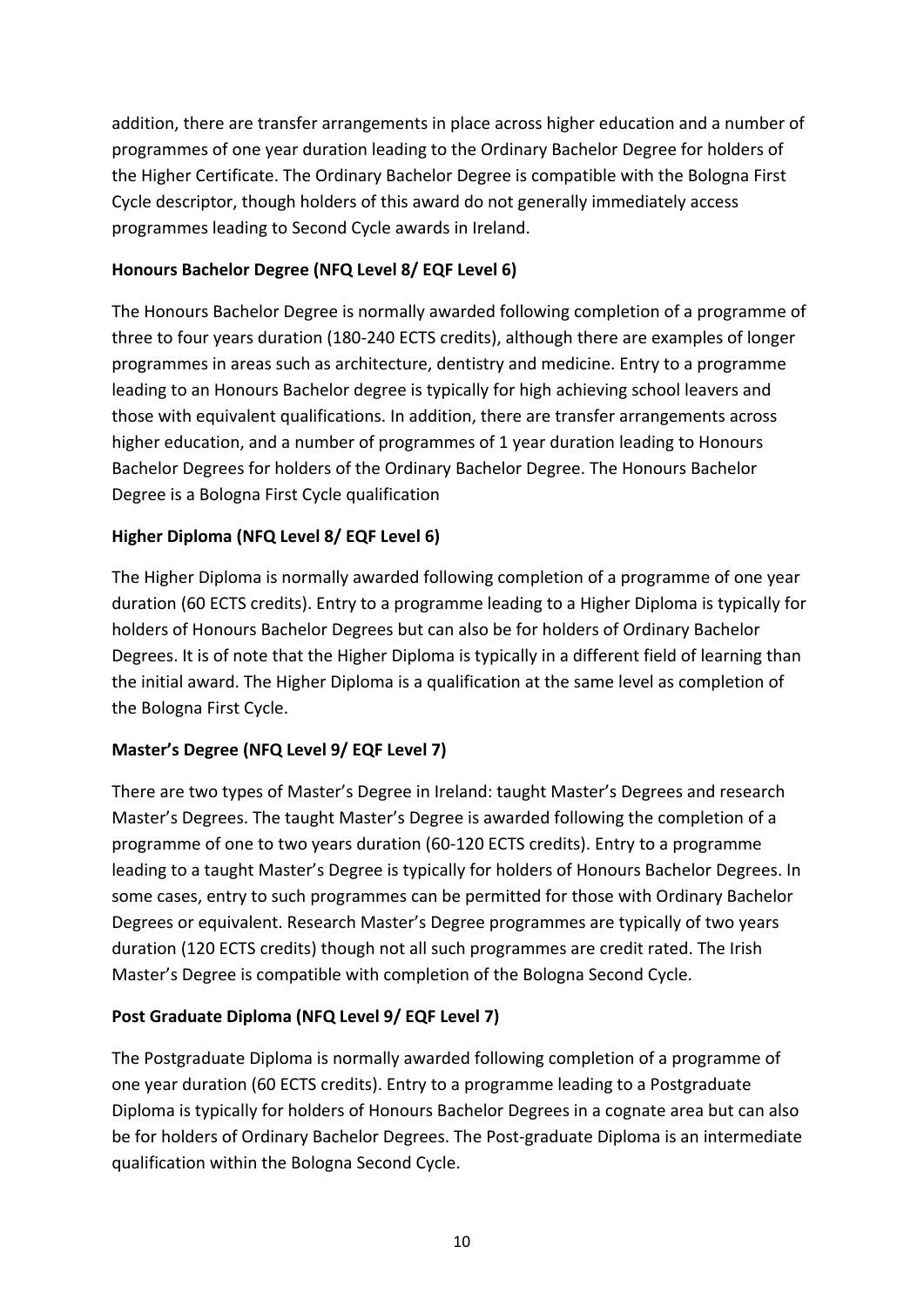#### **Doctoral Degree (NFQ Level 10/ EQF Level 8)**

Possession of an Honours Bachelor Degree is normally required for entry to a doctoral programme. In some disciplines, a Master's Degree is also preferred. Normally those entering a doctoral programme with an Honours Bachelor Degree initially register for a research Master's Degree or provisional doctoral candidature. Upon successful completion of this initial stage, the candidate acquires full doctoral candidature. Doctoral programmes are between three and four years in duration. Varying doctoral programmes now exist, including professional and performance/practice based doctorates. The Irish Doctoral Degree is compatible with completion of the Bologna Third Cycle.

#### **Higher Doctorate (NFQ Level 10/ EQF Level 8)**

This award largely recognises excellent and distinguished contributions to learning. It may be used for career progression to advanced levels of academia and research. This award is never based on a provider's programme and, as such, is not subject to validation but is assessed by the awarding body for each individual provider. Normally, the learner already holds a first doctorate or equivalent for some period of time prior to becoming a candidate for the higher doctorate. The Irish Higher Doctorate is compatible with completion of the Bologna Third Cycle.

#### **1.3 Description of the main route and other pathways to higher education**

Most students go directly to higher education from post-primary school (secondary school). Applications for higher education are made to the Central Applications Office for virtually all programmes in all HEIs and places are allocated on the basis of the score achieved in the school Leaving Certificate, an examination conducted nationally each June.

HEIs keep some places, typically around 20%, to be filled by alternative routes such as mature students (over 23 years of age), students with a disability, students from socio‐ economic deprived backgrounds and students who have undertaken a Further Education course after the Leaving Certificate. The number of students who sought and gained a place in higher education as a result of completing a Further Education (VET) programme are as follows:

| Year | <b>Applicants with</b> | <b>Offers</b> | <b>Acceptances with</b> | Total HE acceptances |
|------|------------------------|---------------|-------------------------|----------------------|
|      | FE award               |               | FE award                |                      |
| 2001 | 2093                   | 955           | 615                     | 36,625               |
| 2005 | 5165                   | 2102          | 1,049                   | 38,175               |
| 2009 | 11,255                 | 2699          | 1,721                   | 45,586               |
| 2013 | 15,767                 | 8051          | 3,031                   | 46,169               |

[Source: Central Applications Office statistics suppied by the CEO ]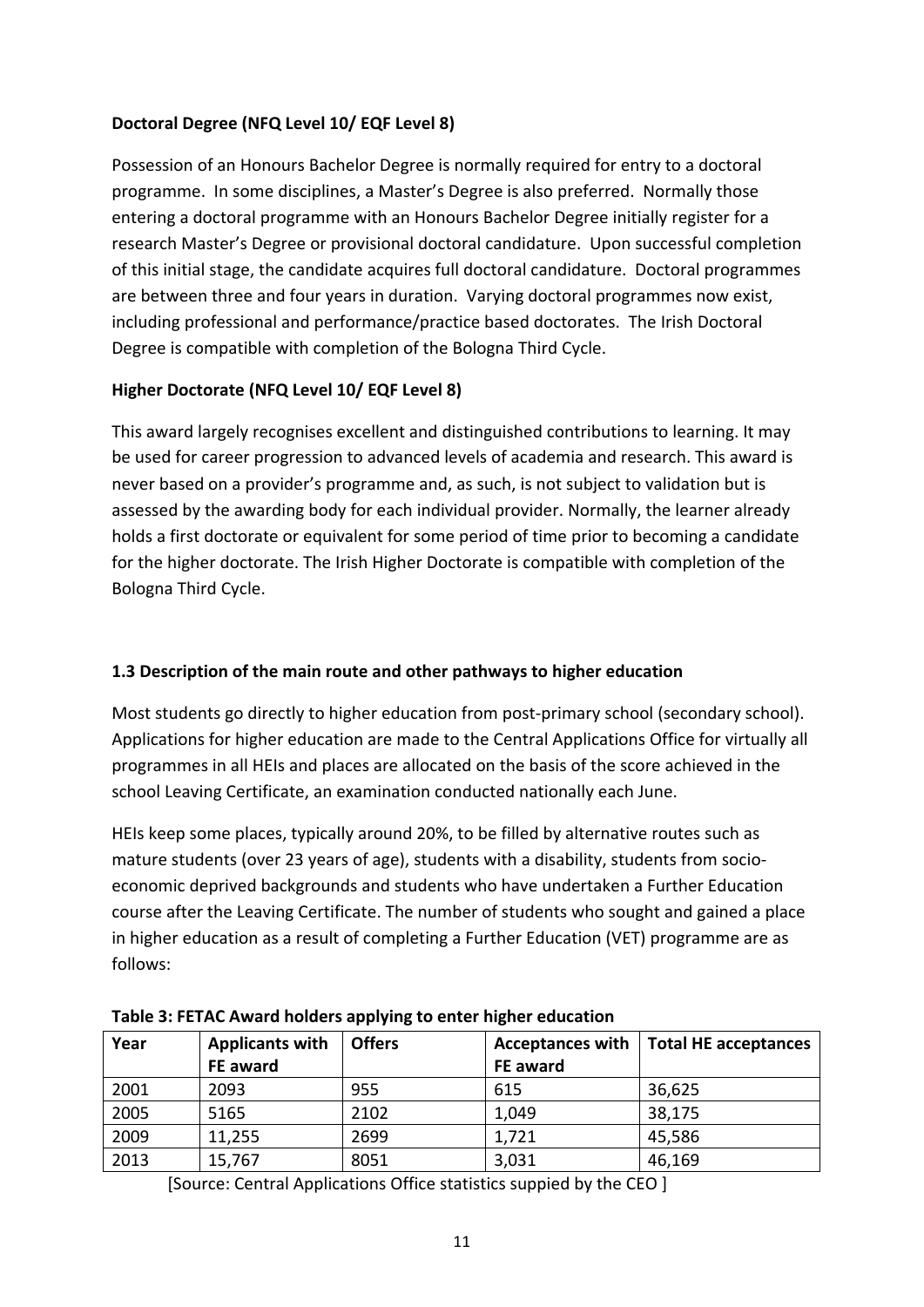The table above indicates a rapid growth in the number of students who seek to use Further Education as a pathway to higher education and a substantial growth in the number who achieve that goal – up almost 400% in a twelve year period. Nevertheless, it still constitutes less than 7% of entrants to higher education. The HEA has proposed a target of 10% of entrants to HE to come from the FE sector by 2016 (SOLAS, 2014 page 29).

Table 3 above may understate the number of FET award holders who progress to higher education. A study conducted by QQI concluded that just over 5,000 students who received a major FETAC award in 2009 were registered in a HEI in academic year 2009‐10 (Dempsey et al, 2013). There are several reasons why the latter figure is higher than the CAO estimate of the number who progressed:

- The CAO figure relates to full‐time programmes in HEIs but the FETAC study covered all programmes, including part‐time programmes
- It is possible for a FETAC award holder to have a Leaving Certificate that ensured entry to higher education without recourse to his/her FETAC award and accordingly he/she may not have referred to the FETAC award when applying to the CAO
- A mature student may be admitted to HE on the basis of maturity rather than his/her FETAC award.

#### **Access routes to higher and further education in Ireland**

The chart that follows sets out the main routes through the Irish education system, including the routes to higher education and to further education. Whilst most students proceeding to HE do so directly from secondary school, there are routes to HE via FE.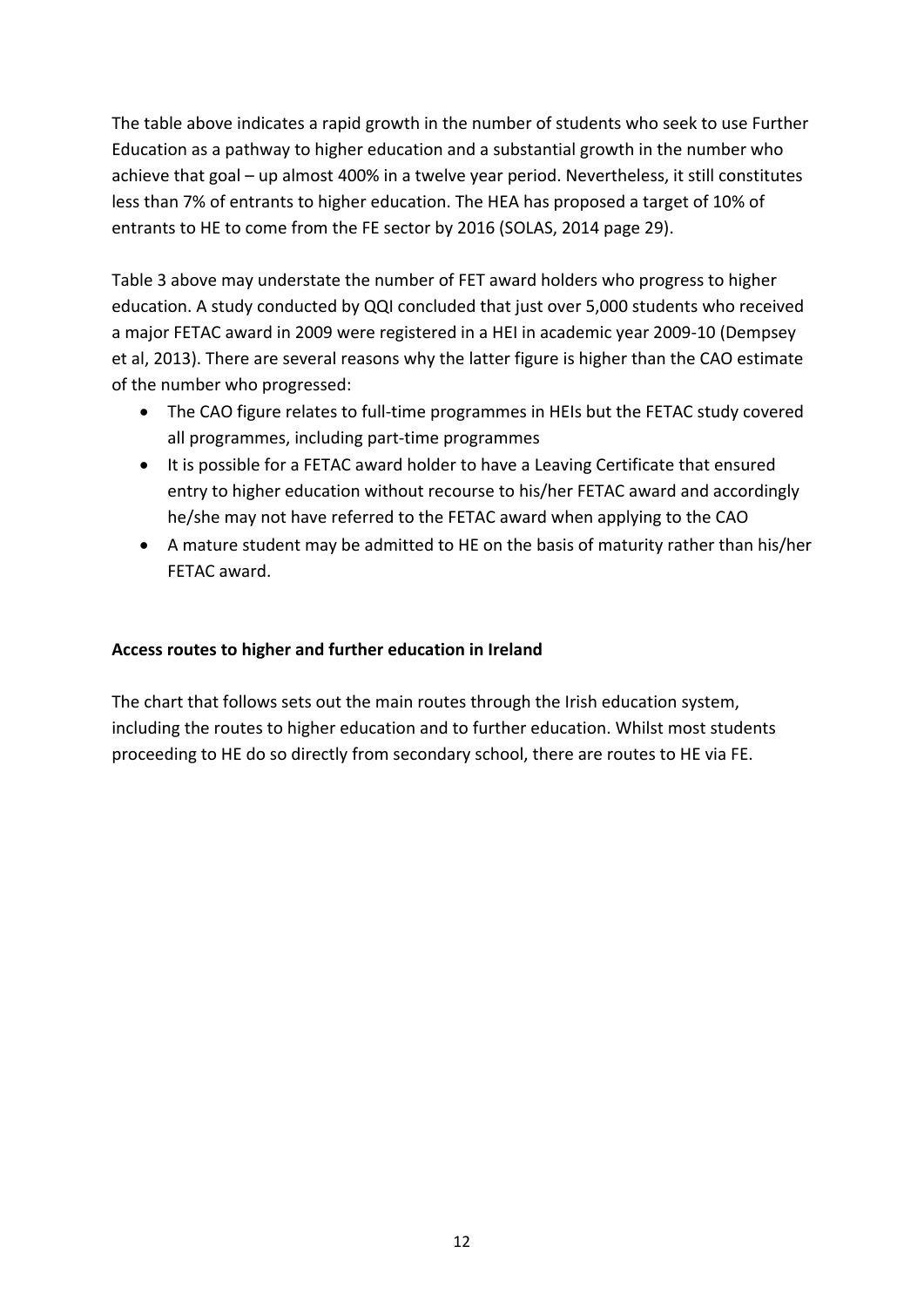

**Figure 1. Irish education system**

[Source: Monitoring Ireland's Skills Supply, 2014,SOLAS.ie]

The types of FET programmes taken by those who subsequently progress to HE is of interest. The largest grouping by far is those who study programmes in the area of Engineering and Construction, an area for which there are formal Apprenticeship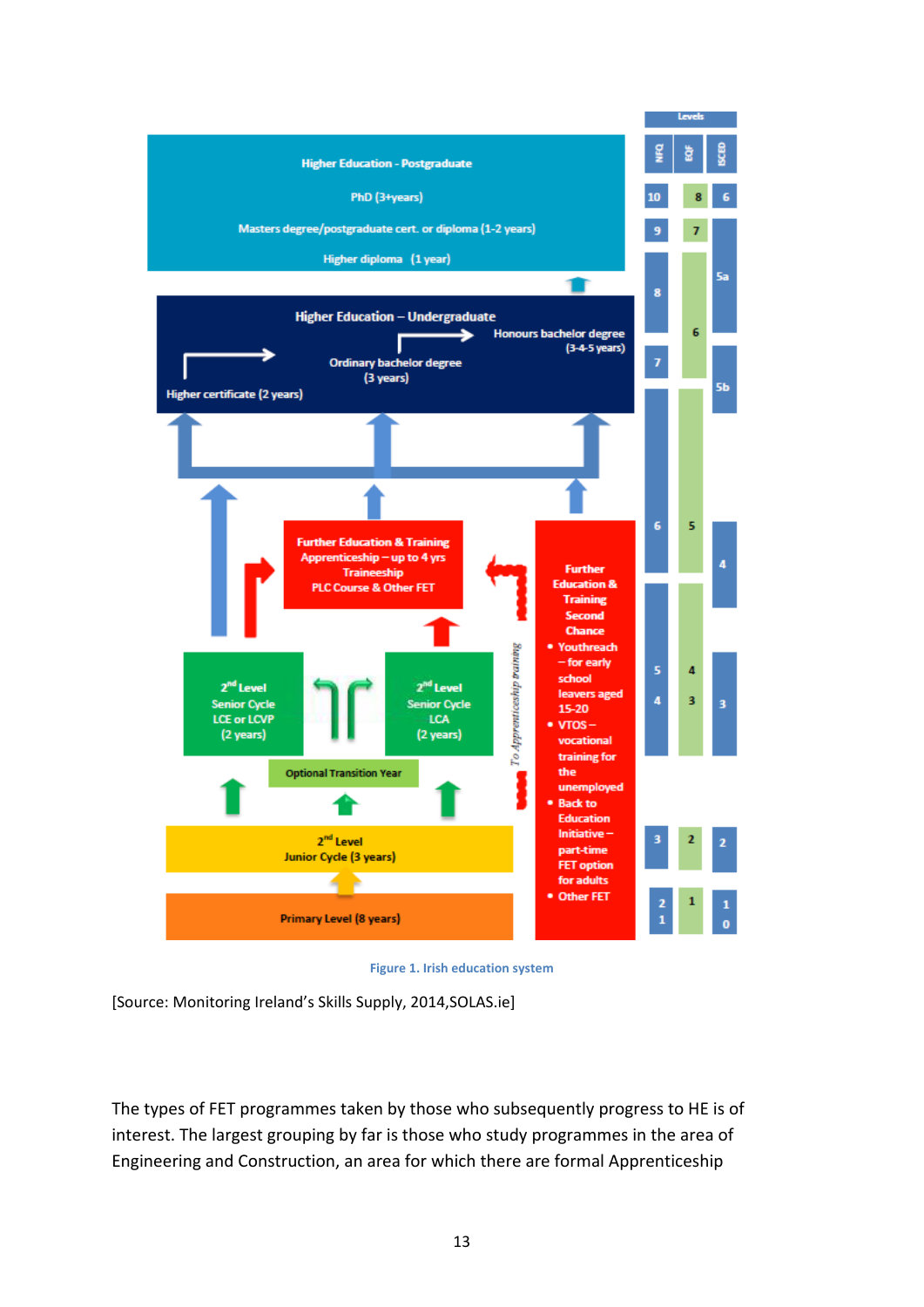programmes that lead to a FETAC award. A summary of the findings of the QQI study of progression of 2009 FETAC award recipients is set out in Table 4 below:

| <b>FETAC Award</b>         | <b>Number</b> | % of those who progressed to HE |
|----------------------------|---------------|---------------------------------|
| Humanities, Arts, General, | 741           | 15%                             |
| Education                  |               |                                 |
| Social Sc, Business, Law   | 900           | 18%                             |
| Science                    | 178           | 4%                              |
| Engineering, Manufacture,  | 1998          | 39%                             |
| Construction               |               |                                 |
| Agriculture                | 129           | 15%                             |
| <b>Services</b>            | 347           | 7%                              |
| <b>Total</b>               | 5079          | 100%                            |

**Table 4: FETAC Major Award Recipients 2009 who progressed to HE in 2009‐10**

(Source: Dempsey et al, 2013)

The 5,079 who were registered in a HEI in 2009/10 were among the 28,000 who received a FETAC major award in 2009. A further 6,000 of the awardees progressed to a second FET programme in 2009/10 while 11,000 were in employment and 7,000 received unemployment assistance. It is possible that some people are counted twice; for example, one could be in employment and also registered for a part‐time programme in a HEI.

#### **1.4 Image and value of VET in society and culture in general and VET in higher education in particular**

The image and standing of education in Ireland has been consistently high. There has been strong growth in the number of people entering higher education where there is now a participation rate of approx. 65%. The emphasis of government economic policy has been on the development of high‐tech industries such as ICT and Pharmaceutical Manufacturing and new degree and higher degree programmes have been developed in higher education to meet the needs of those industries. Intermediate level skills (level 5 and 6 in NFQ) and lower level skills (levels 1‐4 in NFQ) have received much less attention so that paradoxically Ireland has one of the highest rates of graduates in the OECD in the age group 25 ‐ 34 but also scores below average in literacy and numeracy. The success of school leavers in gaining places in higher education is celebrated in all the public media each August but FET attracts no such publicity.

The report on Further Education and Training in Ireland published in 2014 by the Economic and Social Research Institute reviewed the status of FET relative to HE. It concluded that there was a strong consensus that FET was seen as having a lower status than other parts of the educational system, especially higher education. Terms repeatedly used to characterise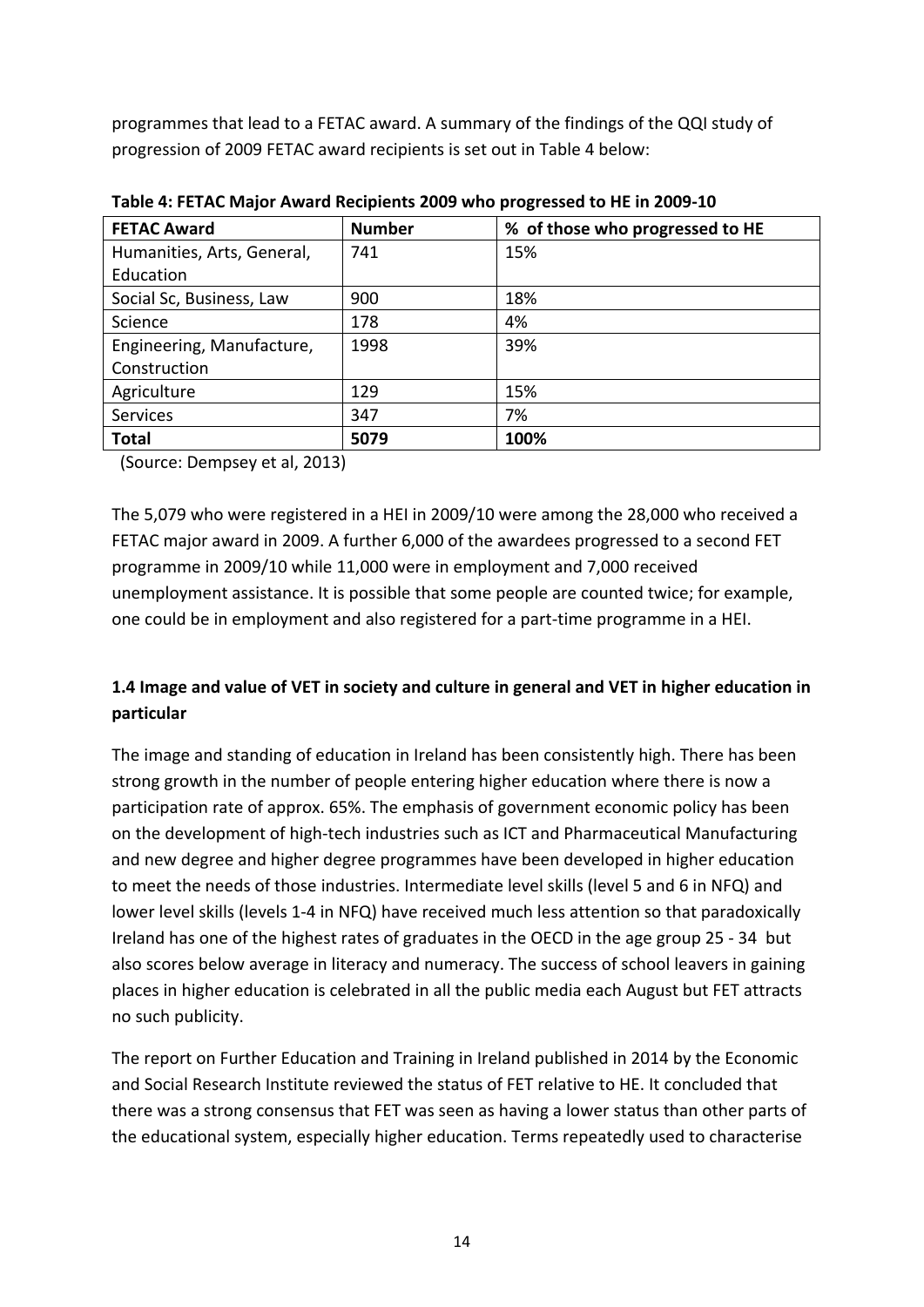the sector included "the poor relation" and the "Cinderella sector". FET was seen as the second-best option for those who failed to get into higher education (ESRI, 2014).

SOLAS in its Further Education and Training Strategy (2014) has concluded "that the standing and esteem in which FET is held by Irish society stands in contrast to the higher esteem in which higher education is held by learners and parents alike". It is seeking to address this problem in its new strategy. As part of its mission, it sees itself as assisting "individuals to progress to higher education who otherwise could not directly do so" and a another important role is "to provide second chance education for the many individuals who have not completed second level education" (SOLAS,2014). Further details of the SOLAS strategy are given in section 4.4.

#### **Review of Apprenticeship Training in Ireland, Dec 2013**

An important review of Apprenticeship Training was announced by the Minister for Education and Skills in May, 2013 under the chairmanship of the Head of the Labour Court. It issued a report in December 2013 (DES, 2013). Among its conclusions was one that "Apprenticeships should be enterprise led with a key role for employers in identifying occupational standards and in shaping the content of the curriculum in collaboration with education and training providers" (Department of Education and Skills, 2013).

The report sought "the full input and engagement of employers, trade unions, education and training providers and professional bodies in the process" It further recommended that all programmes should be subject to the quality assurance arrangements of QQI.

It noted that while many apprentices progressed to degree courses, "the progression opportunities should be made far more transparent".

The report noted the "significant scope to expand apprenticeships into a wide range of business sectors such as ICT, Retail, Hospitality, Business Administration, Medical Devices, Sport and Leisure, Childcare and Social Care, Financial Services, Accounting, Hairdressing and Beauty Care Sectors". If the proposed expansion of apprenticeships enjoys the support of both employers and trade unions (and that appears to be the case) then it is likely to proceed. When this is implemented, it will take Ireland much closer to the German model which the report claims is being implemented in many European countries.

The key role envisaged for employers is illustrated by the comment that "Apprenticeships would not be successful unless there was a strong commitment from employers to identify occupational needs, recruitment and payment of apprentices and joint collaboration with education and training providers in programme delivery". It was recommended that employer led consortia should identify the occupations which were considered by them to be suitable for apprenticeships." (p. 84). The review recommended the establishment of an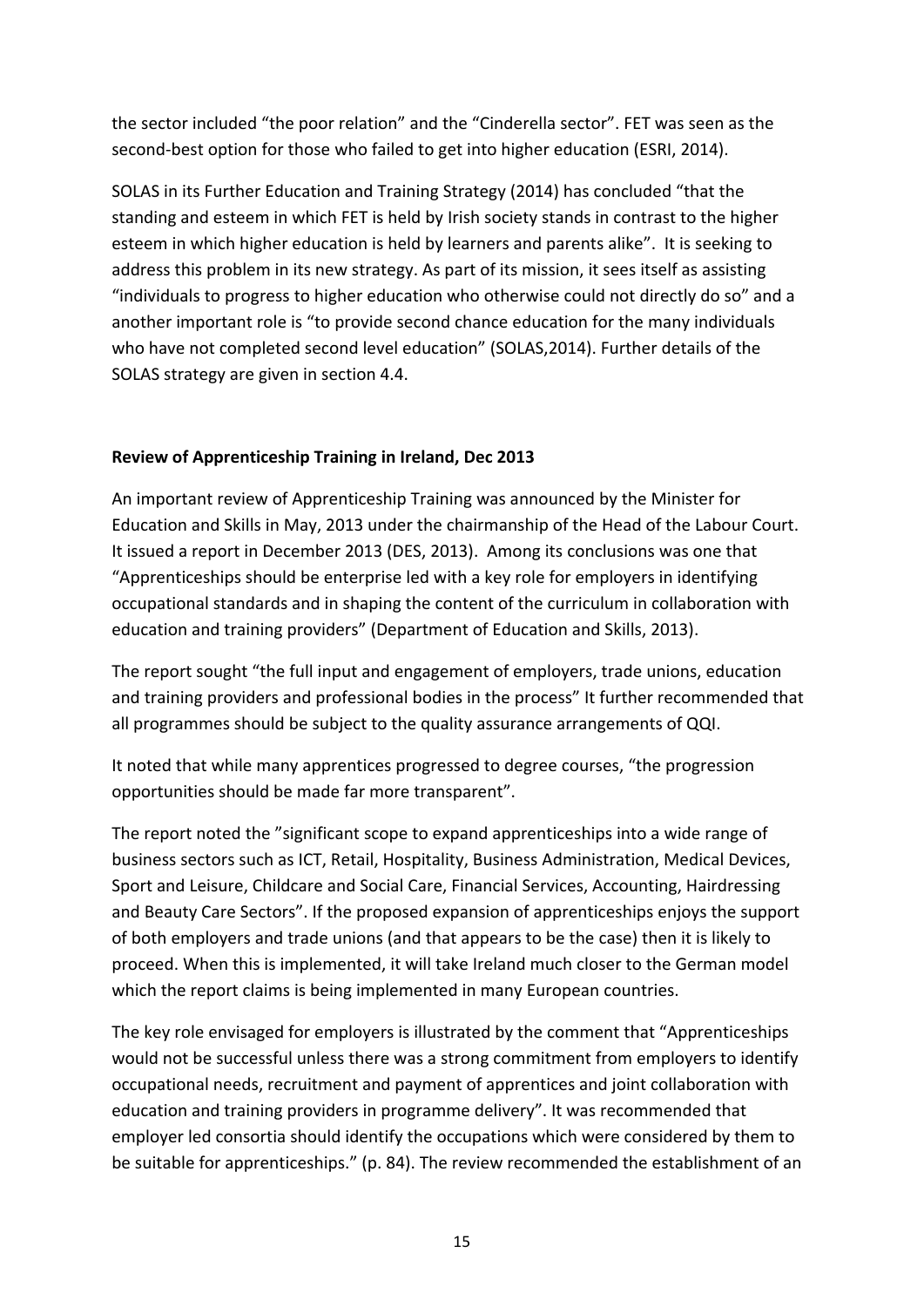Apprenticeship Council (whose responsibilities included curriculum development) with a membership to include representatives of SOLAS, HEA, DES, QQI and "*representatives of business and trade unions sufficient to ensure an enterprise led approach*" (p.8). Clearly, it is envisaged that employers and unions will effectively control the content of apprentice training programmes.

#### **1.5 Governance/main institutions**

**DES:** The Department of Education & Skills is the government department responsible for education policy at all levels. Generally it chooses to allow other agencies to implement the policy, such as the Higher Education Authority and SOLAS for higher education and further education respectively. Both the HEA and SOLAS are funded via the Department of Education and Skills and they acknowledge the pre‐eminence of the Department in determining overall policy.

**ETBs:** In July 2013, 16 Education and Training Boards replaced 33 Vocational Education Committees and are responsible for education and training and youth work. They operate second level schools, further education colleges and adult and FE centres delivering education and training programmes.

**HEA:** The Higher Education Authority is the statutory planning and policy development body for higher education and research in Ireland. It is also the funding authority for the universities, the institutes of technology and some other designated institutions.

**HEIs:** HEIs in Ireland include seven universities, 14 institutes of technology, seven colleges of educations (teacher training) and some specialist institutions and many private colleges. A total of 45 institutions, including private HEIs, recruit students for higher education programmes via the Central Applications Office.

**QQI:** Quality and Qualifications Ireland was established in 2012 by the merger of four existing agencies, Further Education and Training Awards Council, Higher Education and Training Awards Council, Irish Universities Quality Board and the National Qualifications Authority. QQI now performs the duties previously performed by the four agencies it subsumed including the development of awards and standards, quality assurance for further and higher education, the development and maintenance of a national framework of qualifications, the recognition of awards from other jurisdictions, the validation of education and training programme and the review of providers of education and training.

**SOLAS:** It was established in 2013 as the Further Education and Training Authority of Ireland. It is responsible for funding, planning and coordinating training and further education programmes.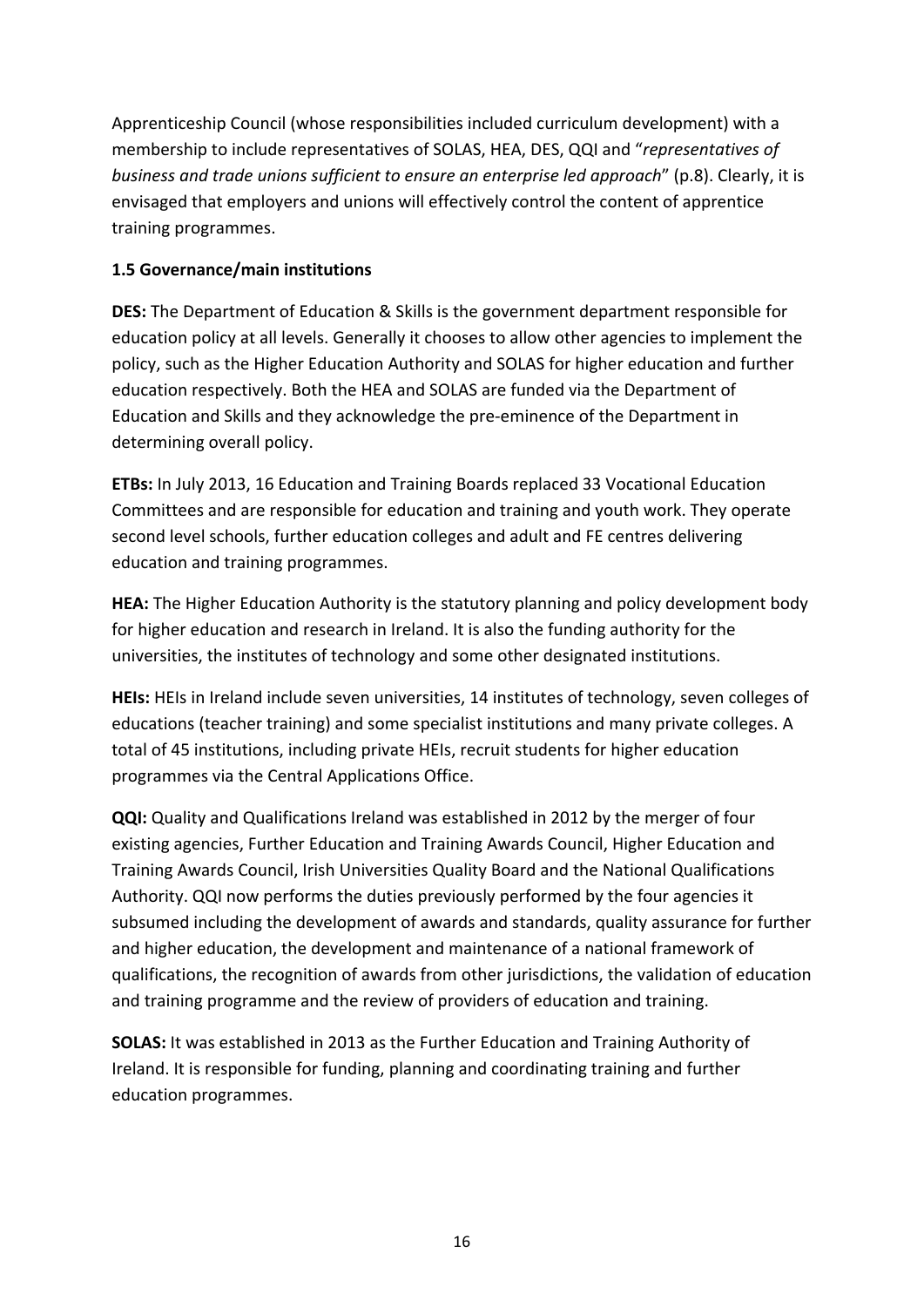#### **1.6 Role of social partners e.g. employers' associations, trade unions in VET**

The social partners play a role in most higher education and further education institutions. Under the 1997 Universities Act, there is provision for representatives of the social partners on the Governing Body of most universities with the notable exception of Trinity College, Ireland's oldest university (more than 400 years old). It argued successfully that its model of governance should not be required to change from its traditional model. As well as representatives of business and trade unions, there is provision for representatives of the world of the arts and culture. In addition to the membership on Governing Bodies, universities have Industry Liaison Committees which enable the viewpoint of industry to influence the content of degree programmes.

Dublin Institute of Technology has provision for five members of the Governing Body (out of 20 members) to be nominated by business and professional bodies. Other institutes of technology have similar provisions for representation on their governing bodies. The relatively strong representation of industry ensures that its interests are reflected in decisions about the nature and content of higher education programmes.

Trade Unions are represented on Governing Bodies of HEIs but only to the extent of representing members of the unions who work in the HEIs.

In the Further Education sector, the board of SOLAS has representatives of both employer bodies and trade unions. Traditionally, both employer bodies and trade unions play a strong role in determining the content of Apprentice programme as outlined on page 6 above. Education and Training Boards are governed mainly by elected members of local authorities and thus reflect the strength of the various political parties.

In addition to the role of the social partners in the governance of institutions, employers and representatives of professional bodies also play a major role in the Quality Assurance process in many institutions but more so in institutes of technology than in universities. For example, every taught programme in IoTs is assessed by a panel of experts which must include external academics and at least one representative of the profession. The panel to assess a degree in Mechanical Engineering will include at least one professor of Mechanical Engineering from a university and a senior Mechanical Engineer from industry. And after the programme is validated, two external examiners are appointed, one of whom is a practising Mechanical Engineer. The external examiners monitor the implementation of the programme and the standards achieved by the students. In addition, it is common practice to include an industry‐based practitioner on interview boards for the appointment of academic staff. So this three‐pronged approach – membership of the validation committee, service as an external examiner and membership of staff selection committees combine to ensure, as far as possible, that programmes in institutes of technology are responsive to the needs of the labour market. Surprisingly, employers play a less active role in the validation of FE programmes. Until recently, the validation of programmes was the responsibility of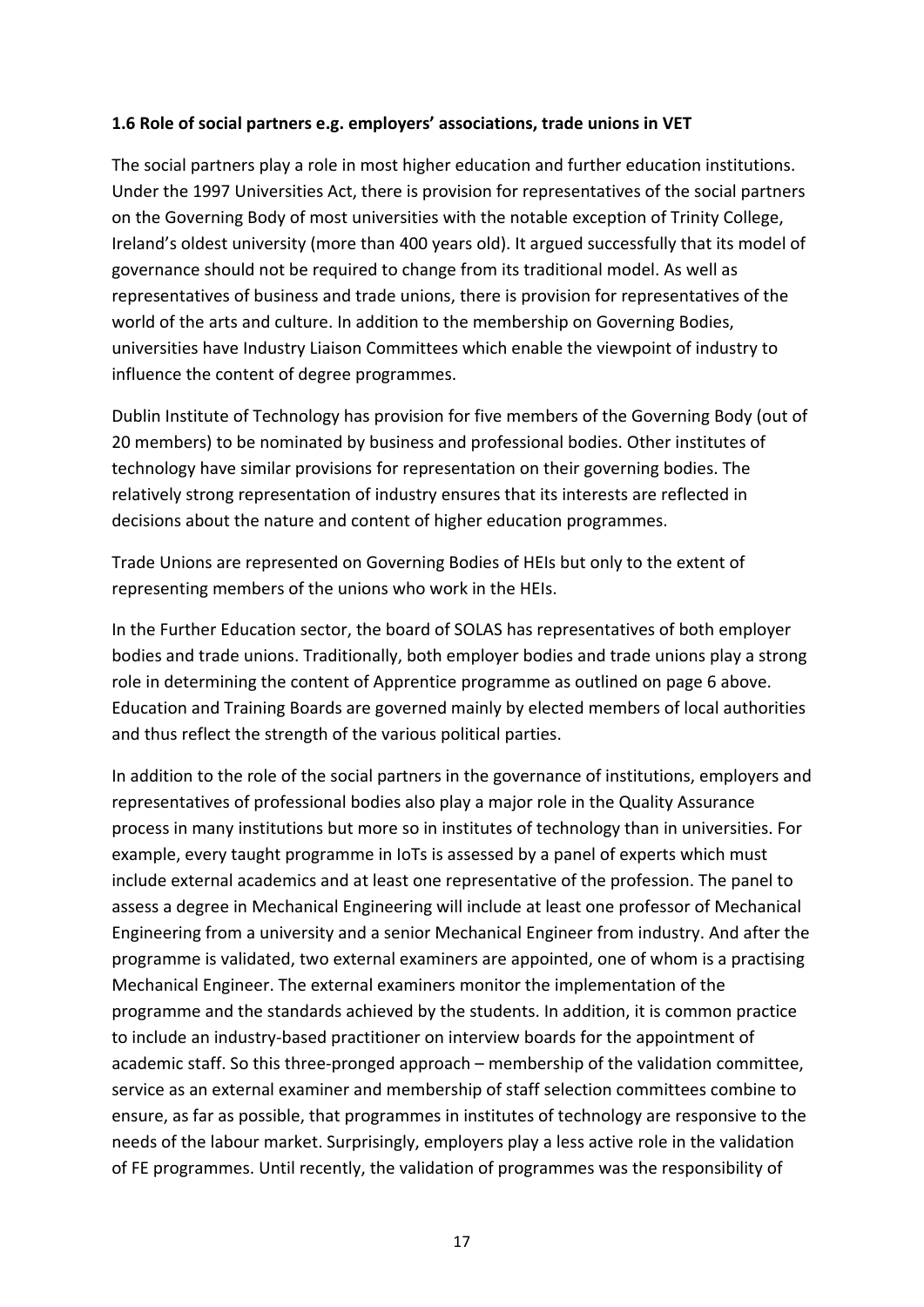FETAC (since merged into QQI) and its procedures were largely paper‐based. Providers were required to sign off on certain regulations and there was some external verification but no panel visit and no role for employers, unless specifically invited. Since the formation of QQI the approach to quality assurance is being re‐thought and the new system that emerges may have some of the characteristics of the former HETAC approach i.e. visit by a panel which includes industry personnel.

On 15th October, 2014 SOLAS, HEA and QQI simultaneously published on their websites an invitation to employers, large and small, to participate in an on‐line survey to express their views on the quality of graduates emerging each year from Irish further and higher education institutions. The survey is a partnership between the HEA, SOLAS and QQI and is the first to be undertaken on this scale. It was indicated that the survey was developed by a steering group which included the Department of Education & Skills, Industrial Development Authority, Chambers of Commerce, Irish Business and Economic Confederation, Enterprise Ireland, Expert Group on Future Skills Needs and Irish Small & Medium Enterprises, among others. It is hoped to use the results to inform policy direction across further and higher education. The fact that the three statutory bodies, SOLAS, HEA and QQI came together to launch the survey and the fact that so many significant players participated in the steering group is a clear indication of the wish to hear the views of industry on graduate attributes.

## **2. Education Programmes and qualifications on EQF levels 5‐7**

#### **2.1 Admission requirements**

Admission to all tertiary level programmes is based mainly on performance in the school Leaving Certificate (high school diploma). Each programme has minimum entry requirement specified by the institution offering the programme e.g. Grade C or higher in Maths and English plus pass in at least four other subjects.

There is some provision for entry as a mature student (over 23 years of age) or via a Further Education programme.

There is a Central Applications Office (CAO) owned by the universities and DIT which acts as the single point to which all potential students make application and which matches students to places based on the student's performance in the school Leaving Certificate. The CAO acts for 44 institutions which is virtually all higher education in Ireland. It does not act on behalf of Further Education colleges or their programmes.

Further Education colleges recruit students directly and Apprentices are recruited by employers and are subsequently registered by SOLAS (a state agency for Further Education and Training).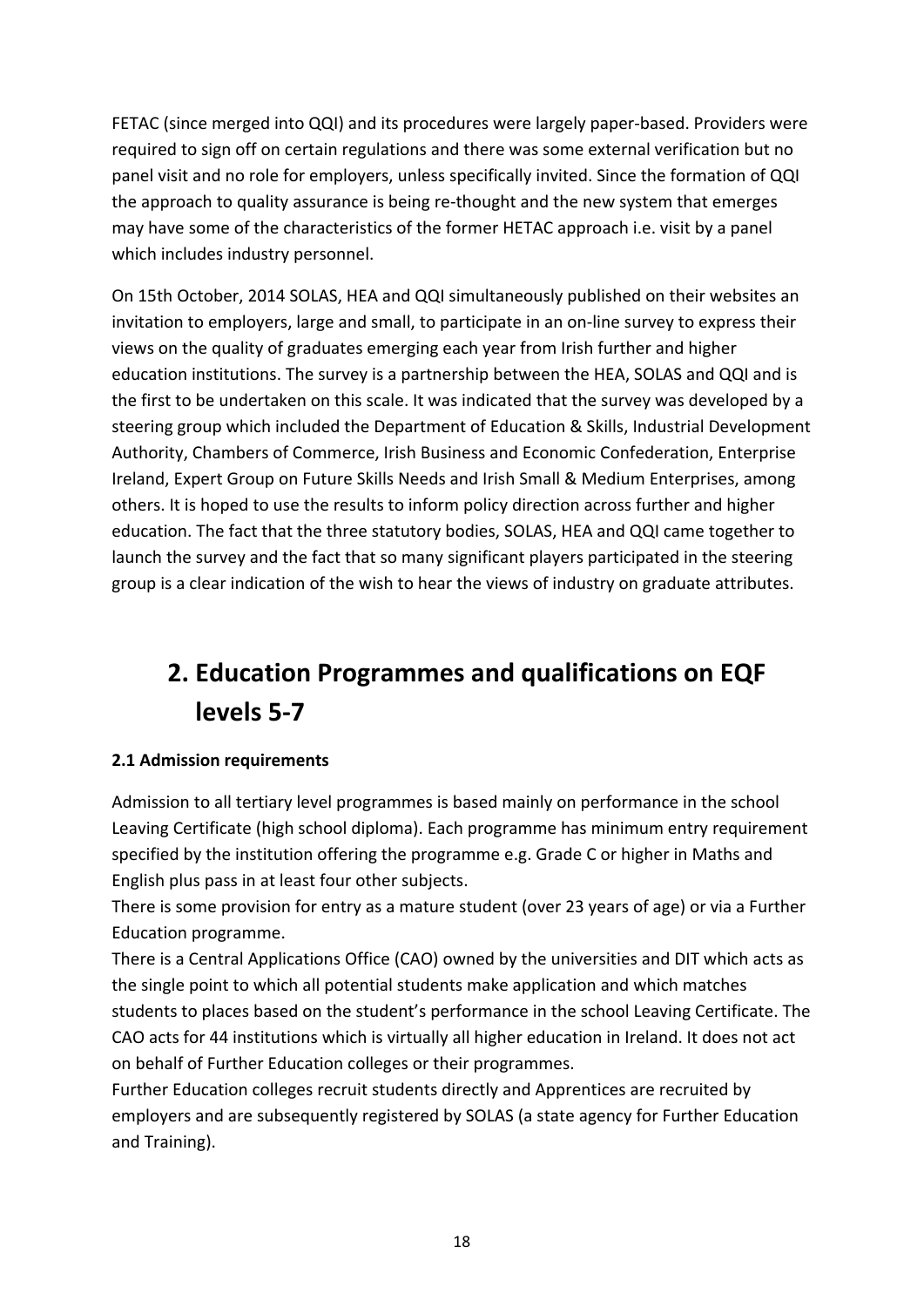#### **2.2 National definitions: tertiary, vocational, dual, professional**

Tertiary education is defined as the sector of education provided by universities, institutes of technology, colleges of education and other specialist colleges.

The term "vocational education" was used for many years to indicate a sector of education that was technical/technology based and offered programmes at second level and above. In recent years the term Further Education is used, probably to overcome the negative image of the term "vocational education", and it occupies a position between secondary school and higher education.

The term "dual" is not used in Irish education.

The term "professional" is used to describe programmes that lead to a particular profession such as law or accountancy.

#### **2.3 Duration**

Tertiary education programmes offered by the universities are generally 3 or 4 years for a Bachelor degree (Arts and Business degrees can be either 3 or 4, Engineering and Science degrees usually 4 years. Medicine and Architecture degrees are longer).

Master's degrees are generally one calendar year in duration (3 semesters, involving the two normal semesters plus the summer months following the second semester). Tertiary education programmes offered by institutes of technology are similar in duration but they also offer short cycle programmes of two‐years duration leading to a Higher Certificate.

The FE sector offers programmes that are vocational in character and lead to awards at various EQF levels, mainly level 3 or 4 but some lead to an award at EQF level 5. These programmes include apprenticeships, PLCs and traineeships.

#### **2.4 Places of learning**

There are 7 public universities in Ireland, 14 institutes of technology (including DIT which has a unique position in that it is an awarding body), 6 recognised colleges of universities, 7 colleges of education (teacher training colleges) and some specialist colleges. In all there are 44 HEIs that receive public funding,

In addition to the public HEIs, there are some private colleges that offer degree programmes, mainly in Business and Computer Studies. They recruit students via the CAO and their programmes lead to awards made by QQI.

Further Education is organised by 16 Education and Training Boards (ETBs) which operate on a geographical basis. They offer programmes through FE colleges and most of the programmes are not classified as being within the EQF levels 5‐7 (they are at level 4) but there are some programmes (including Post‐Leaving Certificate programmes) which are at EQF level 5. Apprentice programmes are not basedin a single placeof learning but involve periods of on‐the‐job training, training centres and institutes of technology.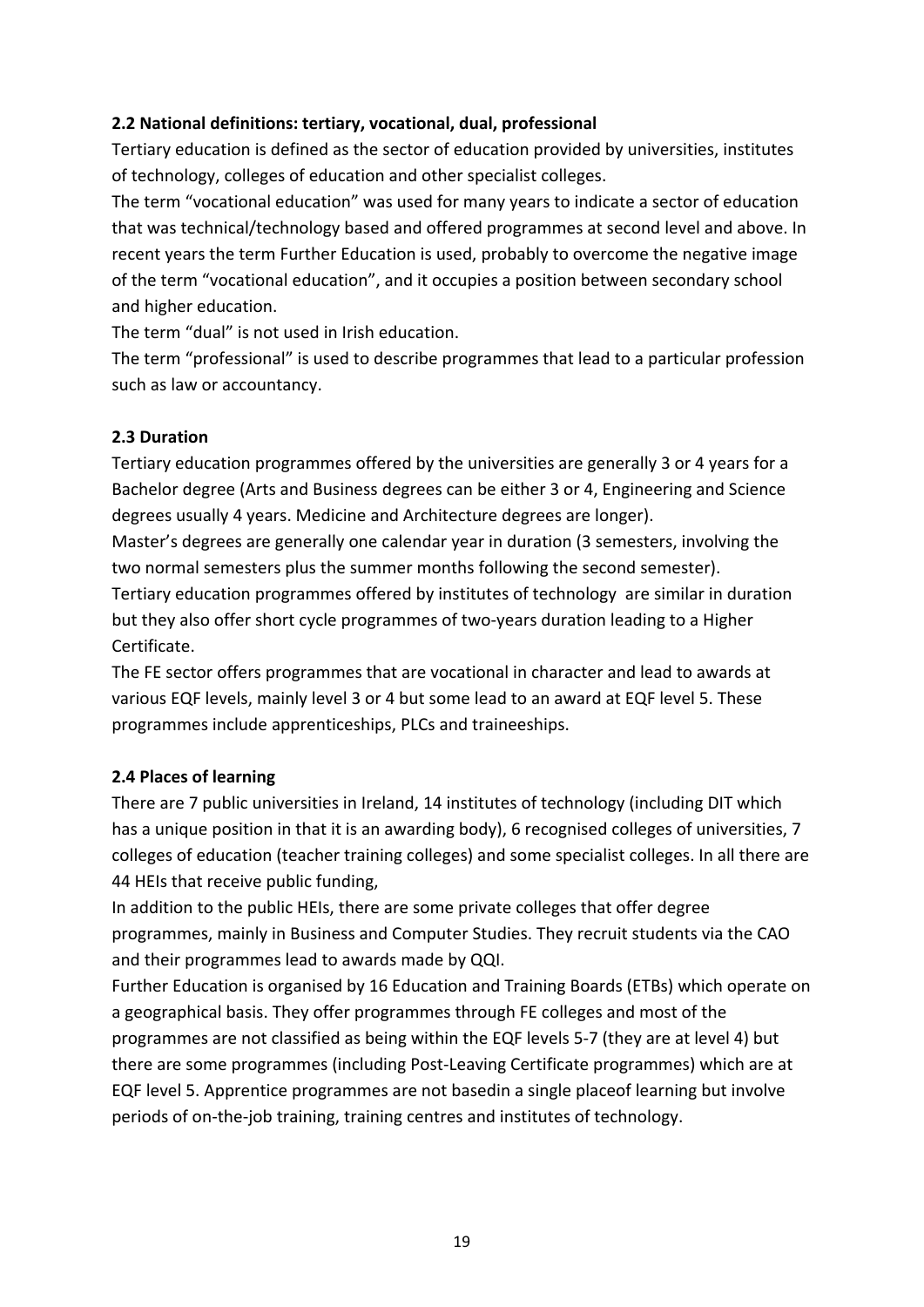#### **2.5 Learning in practice**

One of the features of many HE and FE (VET) systems is that employers are actively engaged in the provision of the programme either as initiators of the programme or as providers of work experience which is a part of the programme. In Ireland, several HEIs utilise the second of the two approaches in that they put a particular emphasis on work placement as an integral part of degree programmes.

Details of the approaches taken by four Irish HEIs are given in section 3 below. At a more general level, the approach of HEIs is that such internships are a compulsory feature of the programme and must be satisfactorily completed before the student can progress in the programme. Usually, internships or placements occur in year 3 of a 4‐year programme or occasionally there are internships in both year 2 and year 3. It is rare for internships to occur in the final year.

Internships have long been a feature of medical courses and in that profession they often occur after the final examination but before the graduate qualifies for registration. The duration of internships in HE varies between 3 months and 1 year but most commonly are around 6 months on Irish degree courses other than medical degrees.

In apprenticeships, the period spent in industry is typically almost two years and thus constitutes two thirds of the total duration of the programme.

| <b>EQF Level</b> | <b>Irish NFQ Level</b> | <b>Award Titles</b>                         |  |
|------------------|------------------------|---------------------------------------------|--|
| 5                | 6                      | <b>Higher Certificate (Higher education</b> |  |
|                  |                        | award                                       |  |
|                  |                        | <b>Advanced Certificate (Further</b>        |  |
|                  |                        | education/VET award)                        |  |
| 6                |                        | <b>Ordinary Bachelor Degree</b>             |  |
|                  | 8                      | <b>Honours Bachelor Degree</b>              |  |
|                  |                        | <b>Higher Diploma in Education</b>          |  |
|                  | 9                      | <b>Master's Degree</b>                      |  |
|                  |                        | <b>Postgraduate Diploma</b>                 |  |
| 8                | 10                     | <b>PhD</b>                                  |  |
|                  |                        | <b>Doctorate</b>                            |  |

#### **2.6 Qualifications: titles, EQF level, labelled as vocational, professional, academic**

The most common Irish award titles which correspond to EQF levels 5 to 7 are as follows:

The label "vocational" is rarely used in relation to higher education awards but rather it is commonly used to describe Further Education awards which are awards with a strong technical or vocational (as opposed to academic) bias. In terms of the National Framework of Qualifications, Further Education awards are made at Level 4, 5 andl 6 which correspond to EQF levels 3, 4 and 5 respectively. There is some provision for holders of Further Education awards to progress to Higher Education programmes in universities and institutes of technology. Usually such progression involves access to year 1 of a Bachelor degree programme where they will sit alongside students who have progressed directly from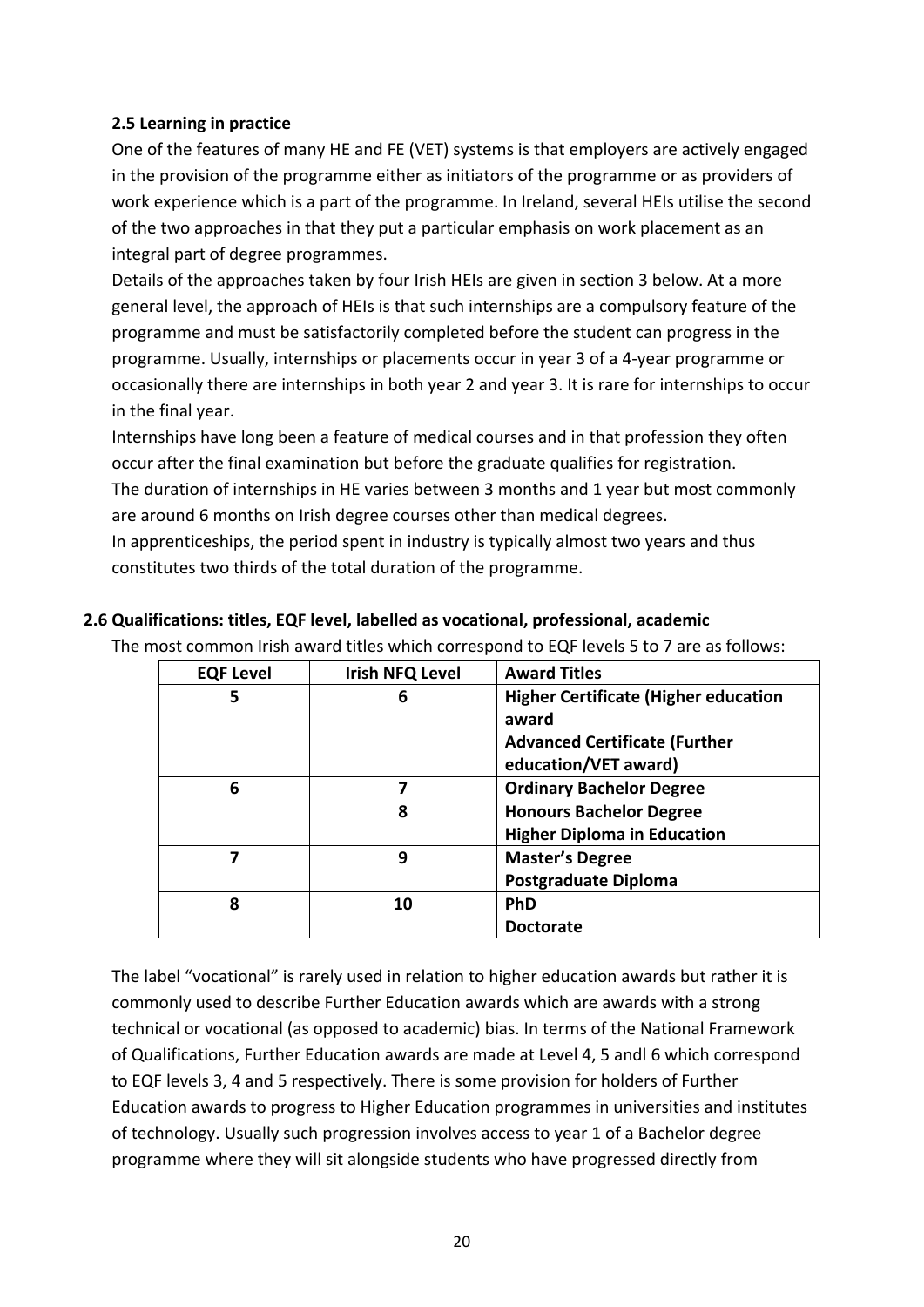secondary school after the successful completion of the school Leaving Certificate examination.

The label "Professional" is used to describe some higher education programmes which relate clearly to a particular profession such as Accountancy, Law and Engineering

#### **2.7 Focus of the education programmes**

The focus of most programmes in higher education in Ireland is towards the labour market and the jobs that students of the programmes may obtain after they graduate. The extent to which the above statement is true varies somewhat from discipline to discipline and from institution to institution as illustrated by the following examples:

Programmes in Medicine, Dentistry, Pharmacy and Veterinary Medicine at Bachelor degree level, are offered in universities only and are very much geared towards meeting the requirements for registration for the relevant profession on graduation.

The same is true of Bachelor degrees in Nursing, Optometry, Physiotherapy offered in various HEIs.

Engineering degrees are mainly either 4‐year Bachelor Honours degrees or 3‐year Ordinary Bachelor degrees. Chartered Engineering (CE) status (available after completion of a 4‐year Honours degree until recently and now requiring a Master's degree for admission) is deemed important so programme providers must adhere to the requirements of Engineers Ireland which controls the award of CE status.

Many Business degrees also gain exemptions from some stages of the process to become an accountant so again HEIs need to adhere to the requirements of the Accountancy bodies (there are several).

Education Colleges qualify graduates to become Primary school teachers provided they follow the approved syllabus. There are Higher Diplomas in Education offered by universities to holders of Bachelor degrees who wish to qualify to become secondary school teachers. The focus of such Higher Deplomas is totally on teaching careers and it is difficult to envisage anyone taking such a programme unless they wish to become a teacher.

Science degrees include both honours degrees in a single discipline e.g. Physics or Chemistry and applied sciences degrees in an area such as Environmental Health.

There are many career‐focussed degree courses in Journalism and Media Studies. There are some areas where the goal of a particular job is not so evident. Students who pursue an Arts degree (and the BA degree in UCD has the single biggest in‐take of any degree programme in Ireland) may subsequently opt for a career as a secondary school teacher by taking a Higher Diploma in Education after the degree. But while pursuing their Arts degree, there is no obvious influence of any particular job.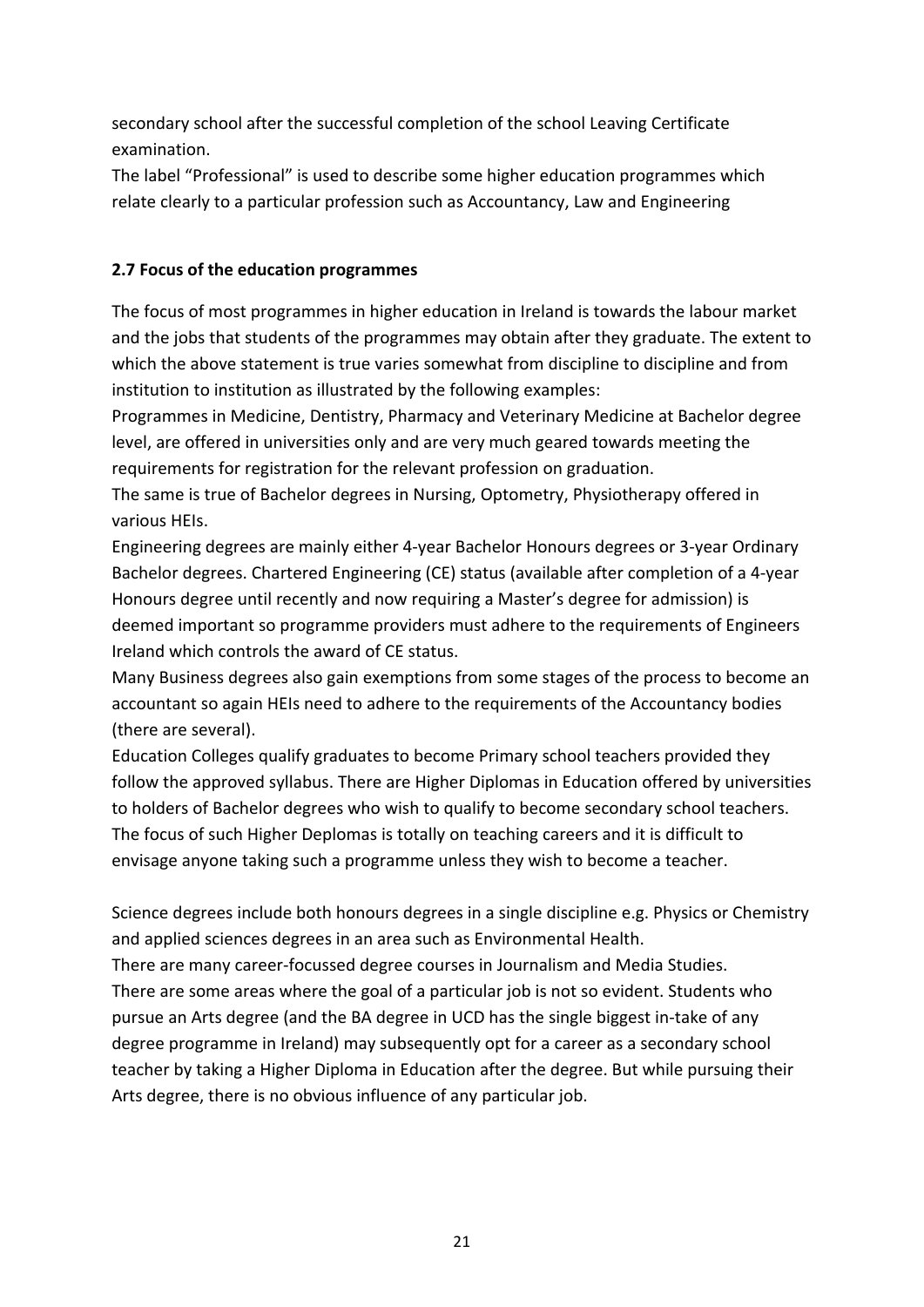#### **2.8 Quantitative relevance/number of participants**

Table 5 below sets out details of the number of whole‐time equivalent students enrolled in higher education programmes in public HEIs in selected years, together with the number of whole-time equivalent academic staff and the ratio of academic staff to students. The decline in the staff to student ratio was caused by the efforts to curb expenditure during a period of fiscal austerity and it is a cause of concern from the point of view of quality.

|                            | 2007/08 | 2010/11 | 2012/13 |
|----------------------------|---------|---------|---------|
| <b>WTE Student Numbers</b> | 158,057 | 177,329 | 181,308 |
| fulltime + part-time /2    |         |         |         |
| WTE Academic Staff         | 10,100  | 9,697   | 9,297   |
| Ratio Staff to Students    | 1:15.6  | 1:18.3  | 1:19.5  |

**Table 5: Higher Education Whole‐time Equivalent students and staff: student ratio**

[Source: HEA Report on Higher Education System Performance, 2014]

It is followed by Table 6 which shows the number of graduates from all Irish HEIs and FE Colleges in the year 2012 analysed on the basis of NFQ level.

#### **Table 6: Summary of Awards by NFQ Level, 2012**

|                     | NFQ <sub>5</sub> | NFQ <sub>6</sub> | NFQ <sub>7</sub> | NFQ <sub>8</sub> | <b>NFQ 9/10</b> | <b>Total</b> |
|---------------------|------------------|------------------|------------------|------------------|-----------------|--------------|
| <b>QQI-FETAC</b>    | 24,560           | 7,410            |                  |                  |                 | 31,970       |
| Institutes of       |                  | 2,630            | 7,910            | 10,240           | 2,260           | 23,040       |
| <b>Technology</b>   |                  |                  |                  |                  |                 |              |
| <b>Universities</b> | $\,$             | 2,300            | 1,690            | 18,820           | 14,800          | 37610        |
| <b>Total</b>        | 24,560           | 12,340           | 9,600            | 29,060           | 17,060          | 92,620       |

Source: Expert Group for Future Skills Needs (2014, p.51)

The awards at NFQ level 5 include many PLC, apprentice, traineeships and vocational training awards. The awards at NFQ level 6 include both Higher Certificates awarded by IoTs and universities and Advanced Certificates awarded for some PLCs, apprentice programmes and some traineeships.

The awards at NFQ level 7 and NFQ level 8 include the Bachelor degrees at Ordinary and Honours levels respectively awarded by universities, IoTs and other HEIs. The awards at NFQ levels 9 and 10 include the Master's degrees, Postgraduate Diplomas and PhDs awarded by universities, IoTs and other HEIs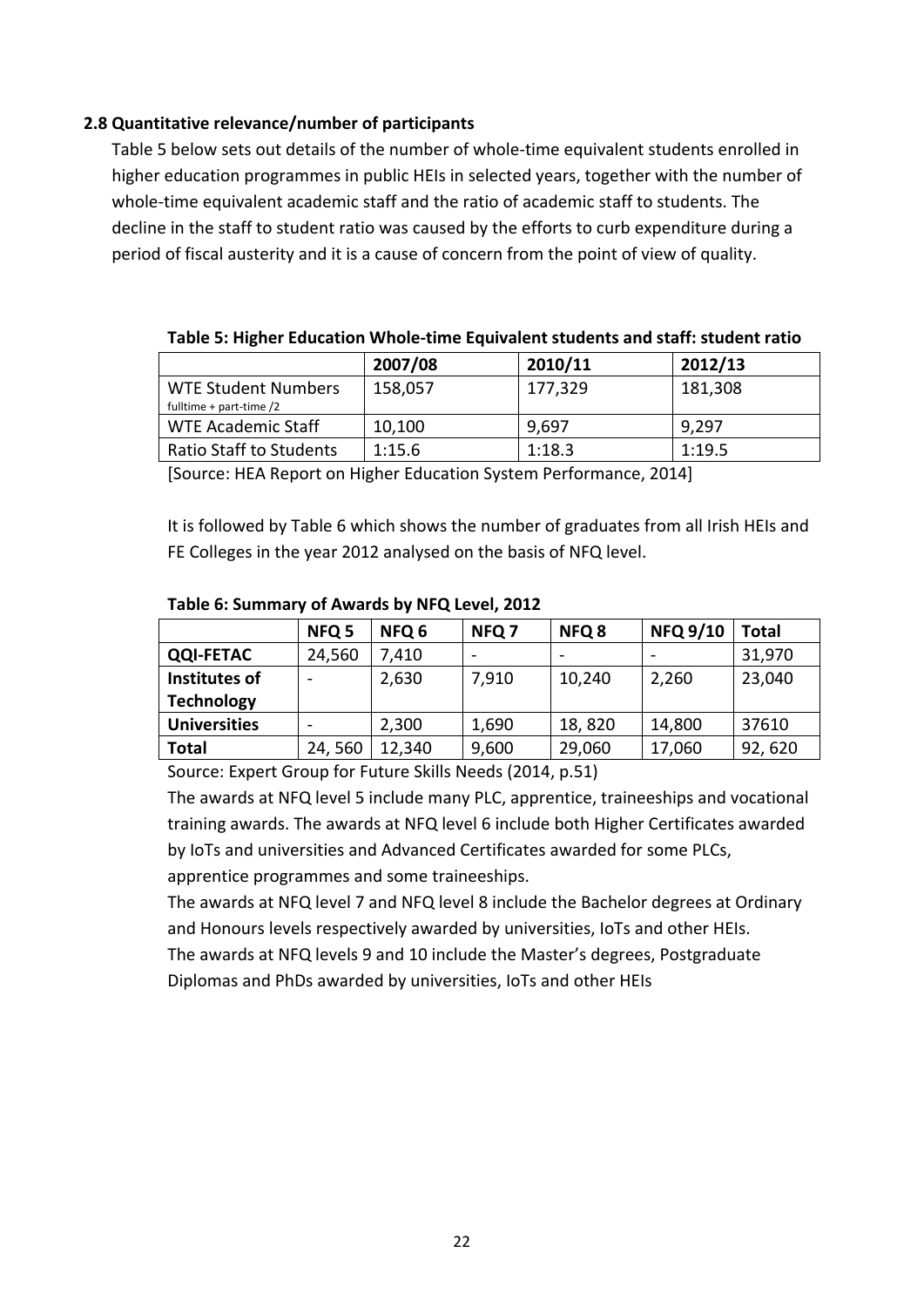Table 7 gives a summary of awards analysed by the field of education in which they were granted.

| <b>Field</b>                      | NQF <sub>5</sub><br>EQF4 | NQF <sub>6</sub><br>EQF <sub>5</sub> | NFQ <sub>7</sub><br>EQF <sub>6</sub> | NFQ <sub>8</sub><br>EQF <sub>6</sub> | <b>NFQ 9/10</b><br><b>EQF 7/8</b> | <b>Total</b> |
|-----------------------------------|--------------------------|--------------------------------------|--------------------------------------|--------------------------------------|-----------------------------------|--------------|
| General                           | 130                      | 310                                  |                                      |                                      | 30                                | 470          |
| Education                         |                          | 80                                   |                                      | 1,800                                | 2,990                             | 4,870        |
| Humanities and<br>Arts            | 2,760                    | 1,000                                | 1,020                                | 5,860                                | 1,990                             | 12,630       |
| Social Science,<br>Business & Law | 3,230                    | 2,440                                | 2,320                                | 8,560                                | 5,710                             | 22,260       |
| Science &<br>Computing            | 990                      | 770                                  | 1,240                                | 3,450                                | 2,080                             | 8,530        |
| Engineering &<br>Construction     | 450                      | 3,010                                | 2,340                                | 3,480                                | 940                               | 10,220       |
| Agriculture &<br>Veterinary       | 1,820                    | 1,470                                | 310                                  | 360                                  | 130                               | 4,090        |
| <b>Health &amp; Welfare</b>       | 12,160                   | 1,660                                | 1,240                                | 4,880                                | 2,900                             | 22,840       |
| <b>Services</b>                   | 3,020                    | 1,590                                | 1,100                                | 670                                  | 310                               | 6,690        |
| <b>Total</b>                      | 24,560                   | 12,330                               | 9,570                                | 29,060                               | 17,080                            | 92,600       |

**Table 7: Summary of Awards by Field of Education, 2012**

Source: Expert Group for Future Skills Needs (2014, p.51)

Note: the table above relates to awards made by public institutions including universities, colleges of education and institutes of technology. It does not include awards made as a result of programmes studied at private colleges.

If one analyses the number of awards in Table 7 above, one can see that there were over 8,000 awards made at NFQ levels 5 – 8 inclusive in each of the groupings Humanities & Arts, Social Science, Business & Law, Science & Computing, Engineering & Construction and Health & Welfare but the percentage that progresses to a higher degree differs greatly from discipline to discipline. For example, many more progress in Science than in Engineering, perhaps because Engineering has traditionally been focussed on advancement in industry. There are also many who progress to Master's degree in Business but not so many who complete a Doctorate.

It was noted earlier (in Table 3) that more than 3,000 entrants to HE came via an FE award. The table below indicates the fields to which holders of FET awards moved in their transfer to higher education.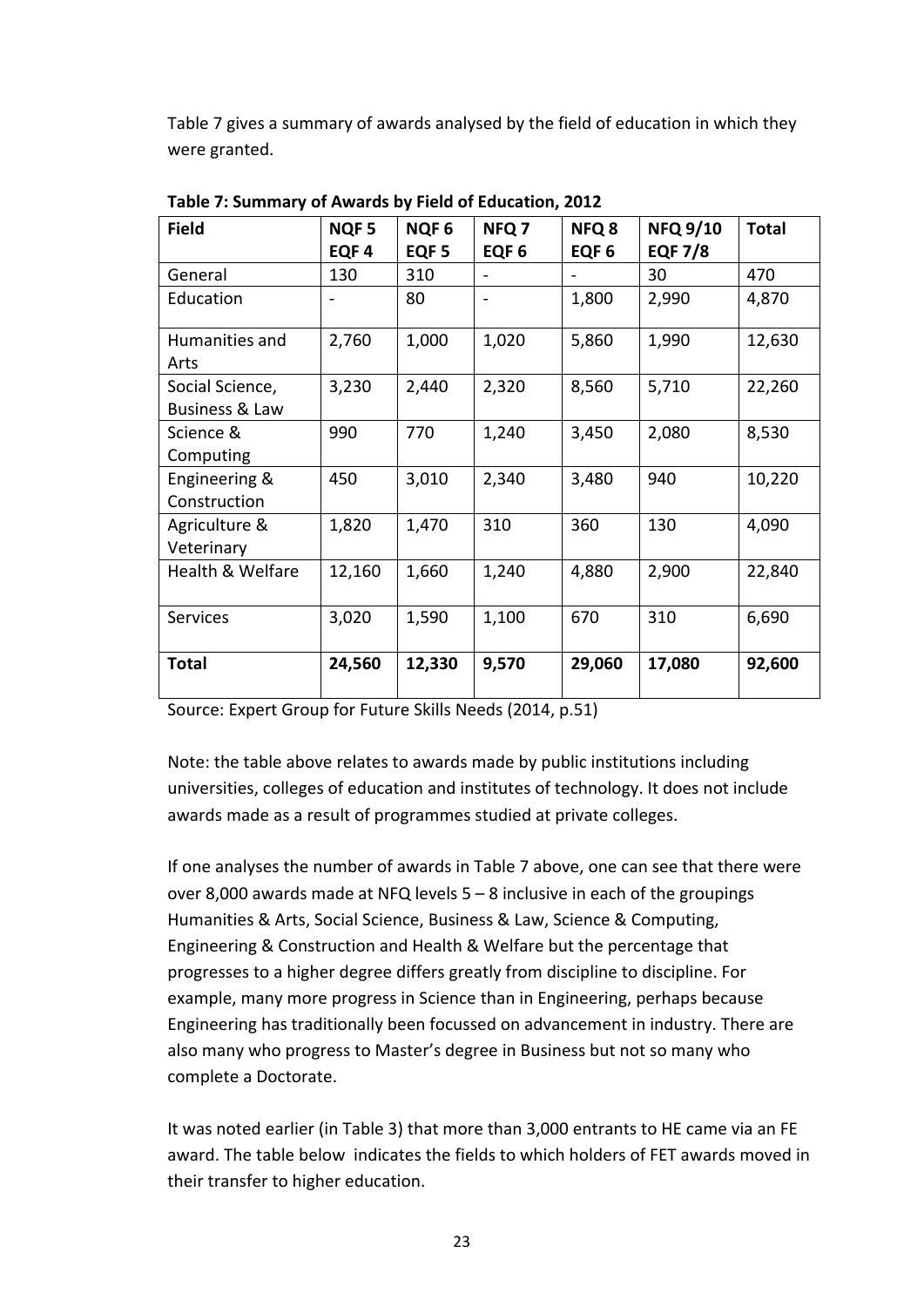| <b>Course Group</b> | Female | <b>Male</b> | <b>Total</b> |
|---------------------|--------|-------------|--------------|
| Arts/Social Science | 620    | 246         | 866          |
| Science/Agriculture | 187    | 187         | 374          |
| Education           | 68     | 6           | 74           |
| <b>Business</b>     | 392    | 430         | 822          |
| Engineering/Tech    | 55     | 472         | 527          |
| Art & Design        | 103    | 72          | 175          |
| Law                 | 28     | 23          | 51           |

**Table 8: Analysis of acceptances of offers based on FETAC results, 2013**

Source: CAO Chief Executive in correspondence with this author, 2014

The three main fields are Arts/Social Sciences, Business and Engineering/Technology. It is interesting that two of the fields show a huge discrepancy between male and female participation. Engineering is hugely dominated by male students while Arts/Social Science is almost as dominated by female students; of the three fields, only Business comes close to an equality of numbers.

#### **2.9 Financing**

Higher Education and Further Education (VET) in public institutions is largely financed by the state. Irish and other EU nationals enrolling in higher education institutions pay a maximum of 2,500 Euro per annum even though the cost of providing programmes costs an average of 10,000 Euro per annum while some programmes such as Engineering, Medicine and Veterinary Science cost a great deal more (up to 30, 000 Euro per annum). Thus, the state subsidises the cost to the extent of at least 75%.

While students may have to pay 2,500 Euro per annum, many are exempted on the basis of the low level of the family income. On the other hand, students from outside the EU are liable to pay full fees, often 10,000 Euro per annum and sometimes considerably more.

Costs for FE programmes are much lower and generally do not involve a fee for the students (apart from €200 registration fee). The exception to this approach is in respect of non‐EU students who pay a fee of €3650 which was reckoned to be the cost of providing the programme. That figure, which has been unchanged for quite some time, would suggest that the cost of providing FE programmes is less than half the cost of HE programmes.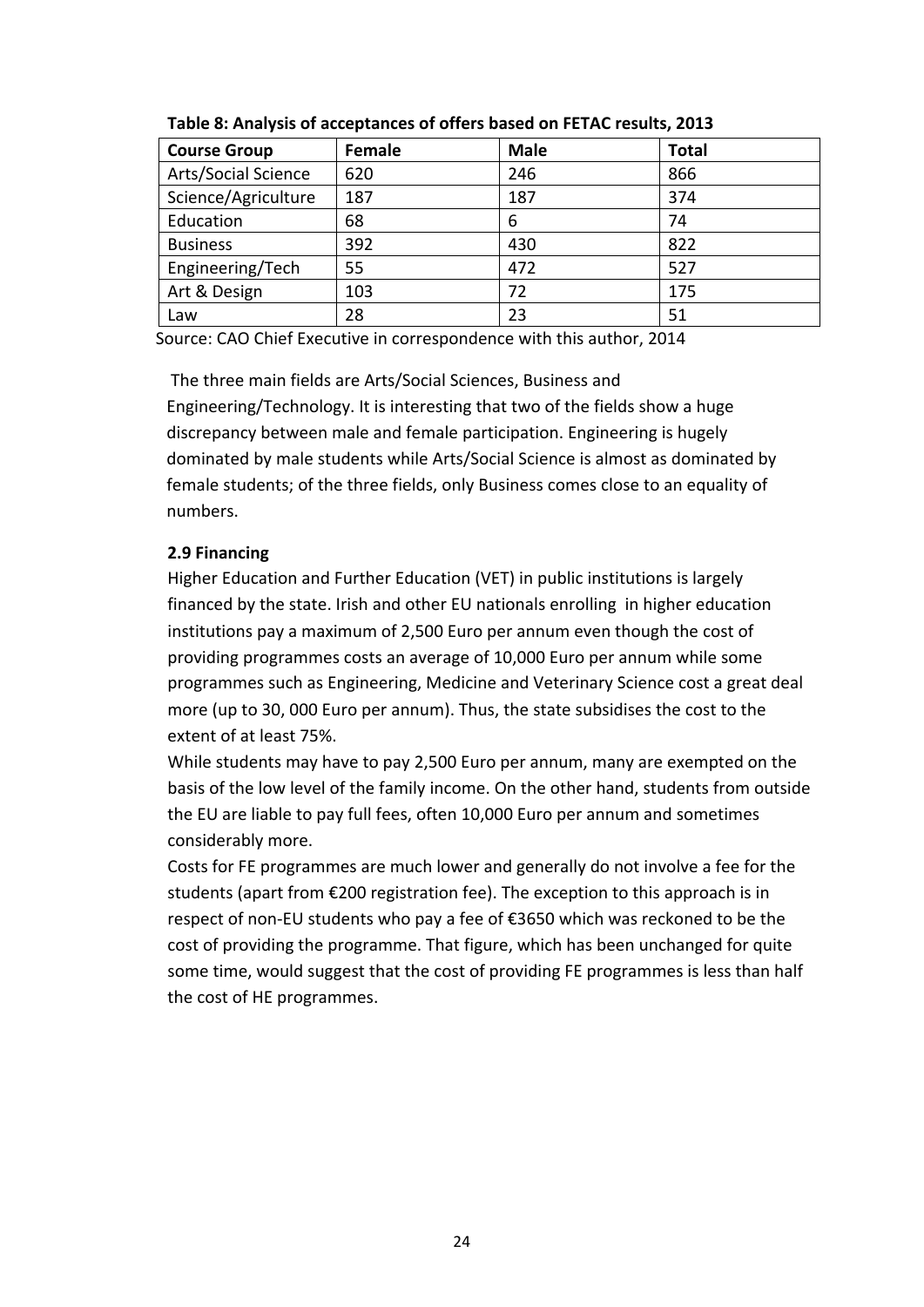## **3 Programmes at EQF levels 5 ‐ 7 with practical learning phases**

### **3.1 Practical Learning Phases**

Irish HEIs and FE colleges have been developing increasing involvement with their local communities in recent years. A survey in 2011 indicated that 75% of respondents felt that their HEI has strong connections with the local community and that senior management were supportive (Campus Engage, 2011) . This process culminated in an historic ceremony in Dublin Castle on 16<sup>th</sup> June, 2014 when the presidents of 22 HEIs, including all the universities and IoTs, signed a charter committing them to continue to promote civic and community engagement in their institutions. This will involve community-based learning, volunteering activities, the opening of campuses to local communities and partnerships with relevant stakeholders to address local and regional development.

Some domains of higher education have a long history of involving practical learning phases including medicine, teacher training, business studies and engineering. In recent years the Ministers of Education of Europe, meeting in the Bologna Process, have encouraged an enhanced role for employers in working with HEIs in the development of curricula.

One of the features of many VET systems is that employers are actively engaged in the provision of the programme either as initiators of the programme or as providers of work experience which is a part of the programme. In Ireland, several HEIs utilise the second of the two approaches in that they put a particular emphasis on work placement as an integral part of degree programmes. This will be illustrated by examples in respect of two major disciplines, Business Management (3.2 below) and Engineering (3.3 below). But before proceeding to those examples there are some general approaches to liaison with industry which show the extent to which Irish HEIs interact with industry.

#### ‐ **University of Limerick (UL)**

UL is a relatively young university having been founded in 1971 as a National Institute of Higher Education and it was re‐designated as a university in 1989. From the beginning it has fostered what it terms Cooperative Education under which all students, regardless of the discipline, undertake relevant work experience normally of eight months duration. This policy involves the placement of about 2,000 students every year, most of them in Ireland but about 30% are placed internationally. Their experience has been that most of the employers who take students on placement also employ UL graduates. The scheme of placement includes all teaching degrees whereby students enrolled on undergraduate teaching degrees complete two teaching practice assignments while those enrolled on the Graduate Diplomas complete one assignment. The academic assessment of students on teaching practice is regarded as a critical activity and is at the core of the teaching practice process.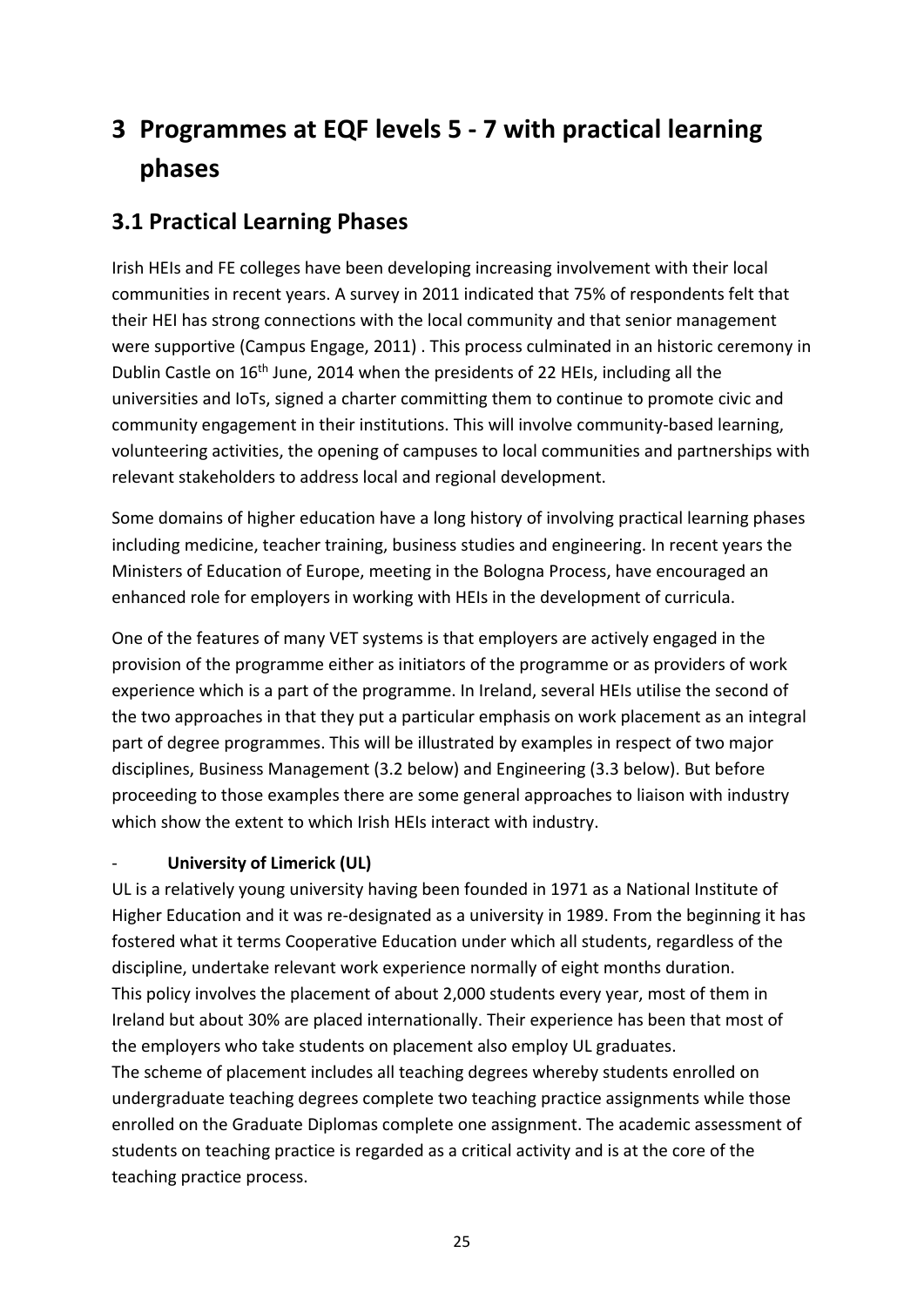UL has a network of over 1,600 employers and the university promotes the work placement programme to employers by indicating that it gives the employer the opportunity to vet potential graduates first‐hand over an extended period in a real work environment.

#### ‐ **University College, Cork (UCC)**

UCC is one of Ireland's oldest universities having been founded as one of the Queens Colleges in the mid-19<sup>th</sup> century. At UCC a number of undergraduate and postgraduate courses have an integrated Work Placement Programme. These placements are organised by the Careers Service in most instances but some such as the Business Information Systems degree are managed directly by the relevant academic department. The UCC website lists 19 programmes which include a placement of which three are Master's degree courses while the remainder are undergraduate courses.

UCC has committed itself in its Strategic Plan, 2013‐17 to continue "to work to provide a world-class student experience through ... improving placement opportunities so that all UCC students have the opportunity to develop the generic and transferable skills needed for effective engagement in the workplace and society". When the university underwent an institutional review in 2012‐13, the reviewers reported that "the Careers Office provides a high level of service to students that was greatly valued". The period of the placements vary somewhat in different disciplines but generally they are 24 weeks (April to September) in the College of Science and Engineering and approximately the same in the College of Business and Law. Note that the timing of the placement (April to September) minimises the disruption to the academic year as most of the placement period falls in the students' summer vacation period.

#### **Dublin Institute of Technology (DIT)**

DIT traces its origins back to 1878 when the employers helped to found a college to provide education and training for their employees. Thus, originally all the students were part-time students, generally released by their employers to attend classes. Now DIT is one of the largest HEIs in Ireland and has its own awarding powers to make awards up to PhD. It has long fostered the idea of work placement which its web-site defines as "a period of workbased learning related to an academic course as an integral part of an undergraduate programme".

The School of Hospitality Management and Tourism in DIT has Work Placement as an integral part of all its undergraduate programmes. The school cites the benefits of this approach as "providing the opportunity for students to put theory into practice and to develop new skills which will better equip them for employment". Employers who offer a work placement "will benefit from the extra resource of new ideas and a fresh approach while investing in the workforce of the future". The placements are co-ordinated by a Placement Office which seeks to maximise learning opportunities and offer support to both student and employer. An additional benefit to the school is that academic staff members, who visit the students on placement and discuss their progress with employers, are thereby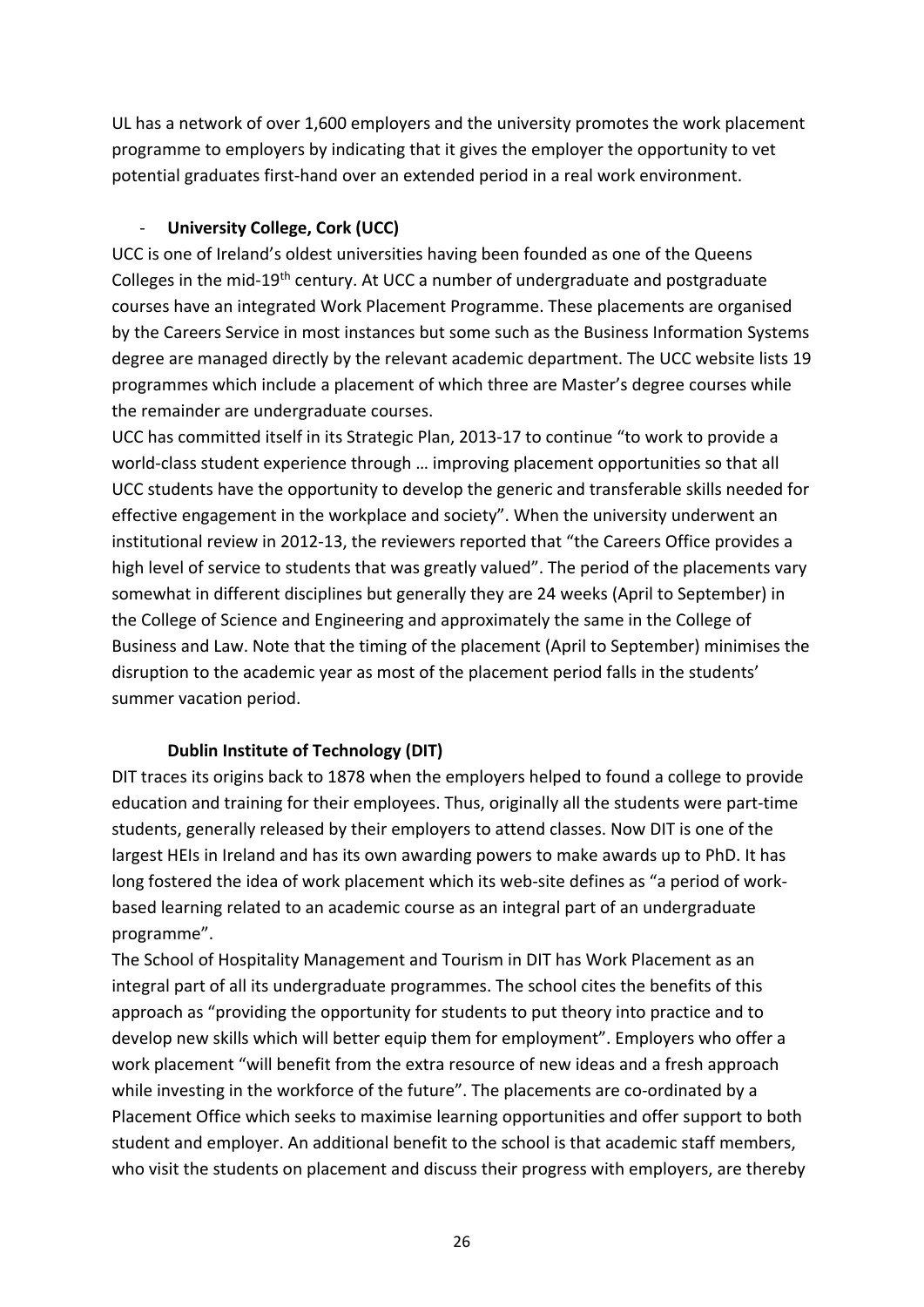kept up to date with the latest developments in industry. Prior to commencement of a placement, employers receive a set of Guidelines with information on mentoring, contact with the School, visits (by school staff to students), assessment and appraisal. The duration of the placements is either 6 months (on a 4‐year Level 8 degree) or 3 months (on a 3‐year Level 7 degree).

#### **Cork Institute of Technology (CIT)**

CIT is a relatively young institution though it has absorbed some older colleges. It has shown a particular interest in the involvement of employers in the educational process and has led two major projects on related themes:

- Education in Employment
- Roadmap for Employment‐Academic Partnerships

The projects were funded by the Strategic Innovation Fund administered by the Higher Education Authority (HEA) and both projects were carried out by consortia of HEIs led by CIT and involving UCC, DIT and many others (15 HEIs in all). One of the outputs from the projects were publications including the following:

*Beyond Big Business for Student Work Placement, a Guide for Family Businesses and Community and Voluntary Groups, UCC, REAP and HEA Beyond Big Business for Student Work Placement, a Guide for Placement Practitioners, UCC and REAP. Sheridan, I and Linehan, M (2011) Work Placements in Third‐Level Programmes, CIT.*

The Sheridan and Linehan report provides a very detailed analysis of work placements in Ireland including the characteristics of good quality placements, the benefits of such arrangements and the concerns of academic staff and others that need to be addressed.

CIT currently places more than 800 students per annum in workplace situations. It also involves employers in final year projects for both undergraduate and postgraduate programmes.

In the current project, the author offered to work with the leaders of the research in BiBB to choose education programmes which have a practical learning phase for a detailed analysis and description. Those chosen by BiBB are an Apprentice programme and a Post-Leaving Certificate programme (both in FE), and Business Management and Engineering (both in HE).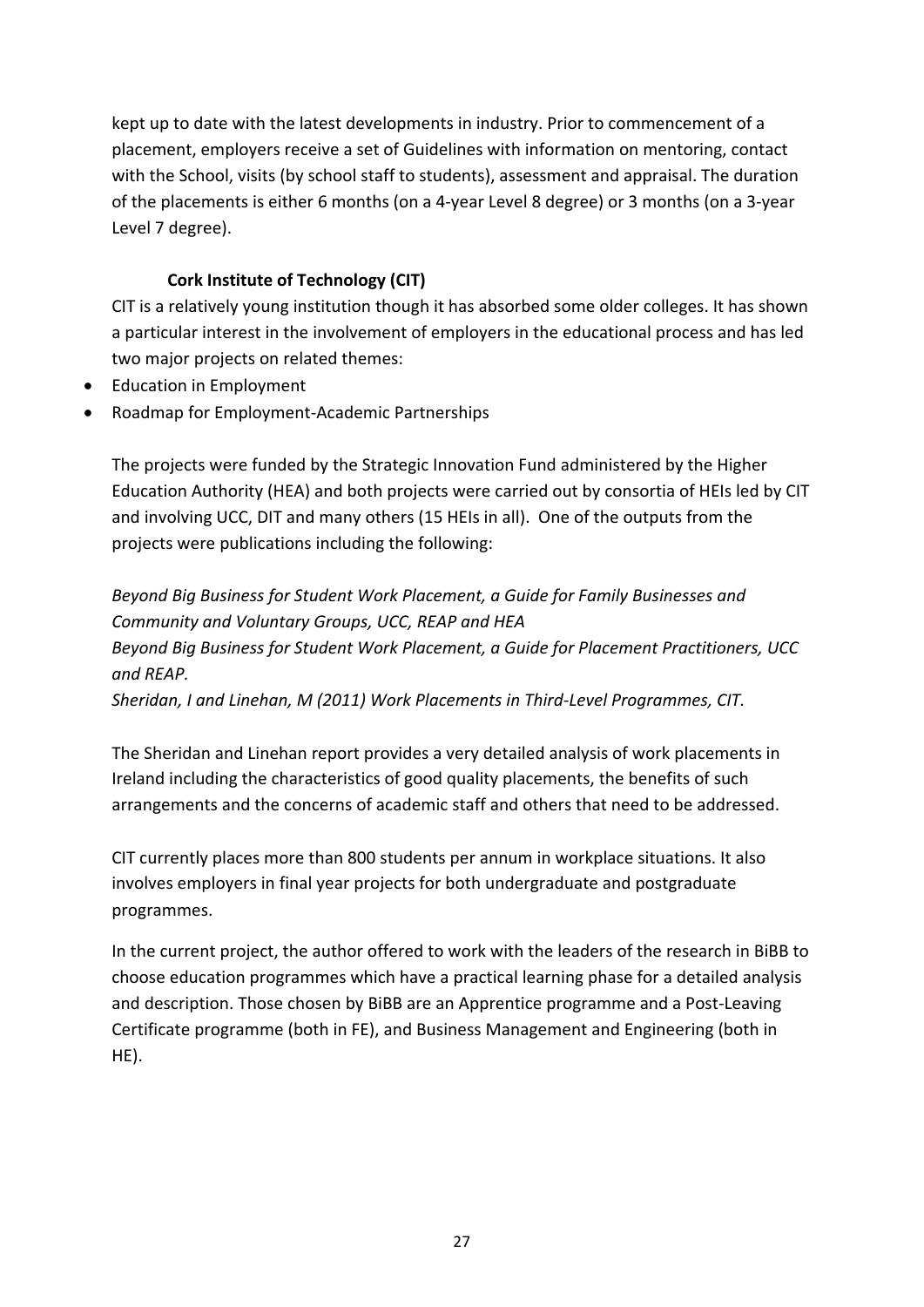### **3.2.1 An Apprenticeship programme: Mechanical Automation and Maintenance Fitting**

Currently there are 26 designated Apprenticeship programmes which operate under the supervision of SOLAS, the FE and Apprenticeship Authority. To illustrate the teaching approach, the content and the roles of the different organisations (including employers) involved, one example has been chosen: Mechanical Automation and Mechanical Fitting (MAMF). This section is based on the MAMF document produced by SOLAS (2013).

#### **Programme title:** MAMF

**Admission requirements:** The minimum age at which one can commence an apprenticeship is 16 years. The minimum educational requirements are 5 passes in the Junior Certificate (a national examination operated by the Department of Education & Skills after 3 years of secondary education) or equivalent.

Prospective apprentices must first obtain employment with a SOLAS approved employer.

**Award:** On successful completion of their apprenticeship, a NFQ level 6 (EQF level 5) Advanced Certificate is awarded by QQI.

**Progression opportunities:** Routes of progression are being establishes by QQI for all awards including Level 6 Advanced Certificates but are not yet published.

**Programme design:** all apprenticeship programmes are standards‐based, written as learning outcomes and structured in a modular format.

**Programme structure:** the MAMF programme follows the usual apprentice format of phases with the employer interspersed with phases Off-the-Job. The particular arrangements for MAMF are as follows:

| <b>Phase</b> | Location                | <b>Duration</b>  |  |
|--------------|-------------------------|------------------|--|
|              | Employer                | Minimum 12 weeks |  |
|              | Training centre         | 20 weeks         |  |
| 3            | Employer                | Minimum 26 weeks |  |
| 4            | Institute of Technology | 10 weeks         |  |
|              | Employer                | Minimum 26 weeks |  |
| 6            | Institute of Technology | 10 weeks         |  |
|              | Employer                | Minimum 12 weeks |  |

#### **Table 9: Structure of the MAMF Apprenticeship Programme**

While the total duration of all phases is a minimum of 116 weeks, in practice the apprenticeship takes approx. 4 years because of gaps between phases and the holiday periods of apprentices.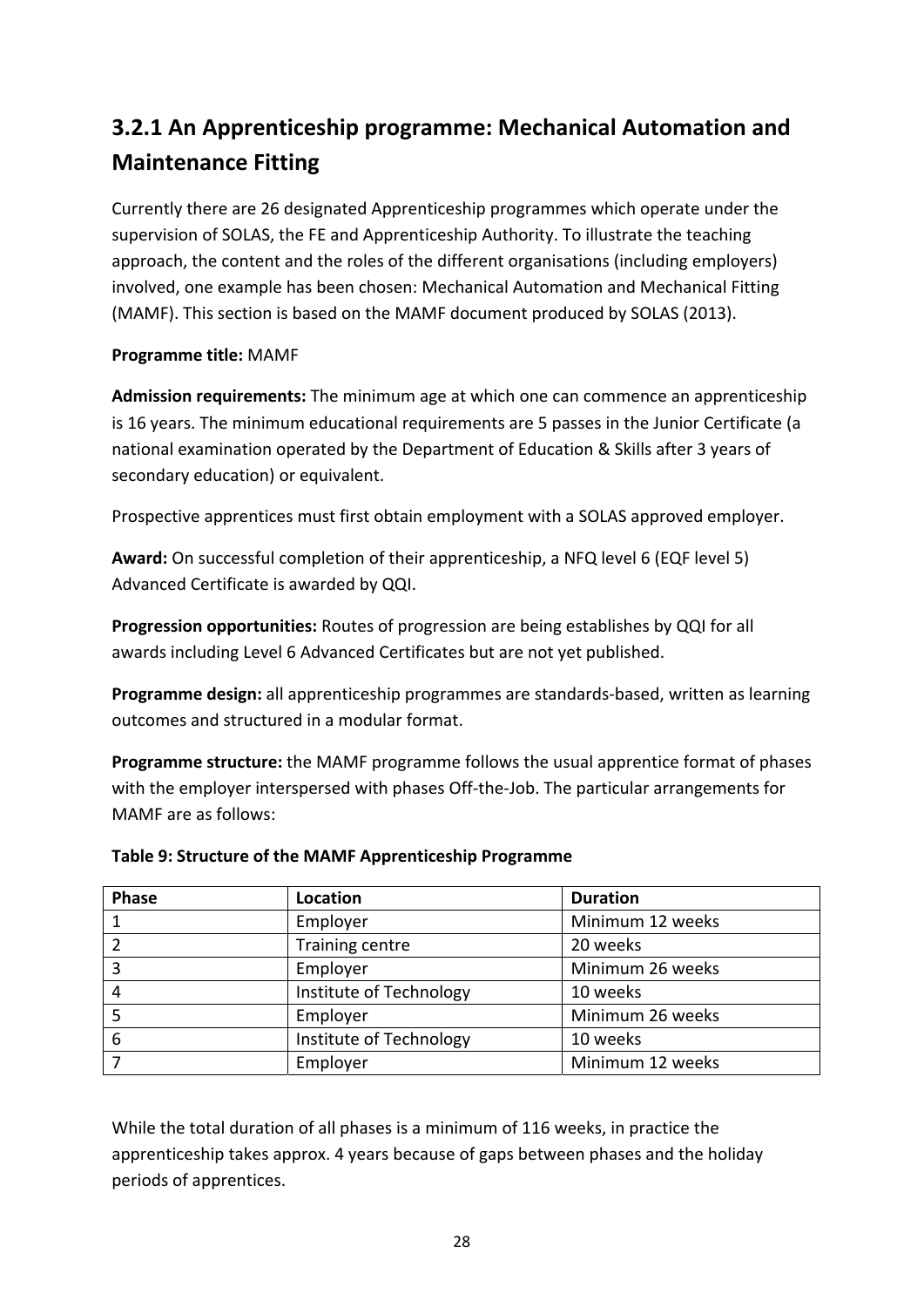**Duties and responsibilities of employers:** Employers must comply with the statutory obligations under the Industrial Training Act, 1967 the Labour Services Act 1987‐ 2009 and any Apprenticeship rules (which may apply from time to time). They are expected to train the apprentice in the required On‐the Job aspects of apprenticeship and to provide the apprentice with the opportunities to practise new skills. Consequently, they are required to employ a suitably qualified craftsperson to act as workplace assessor with responsibility for training, marking assessments, recording and processing assessment checklists and On‐the‐ Job schedules as specified by SOLAS.

Employers are expected to ensure that all the On‐the‐Job assessments are fairly conducted and are recorded and submitted to SOLAS. They must release the apprentice(s) for the Off‐ the‐Job phases.

**Funding arrangemnts:** During the On‐the‐Job phases the apprentice is paid the normal apprentice wage rate by the employer. While attending the Off-the-Job phases the apprentice is paid an allowance by SOLAS.

#### **Content of MAMF Phases**

#### **Phase 1 (with employer):**

The purpose of this phase is to provide apprentices with introductory training as they learn and practise basic skills in the workplace which are developed further throughout their apprenticeship.

Phase 1 is divided into four sections consisting of

- Induction training
- Introduction to Health and Safety
- Introduction to Tools & Equipment
- Introduction to Basic Skills

At the end of each section the manager/verifier in th e the company must sign a statement in respect of each apprentice certifying that the assessments have been successfully completed.

In addition there are five common modules on Health & Safety Awareness, Introduction to Learning to Learn, Introduction to ICT, Employment Legislation Awareness and Environmental Awareness. The five common modules are made available to the apprentices through e‐learning. Each module contains a self‐assessment built in and it is designed so that the learner cannot progress through the modules unless the self assessments in the form of multi choice assessments are successfully completed.

#### **Phase 2 (in Training Centre)**

This phase consists of 8 modules starting with Introduction and General Workshop Skills and continuing with Turning, Milling, Thermal Processes, Plant & Machine Maintenance, Fluid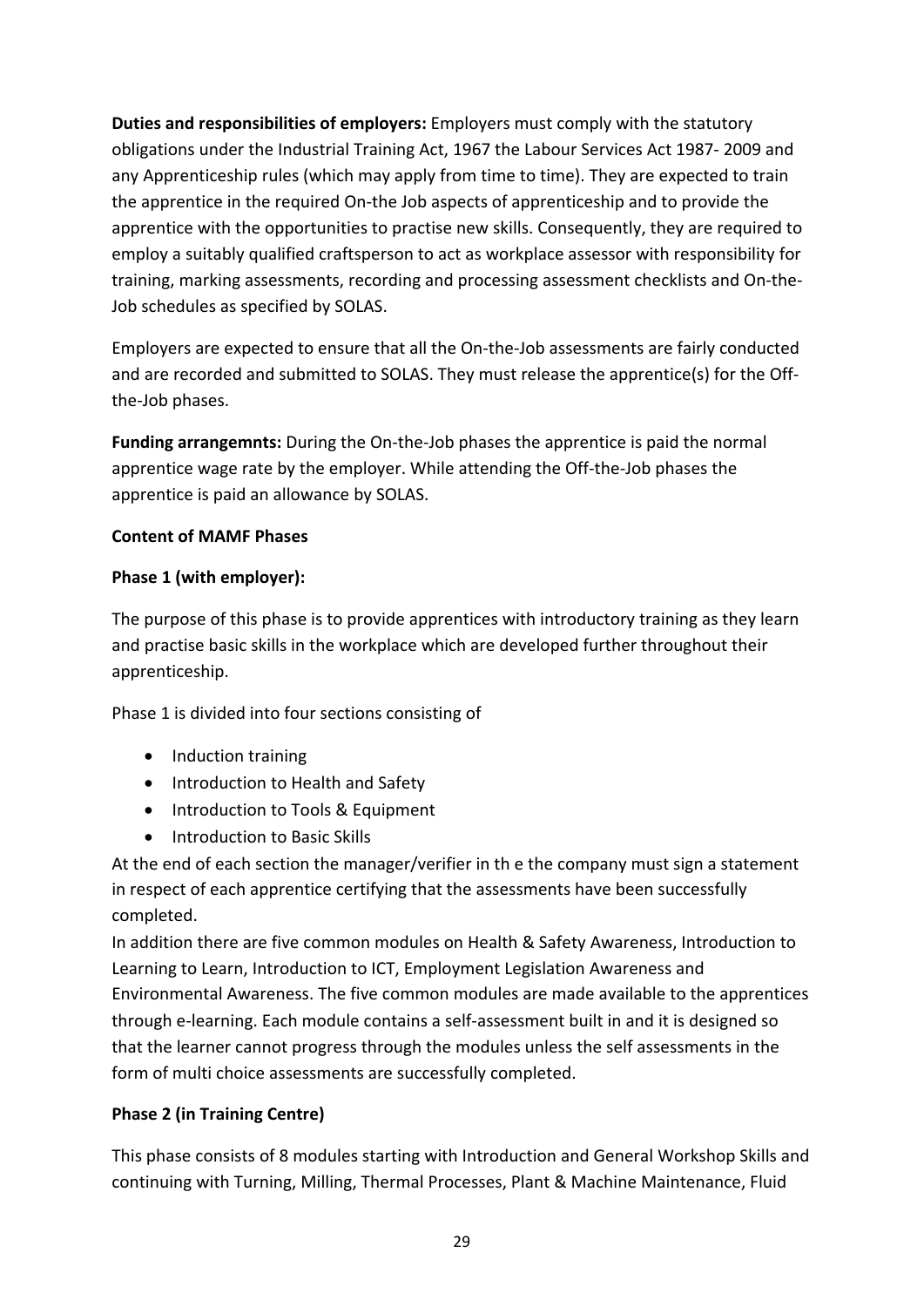Power Systems, Introduction to CNC and Introduction to Abrasive Wheels. It is intended that the 8 modules should be completed in the order they are listed.

Each module consists of a number of learning units which describe:

- The skills to be developed
- The key learning points for the integrated practical and knowledge elements
- Examples of exercises to be conducted at the end of the learning unit.

The information given for each module is very detailed and includes both the content of the module and the estimated number of hours to be allocated to each unit of each module. The learning outcomes of each module are detailed and include the the standards which the apprentice should achieve. Thus, it is not surprising that the document describing MAMF runs to over 700 pages.

#### **Phase 3 (with employer)**

Phase 3 consists of 11 assessments of which the apprentice must complete 5. The assessments are: Bracket Fabrication Stepped Pin, Bush or Sleeve Milling Machine Competence MMA Welding Oxy‐Acetylene Welding Plant Investigation/|Reporting Component Unit Replacement/Alignment Pipework Fabrication/Installation Replace/Checkout Power System Components Computerised Maintenance/Production System Components Lifting Project

For each of the 11 assessments, the activity, the conditions and the standards to beachieved by the apprentices are specified.

#### **Phase 4 (in Institute of Technology)**

This phase lasts for 10 weeks in an institute of technology and involves the completion of seven modules as follows: Bench Fitting, Milling, Thermal Processes, Plant, Machine Maintenance & Electrical, Automation & Control and CNC Programming, Operations & Communications.

As for phase 2 above, each module consists of a number of learning units which describe:

- The skills to be developed
- The key learning points for the integrated practical and knowledge elements
- Examples of exercises to be conducted at the end of the learning unit.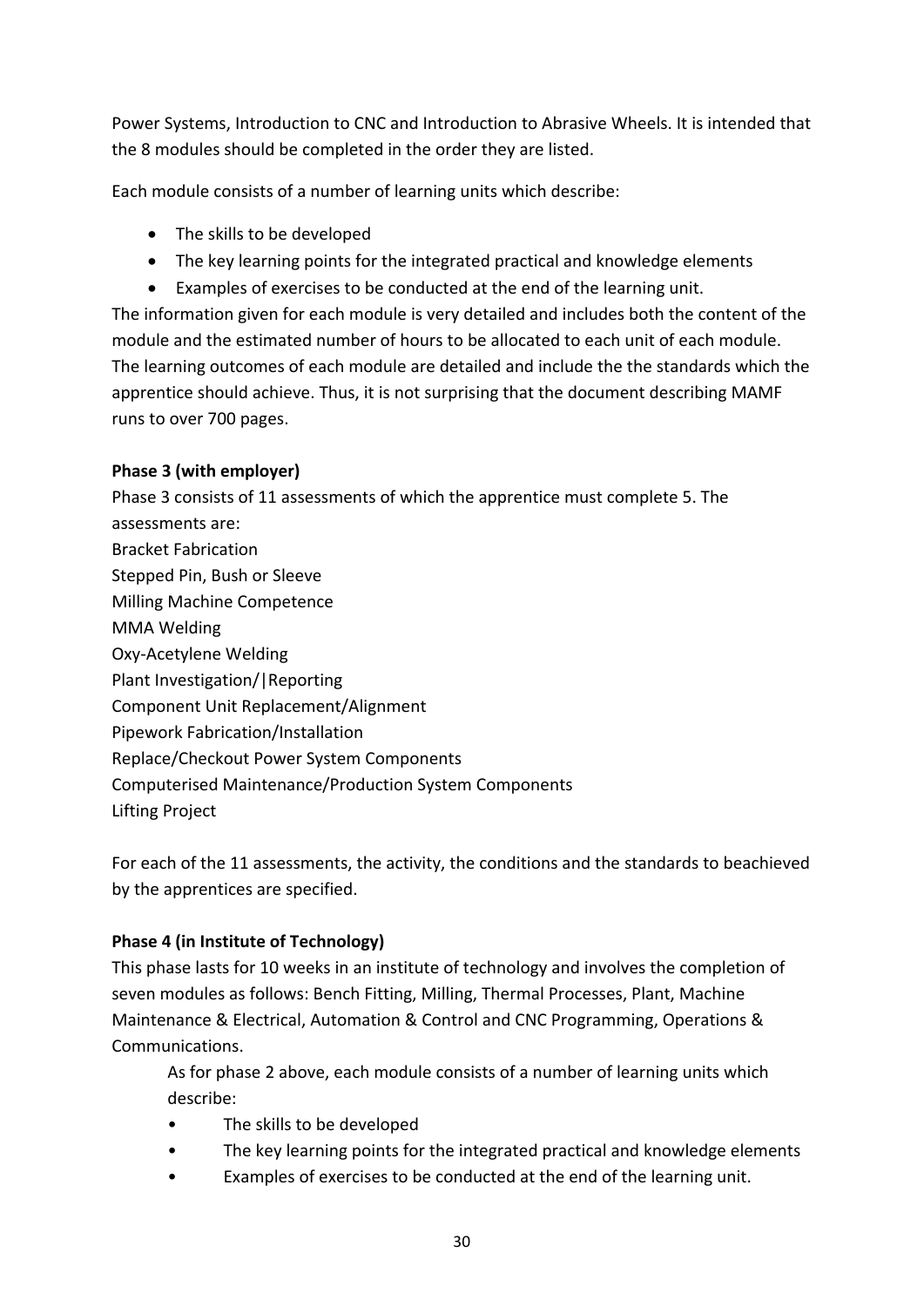The objectives of each module are analysed in respect of the activities the apprentice should be able to perform, the conditions under which he/she should be able to complete the activity and the standards to which the activity should be completed.

#### **Phase 5 (with employer)**

Each apprentice is required to pass 5 of the 9 assessments listed below:

Bench Fitting: integrating multi‐part workpieces to predetermined accuracy, fit and finish Turning – Thread Cutting: turn mild steel components incorporating machine cut threads Taper Turning: turn tapers on mild steel components Milling Slots: mild steel components having slots, tee/slots and dovetails Thermal Processes: cut, prepare steel components and weld mild using MIG/MAG process Service and Maintenance of Machine Tools CNC: Design operational sequencing programmes for CNC machining centre Power Systems/Fault Finding: diagnose and repair faults Service and Overhaul: Service and overhaul plants and machinery

#### **Phase 6 (in institute of technology)**

This phase lasts for 10 weeks and consists of five modules: Manufacturing Processes, Integrated Automation & Control, CAM, CAD & Computing, Plant and Machine Dianostics, and Thermal Processes.

Again, each module consists of a number of learning units which describe:

- The skills to be developed
- The key learning points for the integrated practical and knowledge elements
- Examples of exercises to be conducted at the end of the learning unit.

There are detailed lists of the contents of each module and the activities that apprentices should be able to accomplish at the end of the module, the conditions under which they should be able to do them and the standards to be achieved.

#### **Phase 7 (with employer)**

Each apprentice is required to pass 5 of the 10 assessments listed below:

Surface Grinding: surface grind workpieces to predetermined accuracy and finish Eccentric Turning: turn eccentric components Milling/Simple Indexing: divide head setup and component machining TIG Welding: weld stainless steel/aluminium components Plant Servicing and Maintenance: service and repair faults in plant/machinery Cylindrical Grinding: precision grinding of shafts/bushes/bores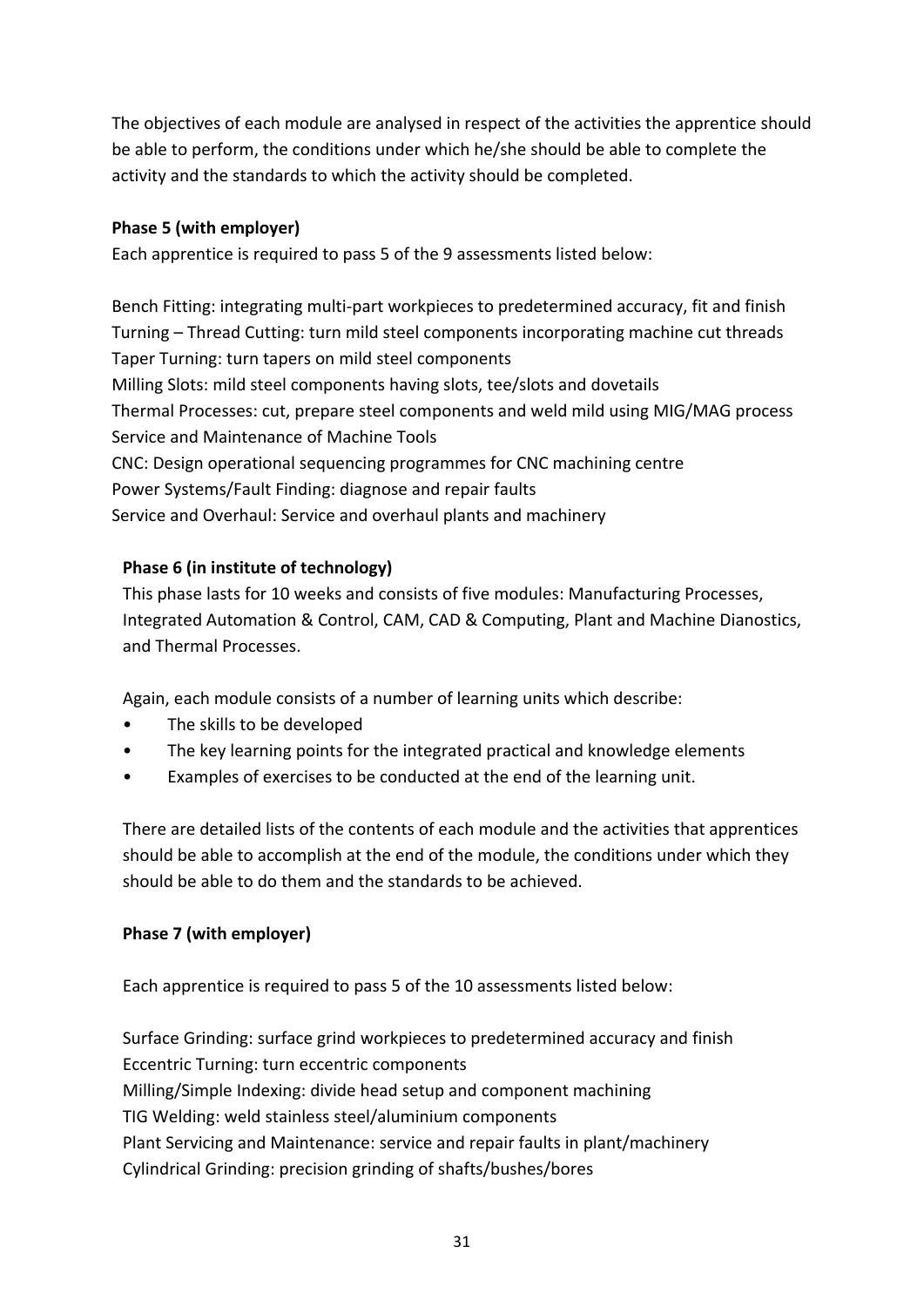System Servicing: service flexible manufacturing systems Component Design: design/draw components/mechanical units Design and Fabrication: fabricate basic machine/product handling system Service Fluid Power System: servicing, maintenance of a fluid power system and recording of work done in a maintenance log

### **3.2.2 A Post‐Leaving Certificate programme: Data Networking (CISCO)**

For more than 10 years now, FE colleges have provided Post‐Leaving Certificate (PLC) programmes. These programmes are meant to prepare students for careers in industry or services. While most such programmes are one‐year programmes that lead to awards at EQF level 4, there are some two-year programmes that lead to level 5 EQF awards. To illustrate this, and to explore the links with industry, one example has been chosen: Data Networking (CISCO) at Killester College of Further Education, Dublin. The college operates under the aegis of the City of Dublin Education and Training Board.

Programme details:

**Programme title:** Data Networking (CISCO)

**Duration:** The total programme extends over two years, full‐time but one can leave with a certificate after one year

**Entry requirements:** There are no formal admission requirements but generally the college looks for a Leaving Certificate (either the traditional Leaving Certificate, or the LCVP or LC Applied (see page 6 for details). A facility in Mathematics is required as evidenced by Leaving Certificate performance or an aptitude test on application. It is not necessary to be in employment when applying for entry. The programme has tended to attract slightly mature candidates (aged 20 to 30) rather than 18 year olds.

A maximum of 24 students are recruited into year 1 annually. A feature of the recruitment has been the high proportion of non-Irish nationals who apply (generally these are resident in Ireland at the time of application).

**Costs/fees:** students pay a fee of 500 Euro for year 1 and 450 Euro for year 2 unless they are exempt from fees because of socio‐economic disadvantage. This is subsubstantially less than equivalent fees in HEIs.

**Awards:** students who successfully complete year 1 will be awarded a level 5 NFQ QQI certificate. Students who successfully complete year 2 will be awarded a QQI level 6 NFQ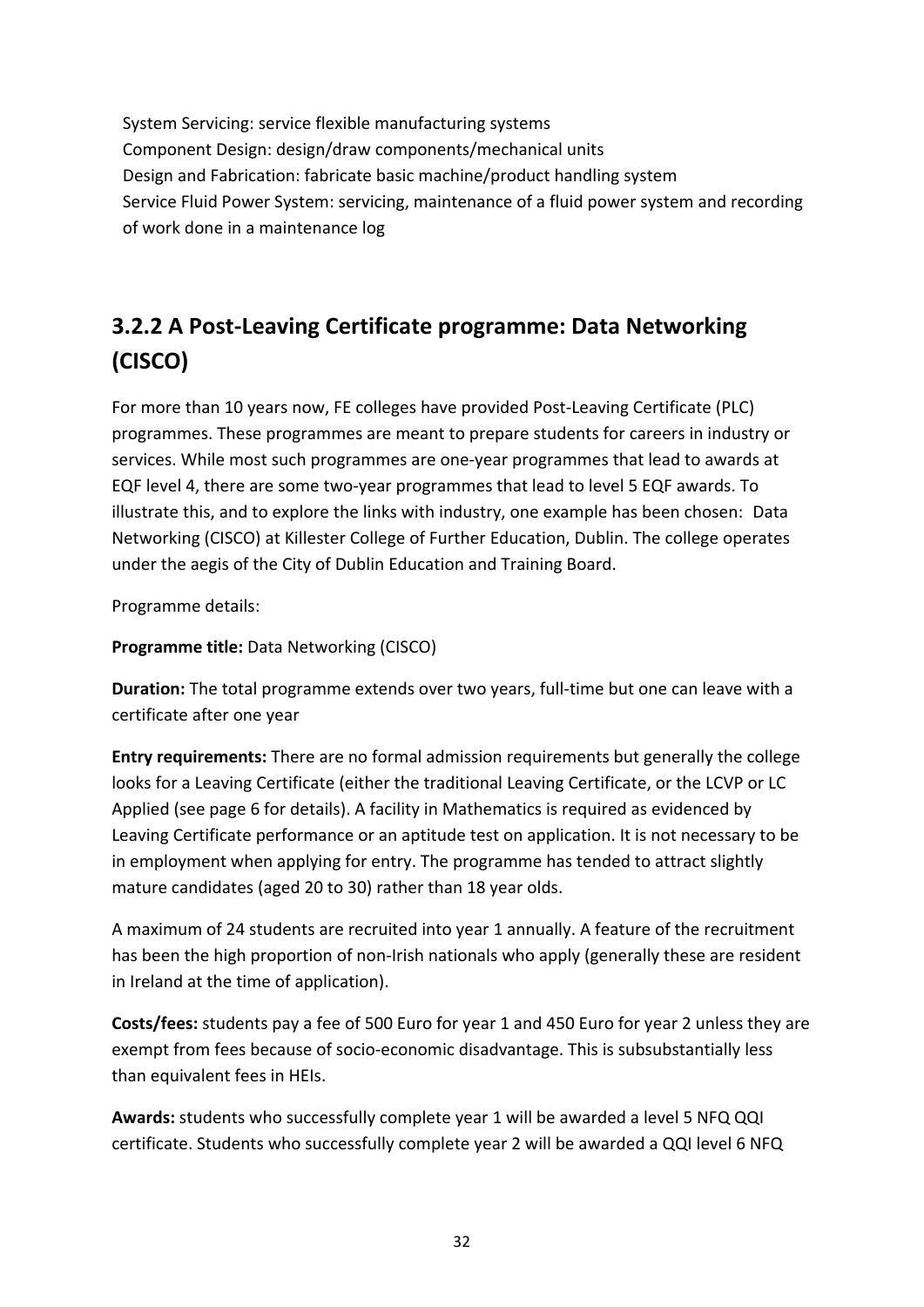Advanced Certificate In Computer Network Technology. In addition to the QQI awards, students are prepared for the CISCO examinations which may be

sat elsewhere in Dublin (they are on-line examinations).

#### **Programme content, Year 1**

There are 10 modules offered including placement in industry. Students must pass at least 8 of the modules, including the placement, to qualify for the certificate

#### **Programme content, year 2**

There are 10 modules offered including placement in industry and students must pass at least 8 of the modules including the placement to qualify for the certificate.

#### **Industry placement**

Students must find their own placement in the computer industry but if they are unable to do so then the college may assist. The duration of the placement is one day per week plus one week full‐time in industry. The work to be undertaken in industry is assigned by the employer. Generally, students are not paid for the work they do in industry during placement. However, students may opt to remain in the placement during the summer months between first and second year and the college encourages such work. In that event they may be paid.

It was the policy of the college that students were visited by a staff member during the placement but this is no longer the case because of cutbacks in the college budget. Students are contacted by phone by their college tutor.

#### **Assessment of placement**

Students are assessed on their performance during the placement. Each student is required to write a log book which describes their industry experiences on a week by week basis. The log book should commence with a description of how they got the job.

At the end of the placement the employer writes an assessment of the student and sends it directly to the college. The employers assessment and the student's log book are assessed by a college staff member and a mark is assigned.

There are 15 credits assigned for the placement (the credit system being used is based on 120 credits per annum).

#### **Progression**

Students have a choice at the end of year 1 to continue their studies or to go into industry; most students opt to continue. At the end of year 2 students may opt to transfer to a degree programme in an Institute of Technology. The college has arranged advanced entry into year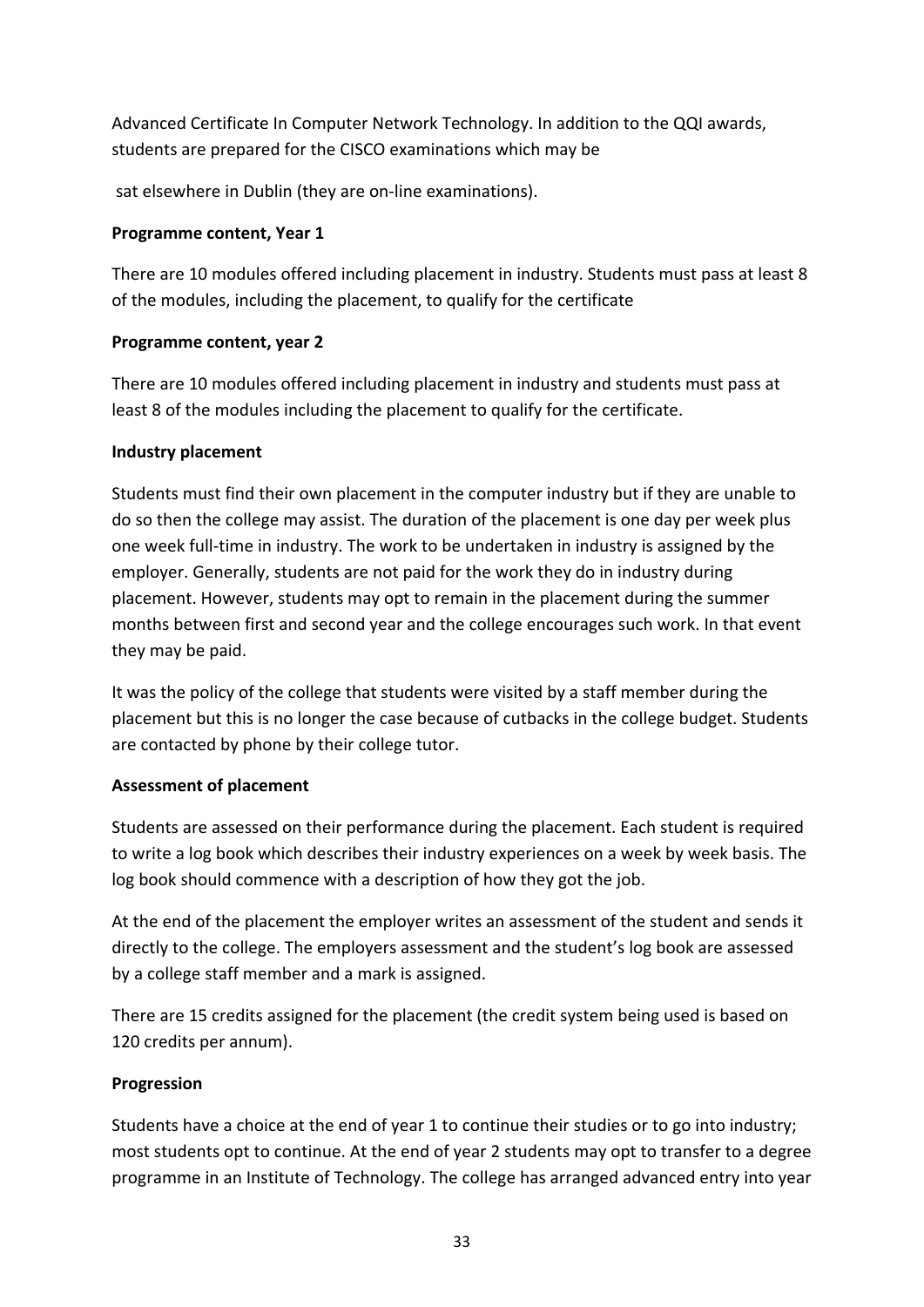2 of Computer‐related degree programmes in Institute of Technology, Blanchardstown and in DIT, provide the student achieves good grades. In the past 6 years, 57% of the students who completed year 2 progressed to degree programmes; 30 % went into employment while the remaining 12% were unaccounted for (perhaps emigrated).

### **3.2.3 Business Management programmes operating close to industry: a case study of the DIT College of Business**

#### Pr**ogression of Higher Certificate holders to degree programmes:**

Students leaving secondary school and aspiring to gain a degree in Business Management will often choose to enrol on a Higher Certificate programme in DIT with a view to progressing to a degree programme. This is evident from the statistics on CAO points for enrolling on DIT higher certificate programmes, often well in excess of 300 points. That same points score would gain a place on a Business degree in most Institutes of Technology but students are attracted by the reputation of the DIT Business College. In 2014, DIT sought 80 students for the higher certificate in Business Management but ended up enrolling 170 students.

The success rate of students making the transfer to a degree programme is very good.

#### **Work placement in programmes:**

Five of the DIT college's Honours Bachelor degree programmes involve a placement in industry as part of the programme. These are:

Bachelor of Business & Management

Bachelor of Retail and Services Management

Bachelor of Human Resource Management

Bachelor of Business Computing

Bachelor of Logistics and Supply Change Management

Bachelor of Marketing

A total of 330 places in industry are involved each year and all are paid placements (the college will not place a student in an unpaid placement).

#### **Details of placements**

Each of the six programmes listed above is a 4‐year programme leading to an Honours Bachelor degree. In all but one of the programmes the placement is situated in the second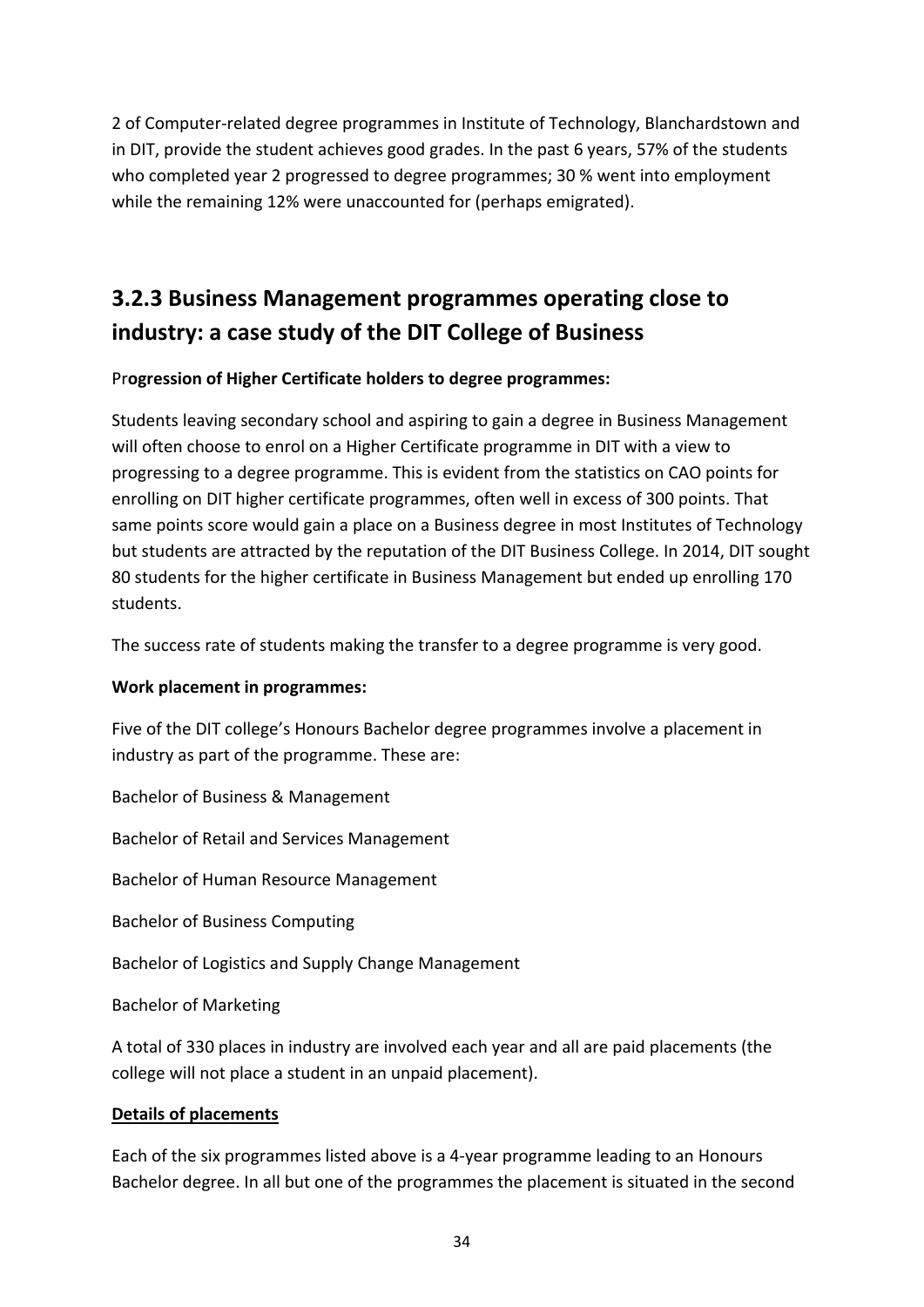semester of the third year. Thus, students have completed two and a half years of academic study before they go on placement and the College of Business maintains that this ensures they are of value to employers.

By having the placement in the second semester and continuing the placement through the summer, the College is able to achieve a 6‐month placement. This applies to four of the programmes listed and in each case 30 ECTS credits are earned by the successful completion of the placement. The two programmes that differ from this approach are the Marketing degree (15 weeks in first semester of year 3) and the Business & Management degree (5 months in second semester of year 3 plus summer).

It is the policy of the College that all students are assigned an academic mentor for the placement and this mentor will visit the student at least once during the placement. During the visit the mentor will discuss progress with the student and with the industry supervisor.

Each student is required to maintain a log or journal of his/her progress and to have this this log book signed by the supervisor each week. When the academic mentor visits, the log book will be discussed by the student and the mentor.

#### **Role of companies**

The College has a database of companies willing to take students on placement. This database is maintained by a Placement Office in the College and from time to time new companies are added and some leave the database.

When a company decides to take a student it determines the role the student will play. It discusses this role with the Placement Office and it is the policy of the Placement Office to get the company to produce a writted Job Specification to bring certainty to the process. The company designates one of its staff to be the Placement Supervisor and this person is responsible for the smooth operation of the placement including (a) ensuring that the student is following the agreed job specification (b) signing off the student's weekly log of what they have been doing (c) meeting the student mentor when he/she visits and (d) completing the student assessment form at the end of the placement.

#### **Assessment of placements**

The student is assessed on the basis of two documents, the Log Book that he/she maintains showing the activities and analysis of issues on a weekly basis and a Placement Assessment Form completed by the supervisor and discussed with the mentor.

#### **Programmes without industry placement**

There are other programmes that do not include a placement in industry including Accounting & Finance, Business & Law, Economics & Finance and International Business & Languages (with either French, German, Spanish, Italian or Chinese). A feature of the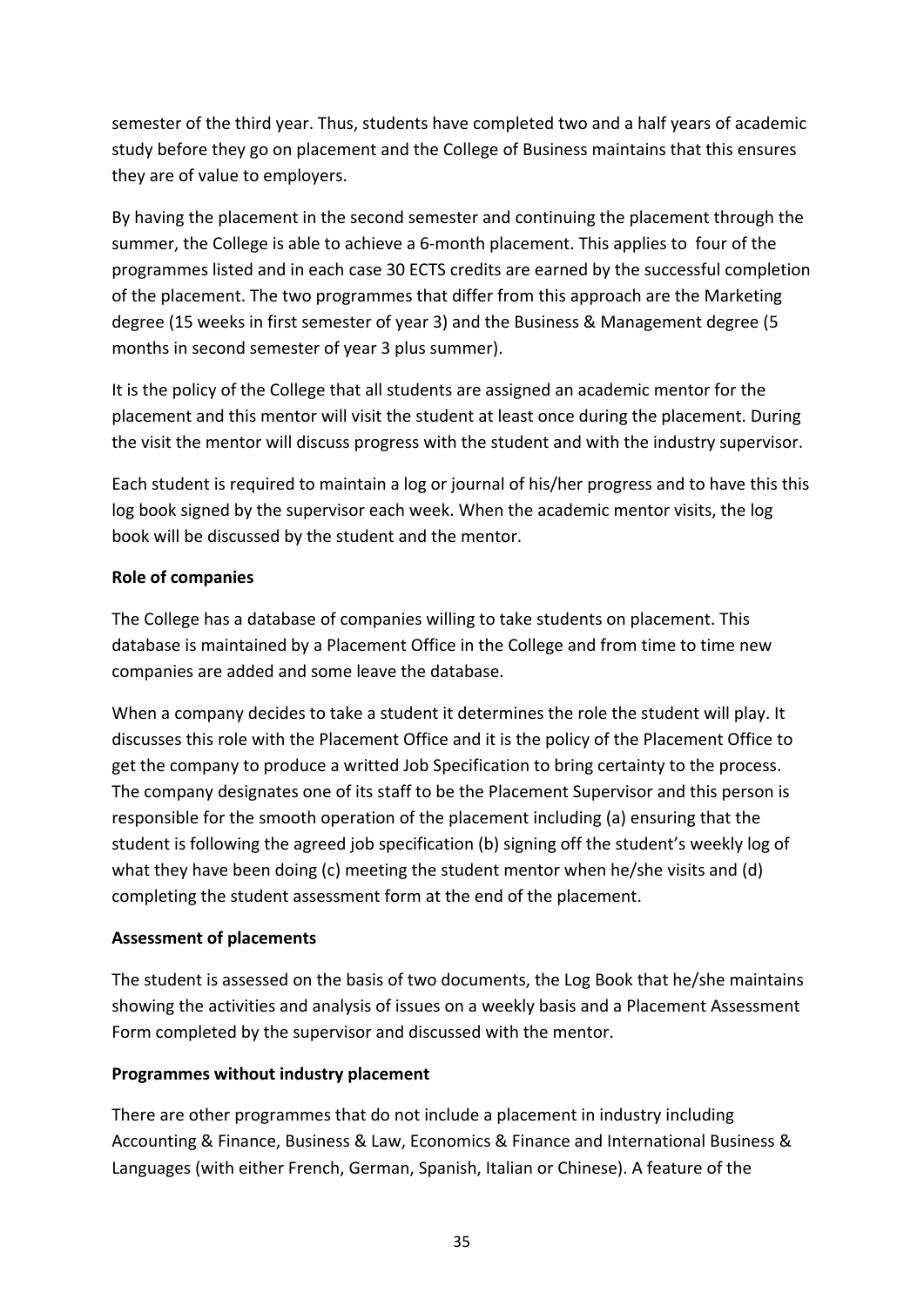International Business & Language programmes is that the student must spend year 3 in a university in a country in which the language is spoken so this does not leave room for an industry placement.

There are no work placements on Master's degrees in the College of Business as the duration of the programmes (one calendar year) does not allow space for such a placement.

#### **Relationship with Accountancy Bodies:**

This is seen as vital by the college management. The Accountancy bodies set the standards for the study of that subject and accordingly, it is vital that the programmes are aligned with those standards. Since many students aspire to become accountants, their interests are best served by ensuring the students receive appropriate exemptions when they undertake professional accountancy examinations. Such exemptions result in a shortening of the time the graduate must serve before achieving membership of the accountancy body for which s/he is studying.

#### **Programmes of DIT College of Business in which Industry is involved in the design of the programme:**

There are several programmes at post-graduate level in which industry has played a key role in the initiation of the programme and the development of its contents. These include:

- **1. International Selling Programme** designed in conjunction with Enterprise Ireland, a state agency to promote Irish enterprises. The programme is offered leading to a Postgraduate Diploma or Master's degree (both of which are at Level 9 in NFQ, Level 7 in EQF).
- **2. Ericssons/ITC Ireland Programme** leading to a Master's degree in Applied Software Technology recruits 40 to 50 students per annum and on successful completion each graduate is guaranteed a two year job contract in Ericssons. In addition to the job guarantee, Ericssons pays all the costs of providing the programme.
- **3. Management and Aeronautical Services** leading to a BSc degree in conjunction with the Irish Air Corps
- **4. BBS Retail Management** in conjunction with Musgrave, Supervalu and Centra (supermarket groups)
- **5. International Business Development programme** leads to a Postgraduate Diploma or a Master's degree. This programme is run In conjunction with IBEC, taught during the summer months. For 110 students who are involved in export activities. Each student gets a salary with an Irish company and is based in Europe, USA, Japan or another key export market.

A version of the programme is being developed in conjunction with Tourism Ireland for 30 participants.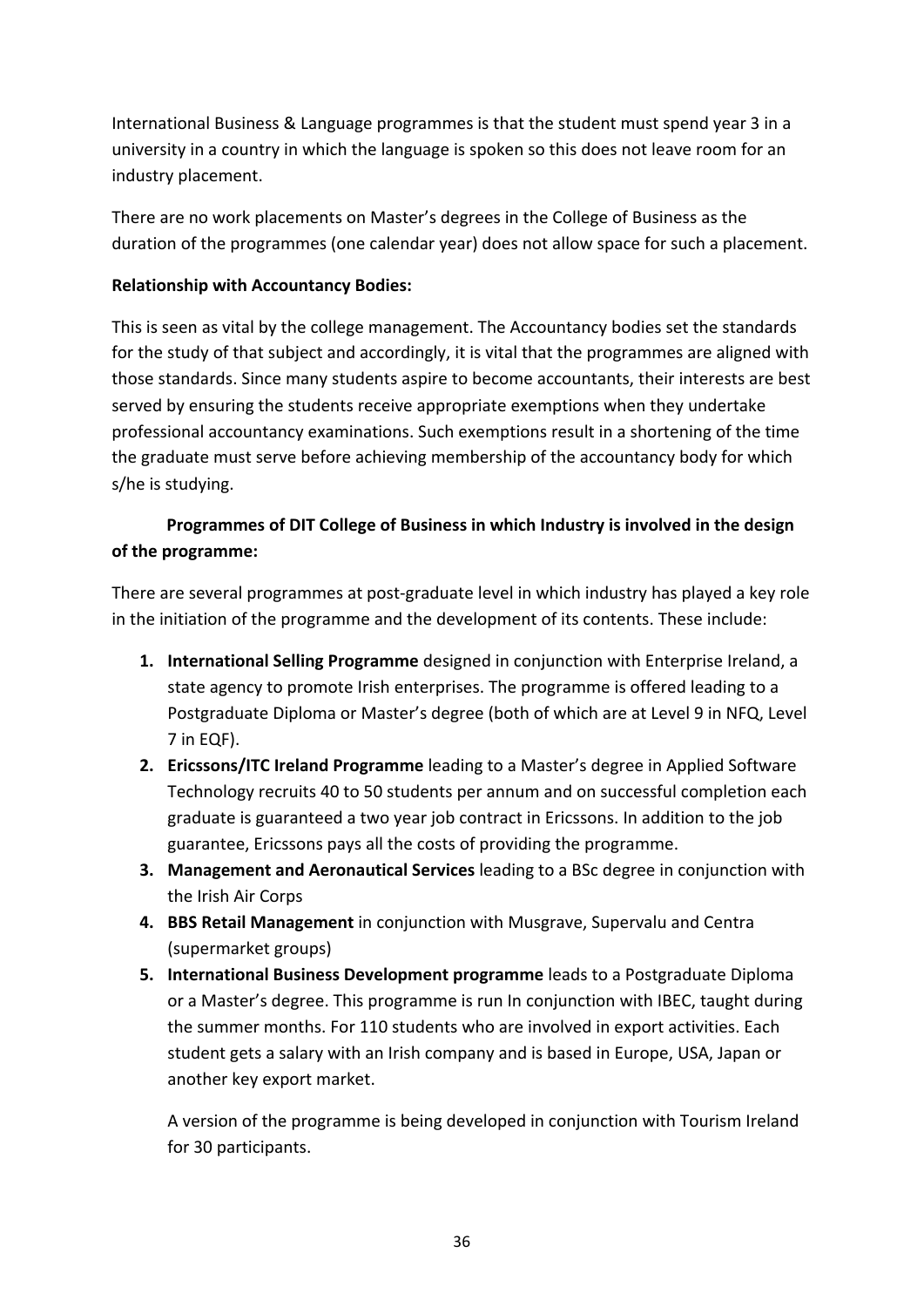- **6. Master's Degree and Post‐graduate Diploma in Technology and Innovation Management** with ICT Ireland for part‐time students. Supported by Intel and Hewlett‐Packard, etc. Approx. 20 students per annum.
- **7. Master's degree and Post‐graduate Diploma in Software Product Management** in conjunction with the Irish Software Association. The programme recruits 25 students per annum
- **8. IAPI/DIT Advertising and Digital Communications programme is run in conjunction with the Institute of Advertising Practitioners in Ireland.** The IAPI co‐delivers this part-time post-graduate programme which leads to the award of a Postgraduate Diploma (level 9 on NFQ). Most of the lecturers are working in the Advertising industry. The programme involves attendance at classes each Tuesday evening, Thursday evening and Saturdays (all day) for a calendar year.
- **9. Postgraduate Diploma in Financial Services** is offered in conjunction with Summit Finuas Network (a national network of partner associations and companies operating in international financial services in Ireland).

#### **10. Programmes with the Marketing Institute of Ireland**

There are three programmes being offered:

- o Executive Master's degree in Marketing which leads to the award of a MSc in Marketing
- o Conversion course in Marketing for non‐Business graduates leading to a Postgraduate Diploma.
- o Digital Marketing and Analytics which leads to an MSc degree. Attendance is required two evenings per week and Saturdays over a 16‐month period. The programme is delivered by leading marketing academics and digital marketing practitioners and requires each student to complete a company‐ based project in the final semester.

The Marketing Institute pays the lecturers on these three programmes but the award given on successful completion of the programme is a DIT award.

In addition to the list above of programmes that lead to a major award, there are fourteen other collaborations that lead to a minor award such as a Continuing Professional Development certificate.

The examples of collaboration with enterprises by a single institution are given to illustrate the closeness of at least some Irish HEIs to industry and the labour market in respect of Business Management programmes.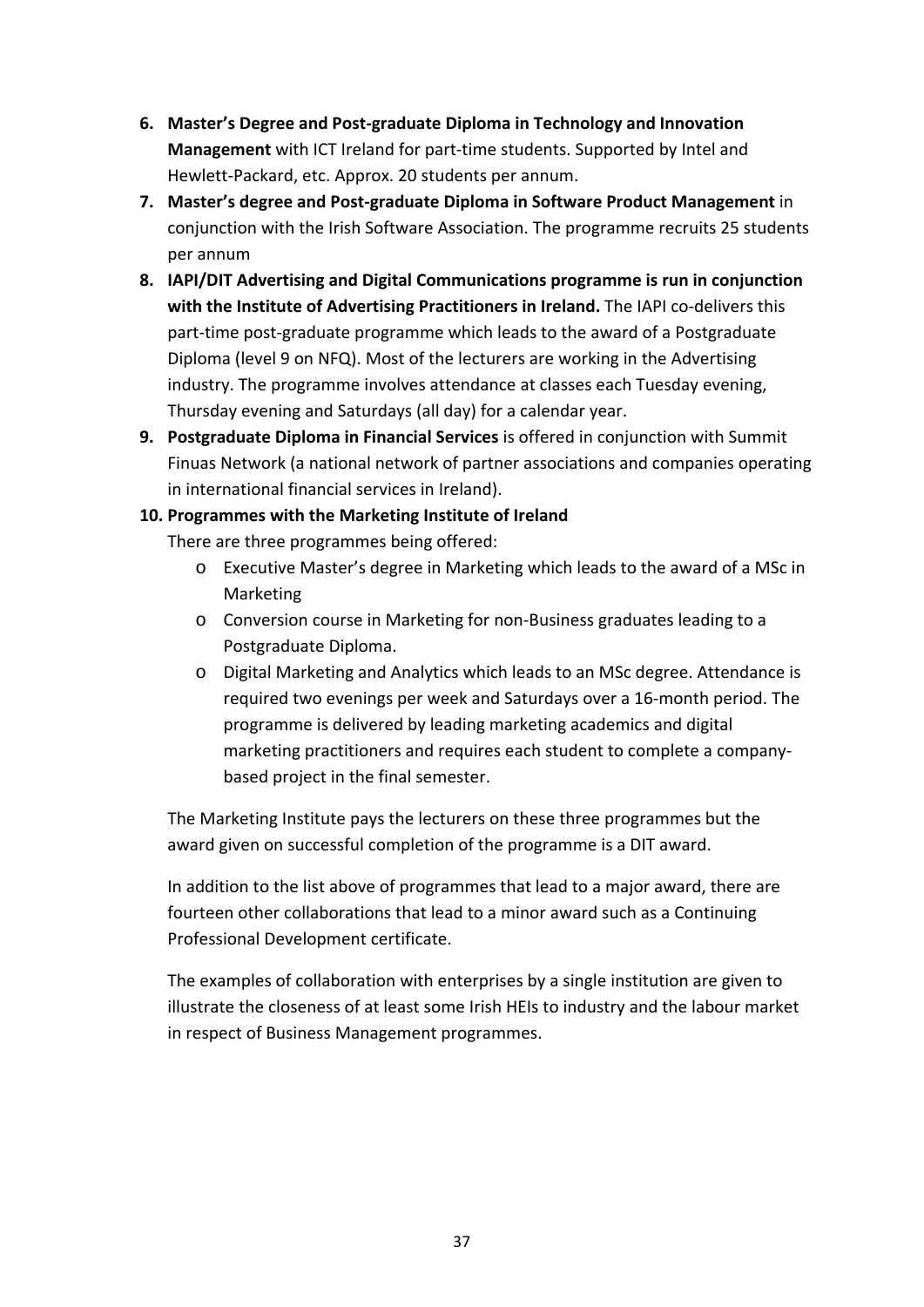## **3.2.4 Engineering education operating close to industry including a case study of UCD**

Degree programmes in Engineering include 3‐year programmes in Engineering Technology leading to an Ordinary Bachelor degree (NFQ level 7) and 4‐year programmes in Engineering leading to an Honours Bachelor degree (NFQ level 8). While traditionally the 4‐year degree was the academic qualification which was required to attain Chartered Engineering (CE) status, this has changed recently so that now a Master's degree is required by those seeking CE status. Master's degrees generally require a further calendar year of studies in which 90 ECTS are earned.

There are pathways from Apprentice programmes for Electricians to Engineering Technology degrees, from there to Engineering Honours degrees and thence to Chartered Engineering status. These pathways are offered in CIT and DIT.

Two pathways from Apprentice to degree programmes: have been available in recent years:

- (a) Those who have completed the Apprentice programme and who have the school Leaving Certificate could take a bridging course during the summer and then gain direct entry to year 2 of the Ordinary Bachelor degree. The bridging course included modules on Mathematics, Electric Circuits, Autocad and ECDL (European Computer Driving Licence). There were 30 students per annum availing of this route but has declined in recent years to about 6 per annum.
- (b) The Electricity Supply Board (a state‐owned company, the main supplier of electricity in Ireland) sponsored students who had completed the first two years of the Apprentice programme for Electricians to transfer to year 2 of the Ordinary Bachelor degree. After completing the Ordinary Bachelor degree students could then proceed to the Honours Bachelor degree and Master's degree if they wished. Approx. 30 students per annum availed of this route. They usually involve a 2‐year programme including bridging studies in Maths and Physics plus a Master's degree.

Both the above schemes are in danger of falling into disuse as the number commencing Apprenticeships has decreased sharply in recent years to about 20% of the peak levels.

#### **Placement/Internship in Engineering Education Programmes**

While programme designers are strongly influenced by the requirements of Engineers Ireland, the latter body makes no requirements for student placement in the bachelor or master's degrees it accredits. It does, however, require graduates to develop specific competences which are related to practice in industry before it grants CE status. These competences can be acquired during work in industry following graduation.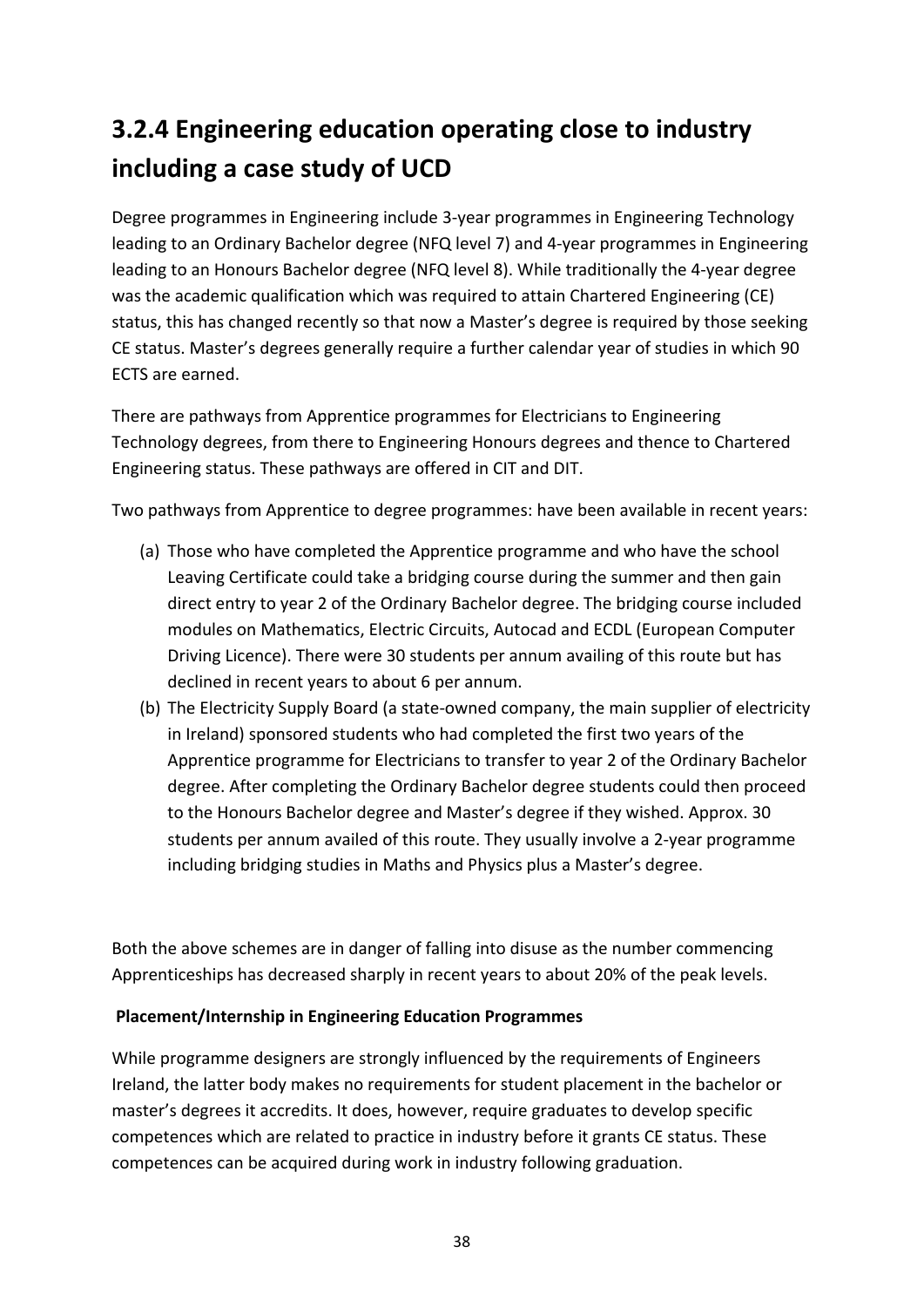Some engineering programmes include a mandatory period in industry as part of the Honours bachelor degree programme and the case study chosen to illustrate this is the College of Engineering and Architecture at University College, Dublin.

### **University College, Dublin (UCD)**

UCD is Ireland's largest university and has a long history in the provision of Engineering programmes. Traditionally, honours degrees in engineering were 4‐year programmes and that degree was required for admission to Chartered Engineer status. However, in the light of an amended requirement of a Master's degree for admission to Chartered Engineer status, UCD has amended its provision of Engineering programmes to a Bachelor (3‐years) plus Master's (2‐year) format. While this format of 3 + 2 is very common in continental Europe, it is very uncommon in Ireland.

As part of the new structure of degrees, UCD has introduced a mandatory internship in the second semester of the first year of the Master's degree. The duration of this internship is approx. 8 months from January to September, thus encompassing the second semester plus the summer vacation. These placements are organised by the relevant school within the college but it is possible for a student to find his/her placement but it must be approved by the school. The student can earn 30 ECTS credits for the placement.

To support internships, UCD has established a support office headed by a Head of Internships; this service is part of the Registrar's Office. There is also a Steering Committee chaired by the Deputy Registrar and a Forum of all managers of internships. In addition, each college or school can allocate duties to either academic staff members or administrators to support student internships. It is estimated that approx. 800 students go on internships each year. In the case of Engineering, there is an Internship Manager for the college which has five schools of engineering.

Generally, students are paid for the placement but that is not mandatory. The placement earns credits for the student and usually involves an assignment and a report by the students but can also involve the maintenance of a diary. The assessment of the student's performance is carried out by faculty members based on the assignments and report. It would cause problems for the school if the assessment were carried out by industry personnel as the rules of the university state that those undertaking assessment of student work must be trained to do so.

UCD has drawn up a standard Internship Agreement which can be used by any school. It sets out the rules governing internships and includes

- Responsibilities of the host (employer)
- Intellectual property rights
- Student discipline
- Employers liability insurance (must be provided by the employer)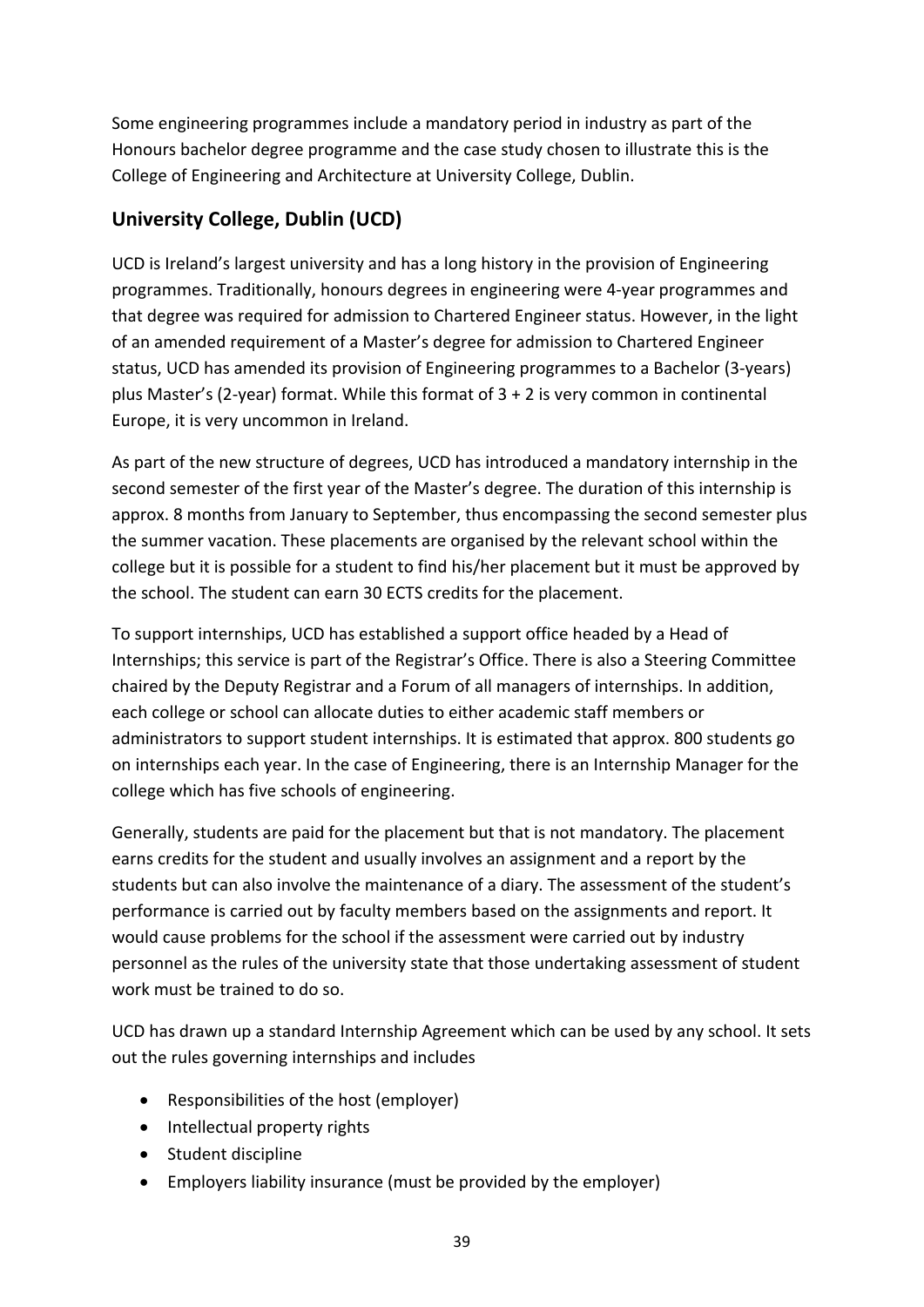The agreement must be signed by the employer, the student and UCD. In addition, there is a Student Internship Acceptance Form which the student must sign and which sets out in greater detail the duties and responsibilities of the student. There has been a rapid increase in the number of internships undertaken by UCD students in recent years and so the university has produced a policy document entitled Internship/Work Practice Experience: Guidelines and Good Practice which has been approved by the Academic Council of UCD. While initially approved in 2007, the document was updated in May 2014.

Most internships take place in Ireland but it is permissible to have an overseas internships provided the relevant School approves it. The experience of the university is that employers prefer students in their penultimate years (final year students are too pre‐occupied with their final exams). Increasingly, employers see the internship as part of a recruitment policy; if the student does well, quite often a job offer follows when the student completes the final year.

#### **Role of companies in the curricula development process for Engineering**

There are no examples of industry as the initiator of a programme but most universities have an Industry Liaison Committee which influences programme development at bachelor and master's degree level. Industry directly influences the professional development of Engineering graduates who are seeking CE status as candidates must acquire competences specified by Engineers Ireland.

These competences are

- 1. Design Skills: Deepened technical understanding of Design and Experimentation
- 2. Project management: Involvement in multidisciplinary projects
- 3. Commercial Awareness: explored the various steps between idea and reaching the marketplace; developed Business Planning and Technology Transfer

All these competences can be developed in the world of work rather than academia. It is estimated that a period of approx. 4 years working in industry is required to develop the competences.

#### **International Recognition of Engineering Qualifications**

The Bologna Process has been making progress in advancing the international recognition of academic awards, including Engineering qualifications since 1999. But progress has been slow and the international recognition of professional engineering qualifications has long been divided between the Washington Accord countries (including USA, Canada, UK, Ireland, Japan, India and Korea) and the FEANI countries (32 European countries). In recent years there has been a project to produce certification for engineering countries that would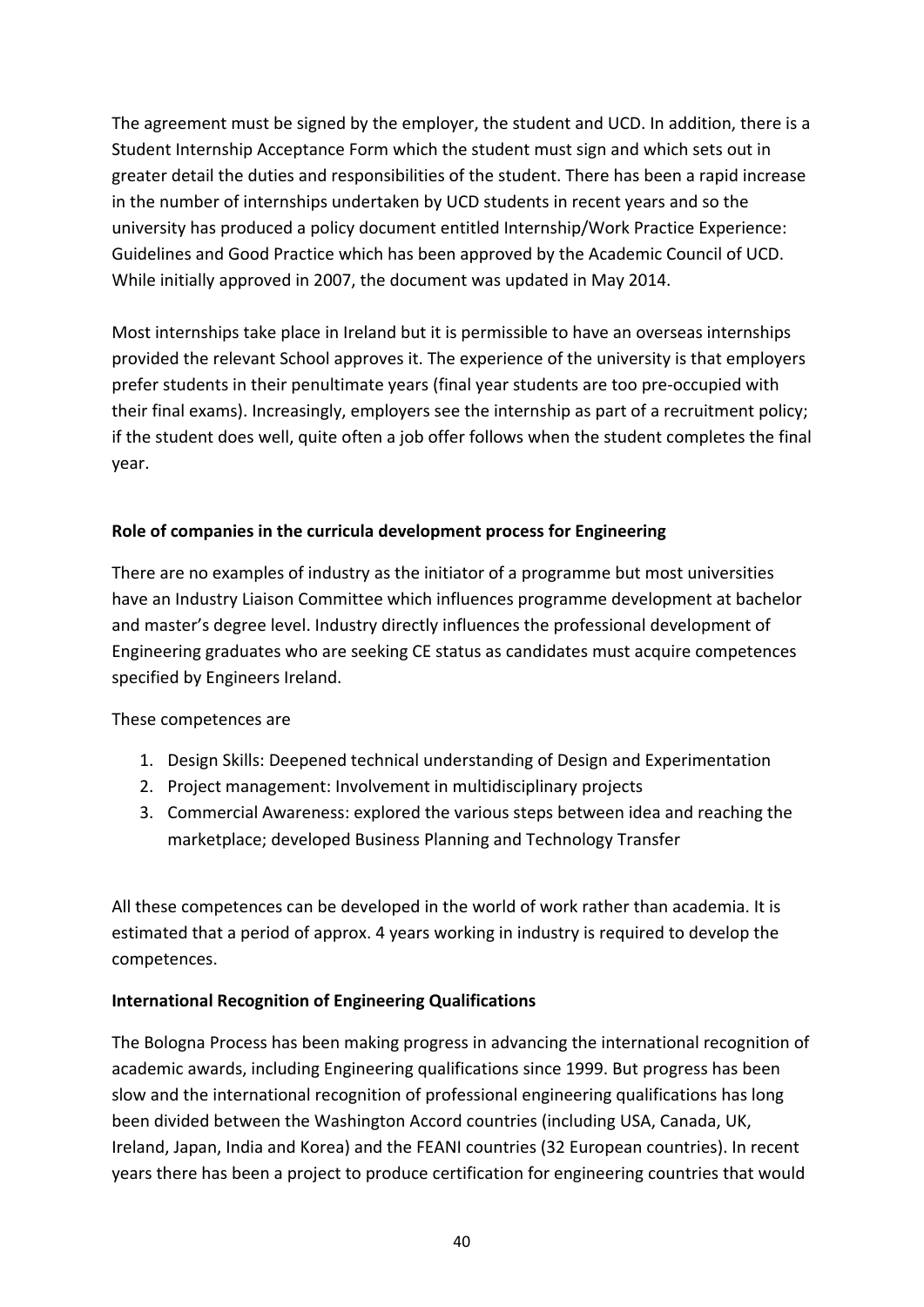encompass all countries in Europe and some outside Europe. This project has resulted in the formation of the European Network for Accreditation of Engineering Education (ENAEE)

ENAEE quality assurance agencies and accreditation agencies to award the EUR‐ACE certificate to an engineering degree programme which has reached certain educational standards. To date, thirteen agencies are participating in the EUR‐ACE scheme: ASIIN (Germany), CTI (France) Engineering Council UK, Engineers Ireland, AEER (Russia), OAQ (Switzerland), KAUT (Poland), ANECA (Spain), FINEEC (Finland), QUACING (Italy), ARACIS (Romania)MUDEK (Turkey) and Ordem dos Engenheiros (Portugal). While these are important agencies with a wide geographical spread, they by no means reach all engineering graduates in Europe. Some countries have refused to participate because the status of the network is a private company, albeit a not‐for‐profit company.

## **4 Developments and main reforms in the last few years, current political debates**

#### **4.1 National Strategy for HE 2030 (Hunt Report)**

The government established a Higher Education Strategy Group chaired by Dr Colin Hunt, an industrialist, and gave it responsibility for the development of a strategy for higher education. It reported in 2011 at a time of severe constraints on government finances. Its main recommendations included:

- Higher education students should have an excellent teaching and learning experience with state‐of‐the‐art resources
- HEIs should put in place systems to capture feedback from students
- There should be clear routes of progression and transfer, as well as non-traditional entry routes
- All HEIs must ensure that all teaching staff are both qualified and competent in teaching and learning
- Investment in R & D should be increased
- Engagement with the wider community must become more firmly embedded in the mission of HEIs
- There should be system-wide collaboration between HEIs and smaller HEIs should merge
- Technological universities may be established
- The funding base should be broadened through reform of student financing including a direct student contribution based on an upfront fee with a deferred payment facility (Strategy Group, 2011).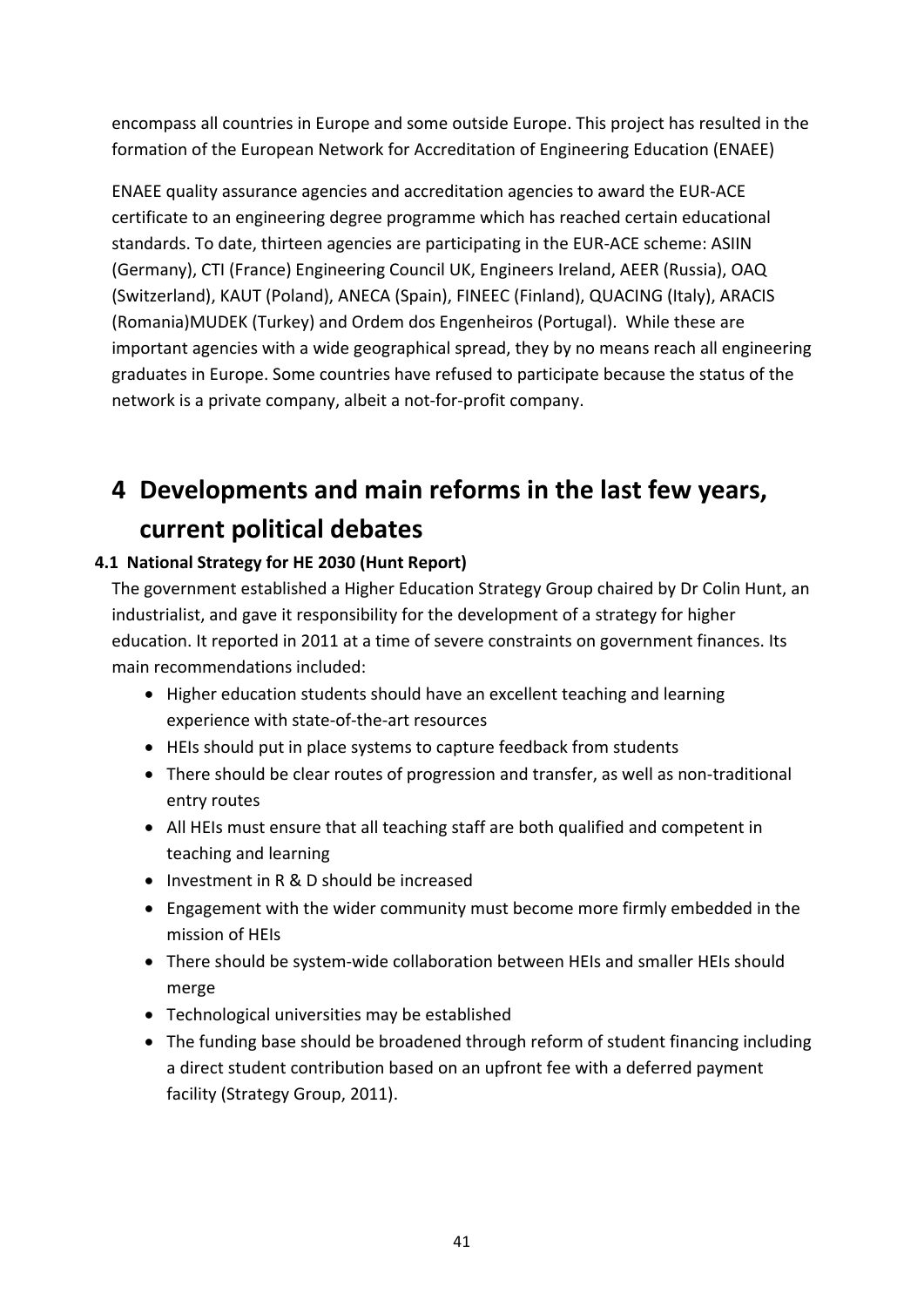#### **4.2 Technological universities**

Arising from the recommendations of the Hunt Report (above), the government initiated a process whereby Institutes of Technology could merge and seek re‐designation as a Technological University for the merged entity. A detailed process was designed to assess any applications received, including criteria for such universities. At the time of writing (October, 2014) two groups have successfully passed phase 1 of the process. These are a merged group in Dublin of DIT with the IoTs in Blanchardstown and Tallaght and a merged group in the south west involving CIT and Tralee IoT.

#### 4.3 **Mergers of support organisations and HEIs**

A merger of agencies supporting higher and further education has taken place. Four agencies (Irish Universities Quality Board, Higher Education and Training Awards Council, Further Education and Training Awards Council and the National Qualifications Authority of Ireland have merged to form Quality and Qualifications Ireland.

There are proposed mergers of institutes of technology including the two mentioned above. Other groupings of IoTs are also in discussions about possible mergers and applications to be designated as Technological Universities.

Teacher training colleges are being asked to merge with each other and with universities under a plan devised by an International Review Panel which reported in July 2012. So the scene that will likely emerge in the next three years is a higher education sector with a greatly reduced number of institutions

#### **4.4 SOLAS and Further Education**

A new agency, named SOLAS has replaced FAS as the agency with responsibility for apprenticeships and the co-ordination of FE.

The number of regional education bodies, previously called Vocational Education Committees, has been reduced from 33 to 16 bodies named Education and Training Boards

In 2014, SOLAS published its strategic plan (SOLAS, 2014). It has defined its overall aim as being to develop a world‐class integrated system of FET which will promote economic development and meet the needs of all citizens. Five high level strategic goals were set out:

- Skills for the economy (needs of learners, jobseekers, employers and employees)
- Active inclusion of people of all abilities with special reference to literacy and numeracy
- Quality provision (high quality education & training programmes)
- Integrated planning and funding on the basis of objective analysis and needs
- Standing of FET (a valued learning path to employment, career, personal and social options)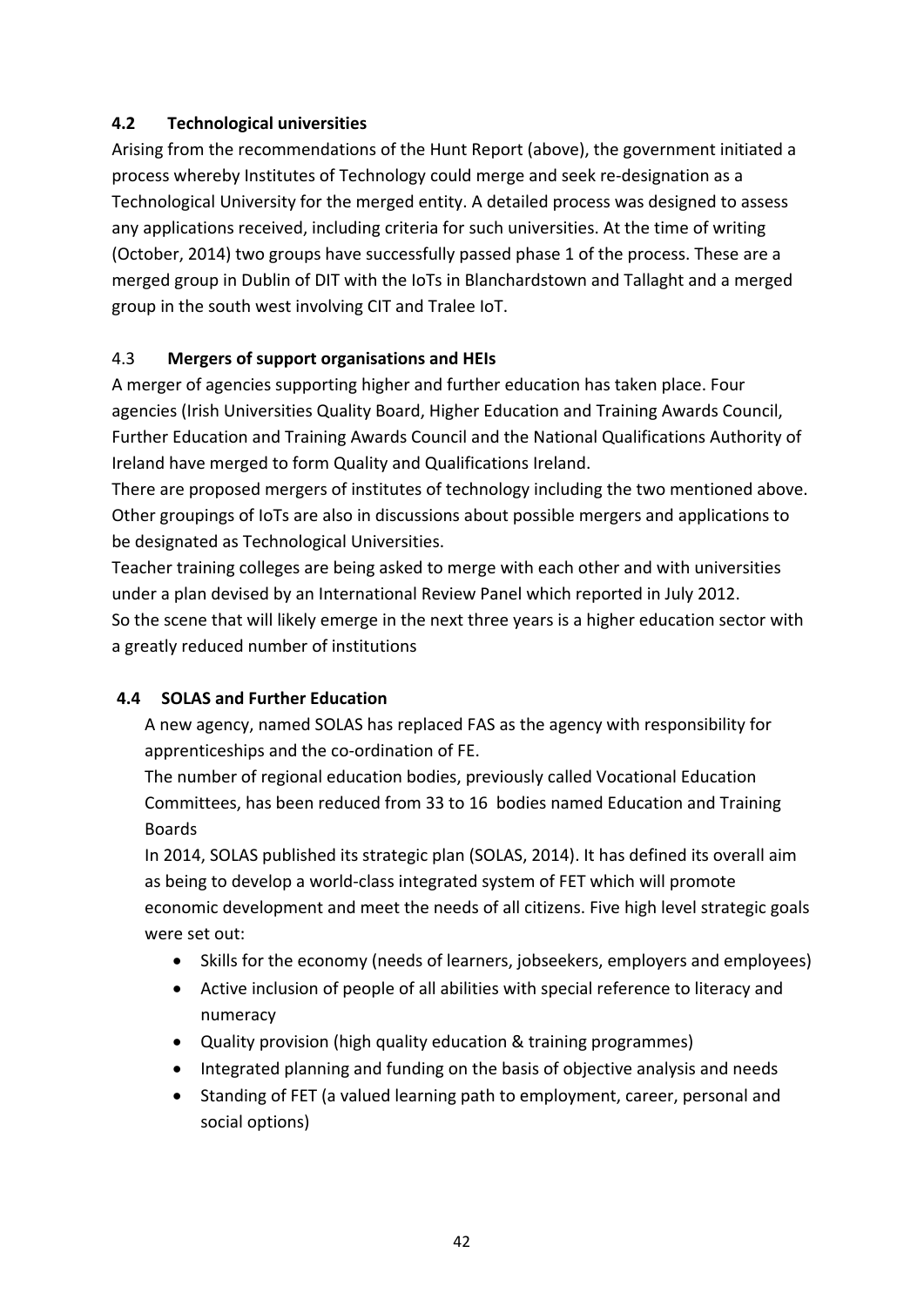The Department of Education & Skills (DES) accepted the strategic plan proposed by SOLAS and more recently DES published an Apprenticeship Implementation Plan (Department of Education and Skills, 2014). This plan was summarised into 10 Key Implementation Actions, starting with the appointment of a National Apprenticeship Council in Q3 2014. The new Council was announced on 18 November, 2014 and is chaired by the Chief Executive of the Electricity Supply Board and includes 14 other members of whom seven are employer representative, two are trade union representatives, five are representatives of education bodies and one is a senior staff member of SOLAS. Subsequent steps include a review of existing apprenticeships and a call for proposals for new apprenticeships later this year. These activities (the SOLAS strategic plan and the DES Apprenticeship Implementation Plan) arise out of the Review of Apprenticeship which was described in Section 1.4 of this report (see page 15).

#### **4.5 Financing**

The financing of HE and FE is a topic of current debate. In 1997, the government introduced virtually free HE at undergraduate level but since then the increased number of students combined with an economic crisis to make the policy unaffordable. The Hunt Report (2011) had recommended a broadening of the financial base for HE through the reform student financing including a new form of direct student contribution. In July, 2014 the Minister for Education & Skills appointed an Expert Group chaired by former trade union leader, Peter Cassells on Future Funding of Higher Education and this group is expected to report by the end of 2015.

### **5 Conclusions**

Ireland is seeking to introduce a number of reforms including the introduction of technological universities, a reduction in the number of support agencies and a wider spectrum of apprenticeships. The higher and further education systems are being increasingly aligned to the needs of the economy as evidenced by the changes being introduced and the letter sent by the Minister for Education and Skills to the chairman of the HEA on  $30<sup>th</sup>$  May, 2013 setting out the key objectives of the higher education system for the period 2014‐16:

To meet Ireland's human capital needs across the spectrum of skills by engaged institutions through a diverse mix of provision across the system and specifically targeted initiatives

To promote access for disadvantaged groups and to put in place coherent pathways from second level education, from further education and other non-traditional entry routes

In a report to the Minister for Education & Skills by the HEA which sets out how the key elements of the National Strategy can become a reality, it is recommended that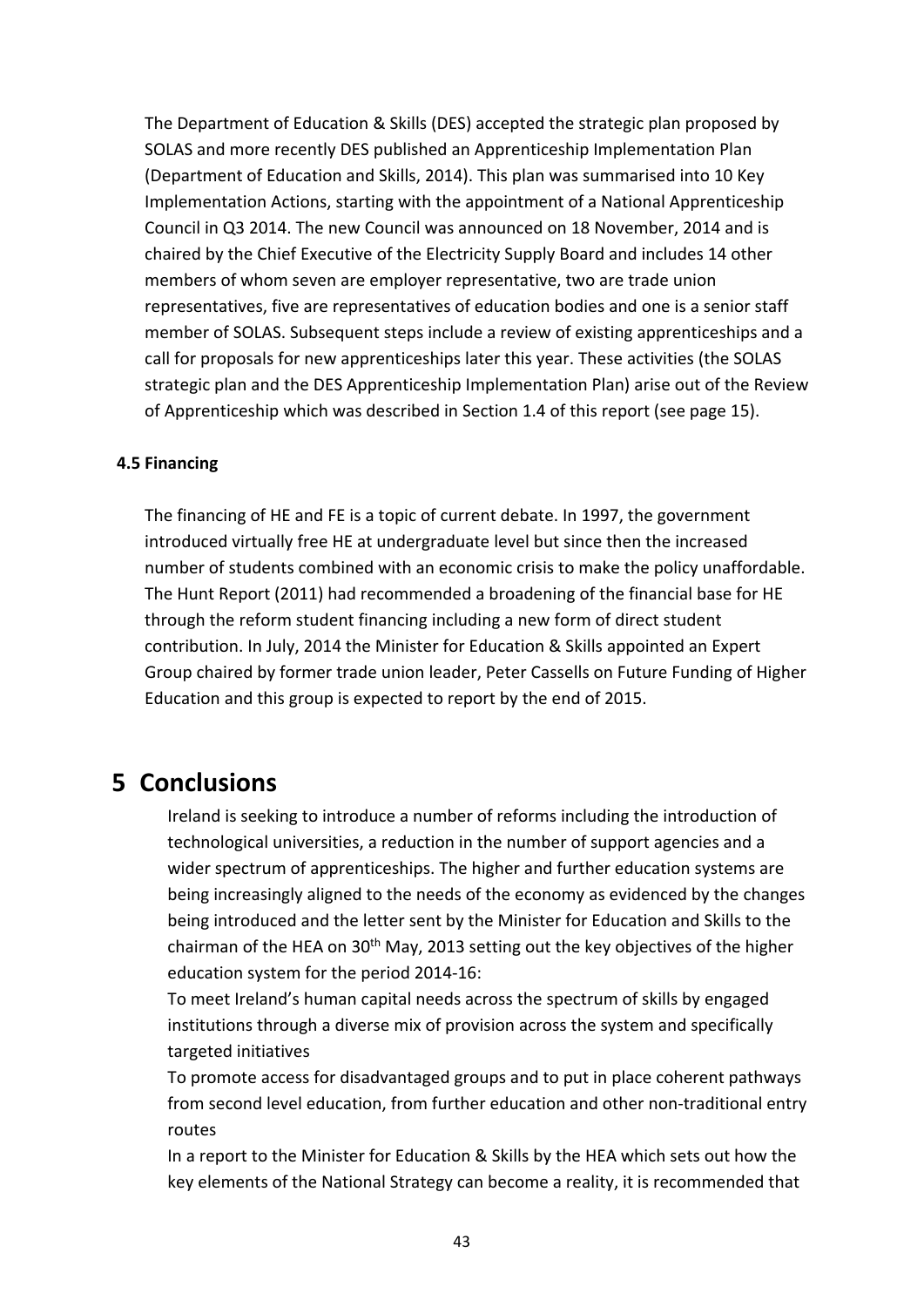"The Department of Education and Skills should without delay begin the process of putting in place the arrangements for integrated strategic planning between Further Education and Higher Education sectors" (April, 2013).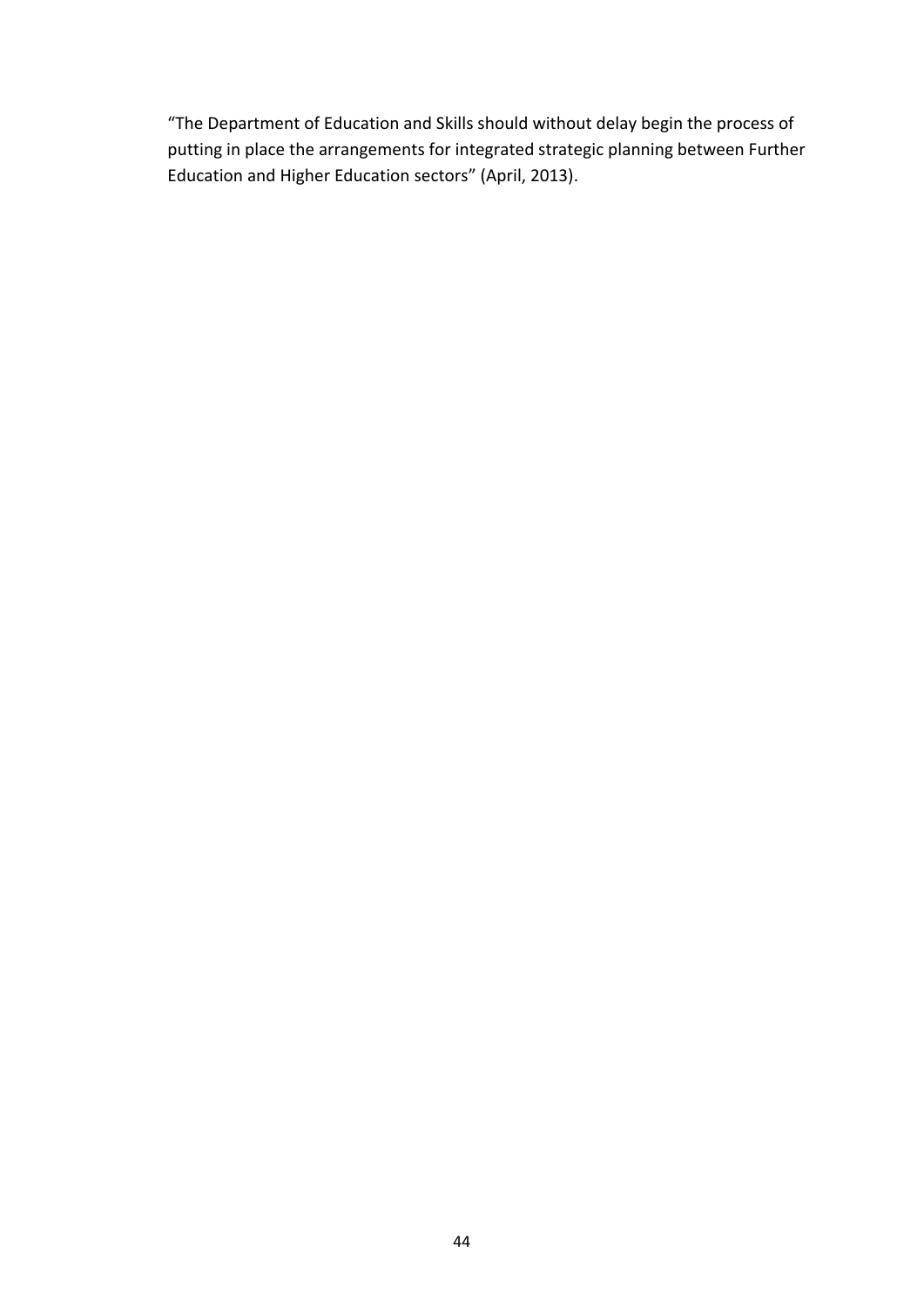### **Part 2: National Framework of Qualifications**

#### **1. Short introduction**

The Irish National Framework of Qualifications was launched in October, 2003. It had been preceded by the establishment in 2001 of a special agency, the National Qualifications Authority of Ireland (NQAI), which was given the responsibility for the establishment and maintenance of a NFQ. In the period 2001 to 2003, the NQAI had indulged in widespread consultations with all relevant bodies that might be affected by the new NFQ.

The types and expected learning outcomes of national awards made by further and higher education institutions at undergraduate and postgraduate level are described in the National Framework for Qualifications (NFQ) (www.nfq.ie). The Framework has ten levels, which include awards made by schools, further and higher education and training institutions. Awards in the NFQ are nationally and internationally recognised and are underpinned by legislative quality assurance arrangements. There are overarching level indicators at each of the 10 levels of the Framework with associated sub‐strands of knowledge, skill and competence appropriate to the achievement of an award at each of these levels. The NFQ is aligned with the Bologna Framework (Framework for Qualifications Framework for Lifelong Learning (EQF).

#### Education and Training Awards

There are two overall groups of classes of awards in the NFQ: Major and Non‐Major. Major awards are the principal class of awards made at each level. They have a larger volume and breadth associated with them than non‐major awards. There are sixteen Major award‐types included across the ten levels of the Framework including eight higher education and training award‐types which are made from levels 6 ‐ 10. There are three classes of non‐ major award: minor, special purpose and supplemental. Non‐major award types facilitate the provision of a wide range and variety of programmes. The volume associated with higher education and training awards is expressed in terms of the allocation of European Credit Transfer and Accumulation System (ECTS) compatible credit. The equivalent system for VET (ECVET) which has been much discussed at European level has not yet been implemented.

Access to initial higher education and training is largely on a competitive basis following successful completion of the School Leaving Certificate examinations. Access may also be gained through a range of alternative progression mechanisms, including those for mature entrants (23+); for holders of further education and training awards; or through the recognition of prior learning.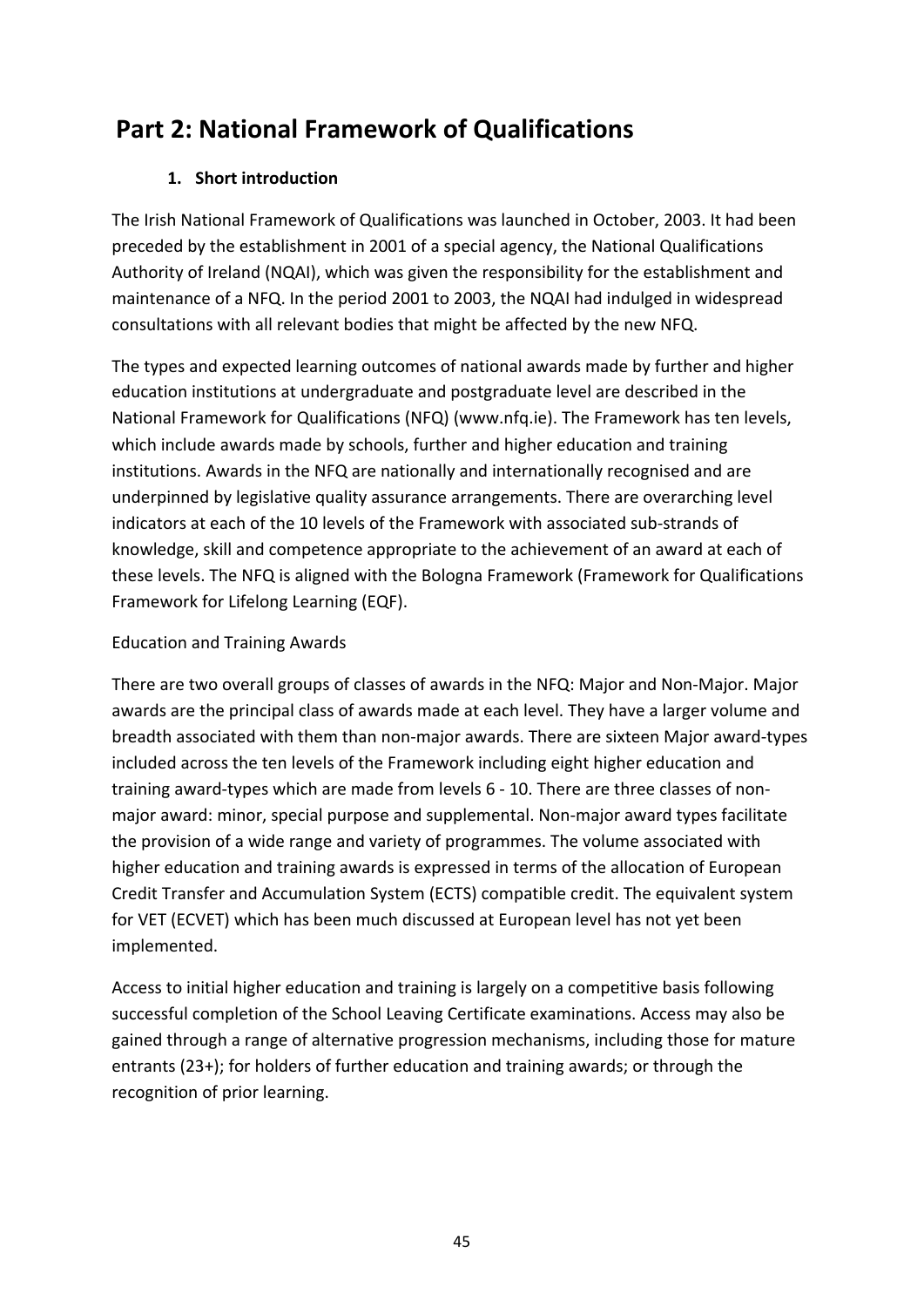#### **1.1 Which education sectors/qualifications are covered?**

All education and training awards are covered by the NFQ. It was an important decision of NQAI that there should be no distinction between education awards and training awards. Hence, the awards in the framework cover all awards made in Ireland.

**1.2 Are there other separate qualification frameworks e.g. for higher education**  No, there are no separate qualification frameworks for sectors. But all FET awards are within the range  $1 - 6$  while all HE awards are within the range 6-10. The framework facilitates the progression of learners from lower levels to higher levels.

The one level where there is overlap is level 6, the highest level for FE awards and the lowest level for HE awards.



#### **2. Status quo of the European referencing process to EQF**

In 2006 the Irish NFQ was deemed compatible with the EHEA (Bologna) framework following its review by a panel of experts. It was the first framework in the EHEA (Bologna Process) to be deemed compatible. In 2009 the Irish NFQ was deemed compatible with the EQF following a review by a panel of experts. Again it was first in Europe to be deemed compatible.

Since the NFQ was devised many counties in the Bologna Process have devised their own frameworks and the EQF was adopted. There will be a major review of the NFQ in 2016.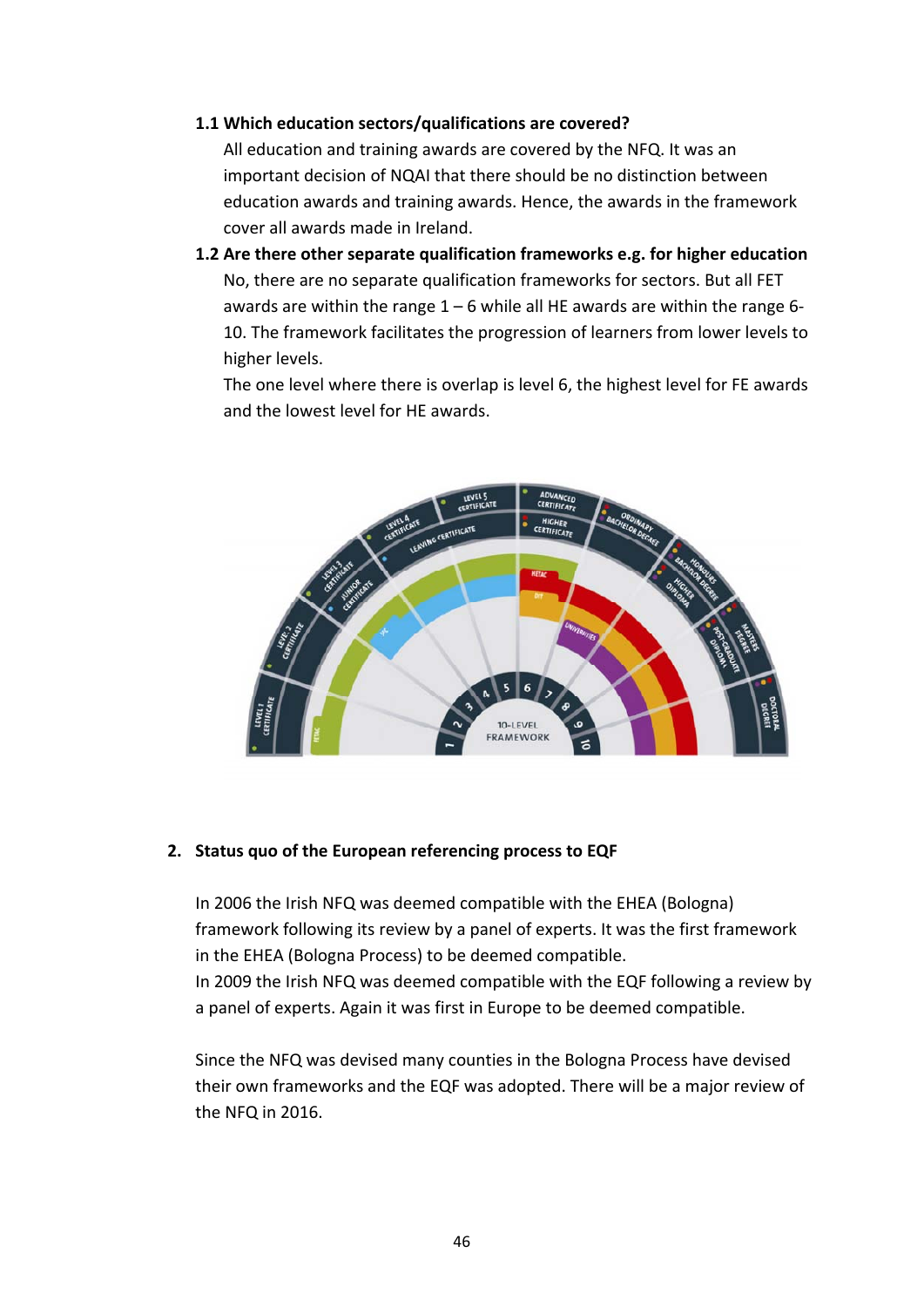#### **3. The Structure of NFQ**

a. **Number of levels:** 10 levels. When the NFQ was established there were virtually no models on which it could be based. Since then, the EQF and many countries have opted for 8 levels and the number of levels is likely to be an issue for the NFQ when it is reviewed in 2016.

#### **b. Types of descriptors:**

They are based on learning outcomes, using 8 sub‐strands of knowledge, skills and competences.

#### **c. Feature on levels**

Levels 1 – 5 include all school examinations and some further (vocational) awards. Levels 6 – 10 include all higher education awards and the upper level of further (vocational) education awards

#### **4. Legal form (e.g. law) and legal impact (e.g. for the individual learner)?**

The framework enjoys a legal status based on the Qualifications (Education and Training Act), 1999.

There is no direct legal impact for the individual learner. Rather, the 1999 Act operates at system level and creates obligations for the institutions which provide programmes leading to awards.

#### **5. Main political objectives**

- (a) Facilitate inclusive Lifelong Learning
- (b) Improve quality and relevance of education to the labour market and society

One step being taken by QQI in this respect is the updating of its policy on the alignment of professional qualifications with academic qualifications. This should lead to an increase in the number of professional qualifications (e.g. Accountancy and Legal qualifications) on the framework.

#### **6. Link to other national strategies (e.g. LLL, Quality, Permeability, Transparency, Credit systems)**

The framework is linked to the national skills strategy. It is also linked to the national strategy for higher education and the national strategy for further education and training (VET).

#### 7. **Inclusion of informal or non‐formal learning outcomes?**

Both formal and non‐formal learning outcomes can be recognised in the NFQ. All HEIs were required by NQAI to produce a policy on the recognition of non‐formal learning. These policies are subject to revision by QQI based on the 2012 Act under which NQAI was subsumed into QQI. However, there are no immediate plans to require HEIs to modify their RPL policies.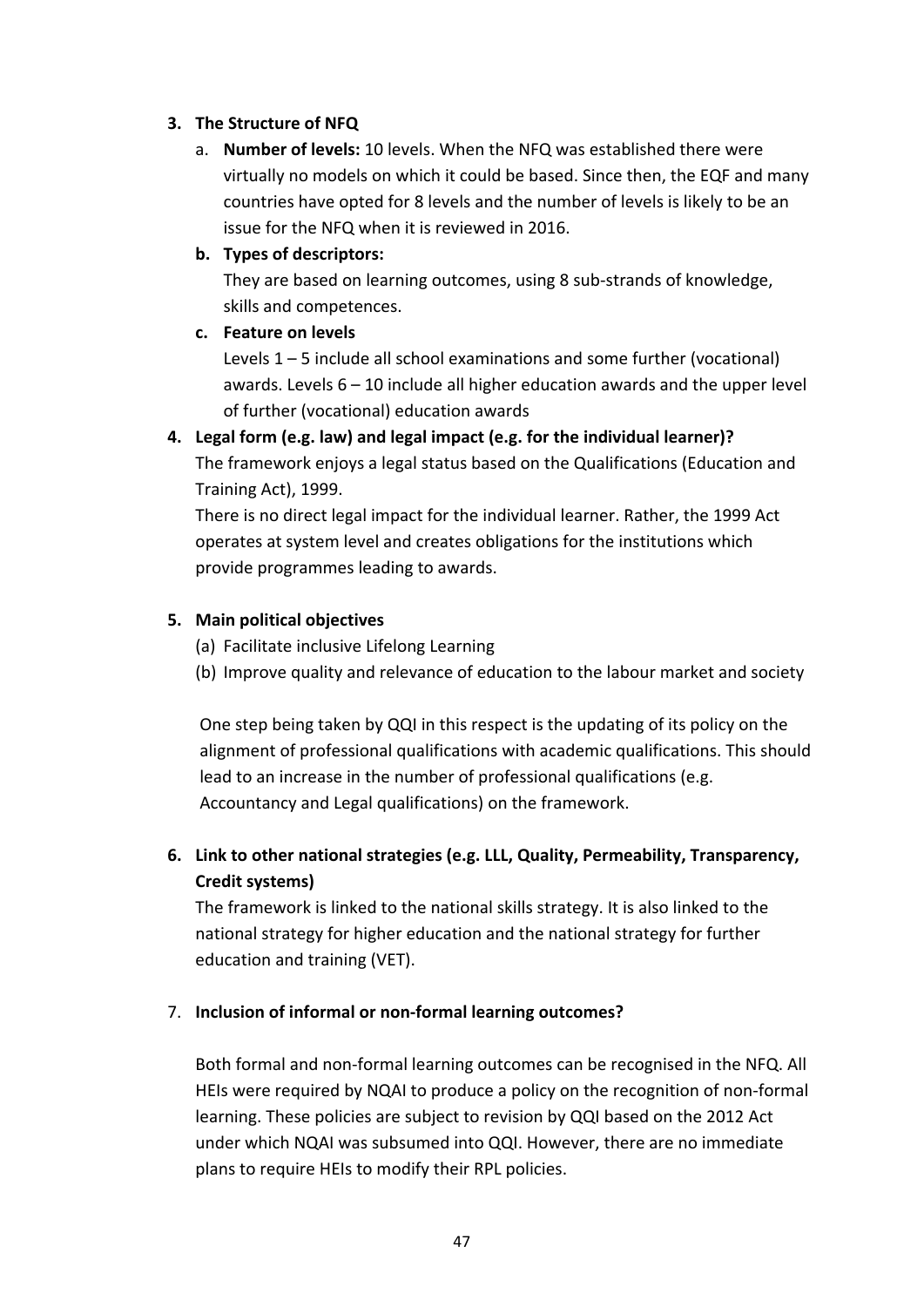#### **8. Connection to the labour market?**

When the NFQ was being developed in the period 2001 ‐2003, representatives of the labour market were consulted by NQAI. Following the launch of the NFQ in October 2003, workshops were held around the country to familiarise the labour market with the new NFQ.

In June 2013, QQI sought submissions from social partners on the appropriateness of its draft strategy statement. A response from IBEC indicated that 70% of its members had indicated that accreditation of an award was significant when assessing the value of an award. This suggests a high level of connection between the NFQ and the labour market.

#### **9. Role of social partners in the development process**

Representatives of the social partners (employers, teachers' unions, students' unions, professional associations) were consulted and served on the consultative committee alongside representatives of educational institutions. The NQF has sought to encompass all awards, both education and training awards and to include awards of public HEIs and private HEIs on an equal basis. Historic awards, i.e. awards made before the NFQ was published have been included in the framework.

#### **10. Quality assurance mechanisms/establishment of new institutions e.g. accreditation agencies**

QQI and Irish HEIs have implemented the European Standards and Guidelines for Quality Assurance.

The guidelines for external Quality Assurance were pursued by all awarding bodies and are now being pursued by QQI.

#### **11. Public communication/level indications in certificates?**

It has become common for academics to refer to a "Level 8 degree" or a "level 9 programme". But it is not usual to include the NFQ level on the parchment issued by universities and other higher education awarding bodies. Recently, QQI has taken a decision that it will include both the NFQ level and the EQF level on all parchments it issues from January, 2015. This will apply to both Further Education and Higher Education awards made by QQI. Information about the level of the programme is also included in the Diploma Supplement and Certificate Supplement to which every graduate is entitled.

Practice in regard to the Diploma Supplement varies in Ireland, with some HEIs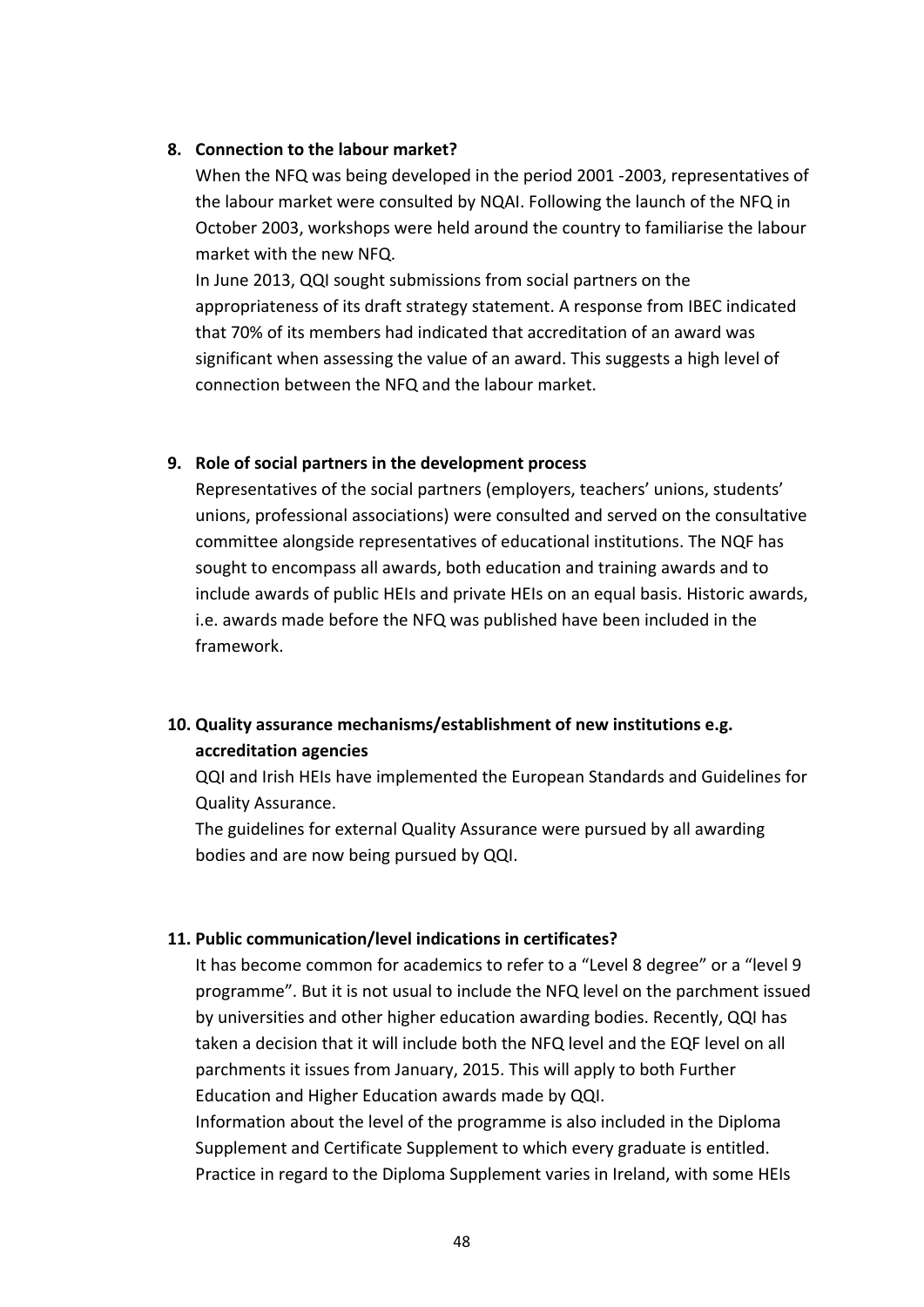issuing a hard copy to every graduate together with the degree parchment, some issuing electronic copies which the graduate can print and some HEIs issuing the document only when requested.

#### **12. Current political debates, latest developments.**

NQAI was merged with three other agencies (Irish Universities Quality Board, Higher Education and Training Council and Further Education and Training Council) to form Quality and Qualifications Ireland (QQI) which was launched in November 2012. QQI now has responsibility for the maintenance of the NFQ. Currently, activation policies for export markets e.g. international students recruited for Irish HEIs and Irish partnerships with foreign HEIs is a hot topic. This follows recent controversy surrounding foreign students registered in language schools but it is alleged they are enrolled to enable them to live and work in Ireland, not to study.

The labour market relevance of education and training for apprentices and further education programmes is being assessed by SOLAS, the new authority for FET.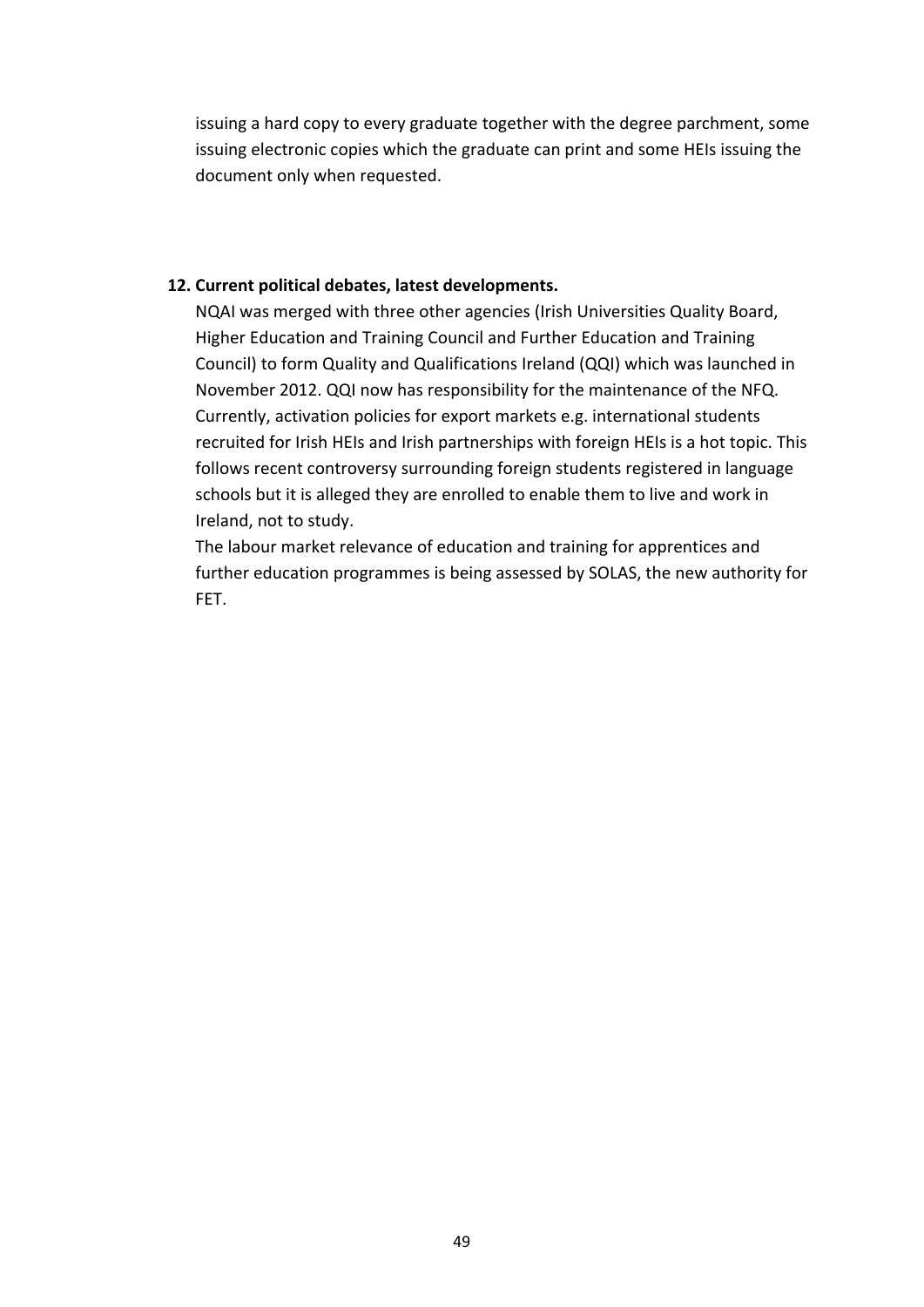### **Sources/References**

Bologna Process ‐ Ireland: http://www.eurireland.ie/programmes/bologna‐ process.128.html

Campus Engage (2011) Survey of civic engagement activities in higher education in Ireland, at www.tcd.ie/community/assets/pdf/National%20Civic%20Engagement%20Survey.pdf

CIT, Beyond Big Business for Student Work Placement, a Guide for Family Businesses and Community and Voluntary Groups, Cork, 2011

CIT, Beyond Big Business for Student Work Placement, a Guide for Placement Practitioners, Cork, 2011

Dempsey, R, O'Neill, R, and Tickner, N, Where do FETAC (QQI) award holders go?, QQI and Department of Education & Skills, Dublin, 2013

Department of Education and Skills, Review of Apprenticeship Training in Ireland, Dublin, 2013.

Department of Education and Skills, Apprenticeship Implementation Plan, Dublin. Accessed at www.education.ie/en/Publications/Education‐Reports/Apprenticeship‐Implementation‐ Plan.pdf on 21 October, 2014

DES, The education system, accessed at www.education.ie/en/The-Education-System/Higher‐Education/ 6 November 2014

European Credit Transfer System (ECTS): http://ec.europa.eu/education/lifelong‐learning‐ policy/ects\_en.htm

European Network of Information Centres / National Academic Recognition Information Centres (ENIC‐NARIC): www.enic‐naric.net

European Qualifications Framework (EQF) Portal: http://ec.europa.eu/eqf/home\_en.htm

Eurydice – Eurypedia: The European Encyclopedia on National Education Systems: http://eacea.ec.europa.eu/education/eurydice/eurypedia\_en.php

ESRI (authors S McGuinness, A Bergin, E Kelly, S McCoy, E Smyth, E Whelan and J Banks), Further Education and Training in Ireland: Past, Present and Future, Research Series No. 35, Economic & Social Research Institute, Dublin, 2014

Expert Group on Future Skills Needs, Monitoring Irelands Skills Supply, SOLAS, Dublin accessed at www.skillsireland.iemedia/15082014 on 7 November 2014

FAS, Annual Report 2013, Dublin, 2014